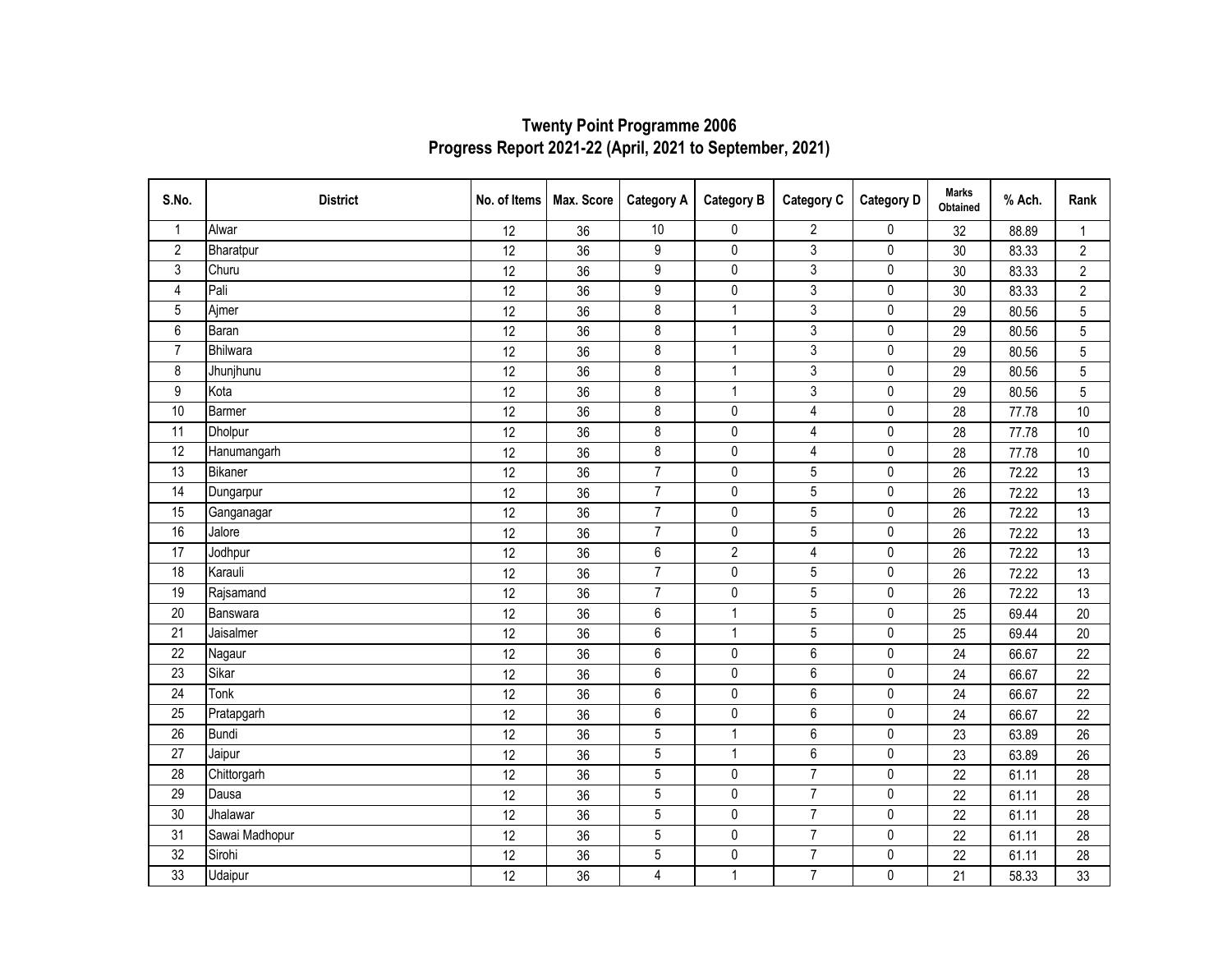|                | District : Ajmer |                                                                         |                     |        |                                                       |                                                      |                                   |             |
|----------------|------------------|-------------------------------------------------------------------------|---------------------|--------|-------------------------------------------------------|------------------------------------------------------|-----------------------------------|-------------|
| S.<br>No.      | Point<br>No.     | Item Name/Sub Item Name                                                 | Unit                | Annual | <b>Target</b><br>April, 2021 to<br>September,<br>2021 | Ach. April, 2021<br>September, 2021<br>as per Deptt. | % Ach. Upto<br>September,<br>2021 | Category    |
| 1              | $\mathbf{2}$     | 3                                                                       | 4                   | 5      | 6                                                     | 7                                                    | 8                                 | 9           |
| 1              | 01A              | <b>Employment Generation under the MGNREG Act</b>                       |                     |        |                                                       |                                                      |                                   |             |
|                | 01A01            | Job cards issued                                                        | Number              |        |                                                       | 467932                                               |                                   |             |
|                | 01A02            | Employment generated                                                    | Mandays in<br>lakhs |        |                                                       | 93.72                                                |                                   |             |
|                | 01A03            | Wages given                                                             | Rs. in lakhs        |        |                                                       | 16744.63                                             |                                   |             |
| $\overline{2}$ | 01F01            | <b>National Rural Livelihood Mission (NRLM)</b>                         |                     |        |                                                       |                                                      |                                   |             |
|                | 01F01(i)         | New and revived SHGs brought under NRLM fold                            | Number              | 2564   | 1293                                                  | 1095                                                 | 84.69                             | B           |
|                | 01F01(ii)        | SHGs provided Revolving Fund (RF)                                       | Number              | 2326   | 1304                                                  | 1226                                                 | 94.02                             | Α           |
|                |                  | 01F01(iii) SHGs provided Community Investment Fund (CIF)                | <b>Number</b>       | 670    | 378                                                   | 374                                                  | 98.94                             | A           |
| 3              | 05A              | <b>National Food Security Act</b>                                       |                     |        |                                                       |                                                      |                                   |             |
|                | 05A01            | Food grain allocation - Off take                                        | Tonnes              |        | 45017.200                                             | 44524.716                                            | 98.91                             | A           |
| 4              | 06A              | Rural Housing - Pradhan Mantri Awaas Yojana - Grameen                   |                     |        |                                                       |                                                      |                                   |             |
|                | 06A01            | Houses constructed                                                      | Number              | 6473   | 3236                                                  | 436                                                  | 13.47                             | $\mathsf C$ |
| 5              | 06B              | <b>EWS/LIG Houses in Urban Areas</b>                                    |                     |        |                                                       |                                                      |                                   |             |
|                | 06B01            | Houses constructed                                                      | Number              |        |                                                       | 117                                                  |                                   |             |
| 6              | 07A              | National Rural Drinking Water Programme (NRDWP)                         |                     |        |                                                       |                                                      |                                   |             |
|                | 07A05            | Functional Household Tapped Connection                                  | Number              | 137596 | 48158                                                 | 3322                                                 | 6.90                              | C           |
| $\overline{7}$ | 08E              | <b>Institutional Delivery</b>                                           |                     |        |                                                       |                                                      |                                   |             |
|                | 08E01            | Delivery in institutions                                                | Number              |        |                                                       | 25555                                                |                                   |             |
| 8              | 10A              | <b>SC Families Assisted</b>                                             |                     |        |                                                       |                                                      |                                   |             |
|                | 10A02            | SC Families Assisted under SCA to SCSP and<br><b>NSFDC</b>              | Number              |        |                                                       | 213                                                  |                                   |             |
|                | 10A03            | SC Students Assisted under Post Matric<br>Scholarship                   | Number              |        |                                                       | 3202                                                 |                                   |             |
| 9              | <b>12A</b>       | <b>Universalization of ICDS Scheme</b>                                  |                     |        |                                                       |                                                      |                                   |             |
|                | 12A01            | ICDS Blocks Operational (Cumulative) *                                  | Number              | 13     | 13                                                    | 13                                                   | 100.00                            | Α           |
| $10$           | 12B              | <b>Functional Anganwadis</b>                                            |                     |        |                                                       |                                                      |                                   |             |
|                | 12B01            | Anganwadis Functional (Cumulative) *                                    | Number              | 1968   | 1968                                                  | 1966                                                 | 99.90                             | A           |
| 11             | 14A              | No. of Urban poor families assisted under<br><b>Seven Point Charter</b> |                     |        |                                                       |                                                      |                                   |             |
|                | 14A01            | Poor Families Assisted                                                  | Number              |        |                                                       | 0                                                    |                                   |             |
| 12             | 15A              | Afforestation (Public and Forest Land)                                  |                     |        |                                                       |                                                      |                                   |             |
|                | 15A01            | Area Covered under Plantation                                           | Hectare             | 775.00 | 697.50                                                | 1136.070                                             | 162.88                            | Α           |
|                | 15A02            | Number of Seedlings planted                                             | No. in lakhs        | 5.040  | 4.536                                                 | 5.290                                                | 116.62                            | Α           |
| 13             | <b>17A</b>       | <b>Rural Roads - PMGSY</b>                                              |                     |        |                                                       |                                                      |                                   |             |
|                | 17A01            | Length of Road Constructed                                              | Kilometer           | 80.000 | 40.000                                                | 26.000                                               | 65.00                             | $\mathsf C$ |
| 14             | 18B              | <b>Villages Electrified under DDUGJY</b>                                |                     |        |                                                       |                                                      |                                   |             |
|                | 18B01            | Villages electrified                                                    | Number              | 0      |                                                       | 0                                                    |                                   |             |
| 15             | 18D              | <b>Energising pumpsets</b>                                              |                     |        |                                                       |                                                      |                                   |             |
|                | 18D01            | Pumpsets energized                                                      | Number              | 926    | 462                                                   | 1374                                                 | 297.40                            | A           |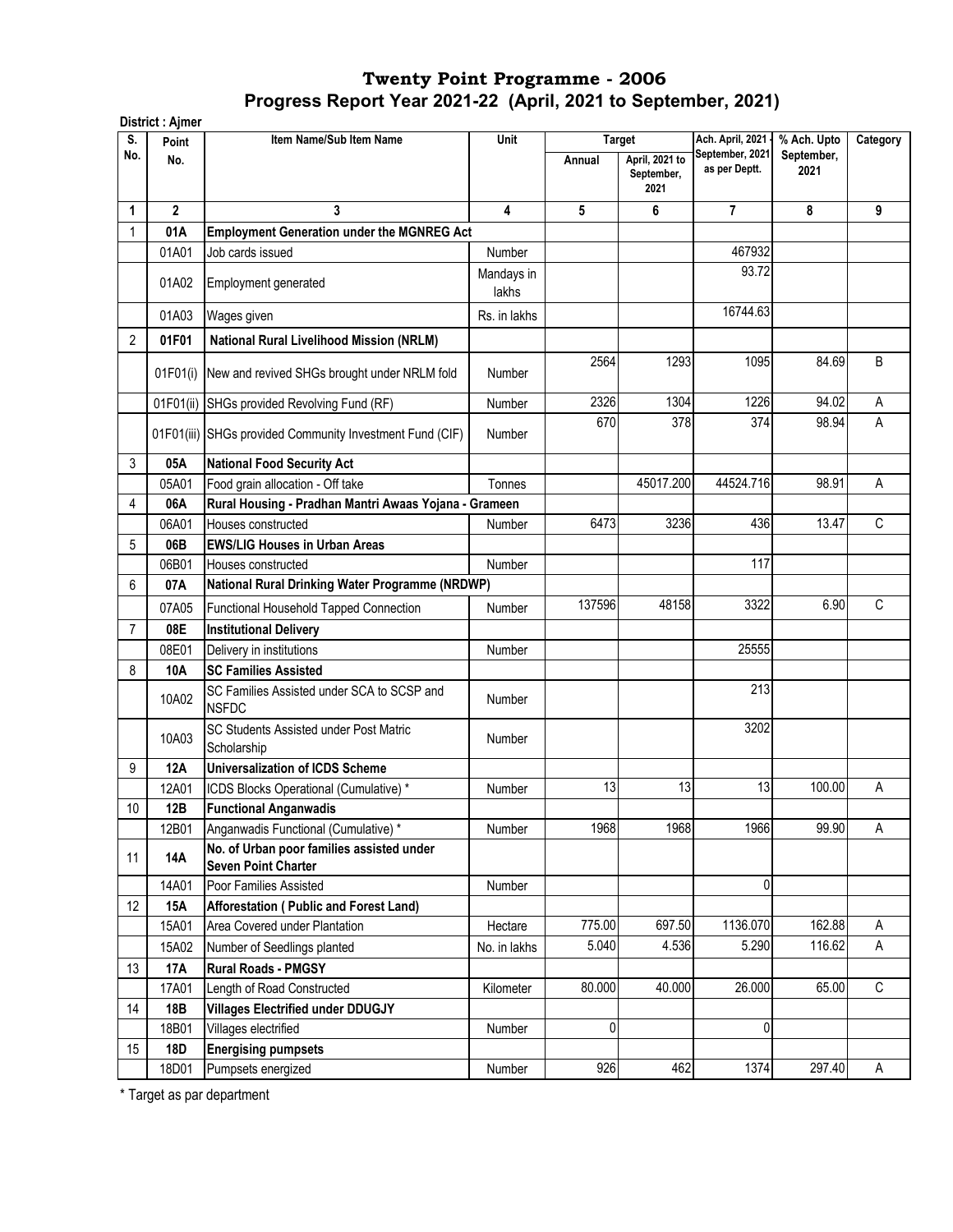| S.             | Point          | Item Name/Sub Item Name                                                 | Unit                | <b>Target</b> |                                      | Ach. April, 2021                 | % Ach. Upto        | Category |
|----------------|----------------|-------------------------------------------------------------------------|---------------------|---------------|--------------------------------------|----------------------------------|--------------------|----------|
| No.            | No.            |                                                                         |                     | Annual        | April, 2021 to<br>September,<br>2021 | September, 2021<br>as per Deptt. | September,<br>2021 |          |
| 1              | $\overline{2}$ | 3                                                                       | 4                   | 5             | 6                                    | $\overline{7}$                   | 8                  | 9        |
| 1              | 01A            | <b>Employment Generation under the MGNREG Act</b>                       |                     |               |                                      |                                  |                    |          |
|                | 01A01          | Job cards issued                                                        | Number              |               |                                      | 379135                           |                    |          |
|                | 01A02          | Employment generated                                                    | Mandays in<br>lakhs |               |                                      | 43.88                            |                    |          |
|                | 01A03          | Wages given                                                             | Rs. in lakhs        |               |                                      | 8475.86                          |                    |          |
| $\overline{2}$ | 01F01          | National Rural Livelihood Mission (NRLM)                                |                     |               |                                      |                                  |                    |          |
|                | 01F01(i)       | New and revived SHGs brought under NRLM fold                            | <b>Number</b>       | 1263          | 515                                  | 704                              | 136.70             | A        |
|                | 01F01(ii)      | SHGs provided Revolving Fund (RF)                                       | Number              | 1327          | 810                                  | 826                              | 101.98             | Α        |
|                |                | 01F01(iii) SHGs provided Community Investment Fund (CIF)                | Number              | 434           | 300                                  | 280                              | 93.33              | Α        |
| 3              | 05A            | <b>National Food Security Act</b>                                       |                     |               |                                      |                                  |                    |          |
|                | 05A01          | Food grain allocation - Off take                                        | Tonnes              |               | 68507.667                            | 67996.889                        | 99.25              | A        |
| 4              | 06A            | Rural Housing - Pradhan Mantri Awaas Yojana - Grameen                   |                     |               |                                      |                                  |                    |          |
|                | 06A01          | Houses constructed                                                      | Number              | 3486          | 1742                                 | 66                               | 3.79               | C        |
| 5              | 06B            | <b>EWS/LIG Houses in Urban Areas</b>                                    |                     |               |                                      |                                  |                    |          |
|                | 06B01          | Houses constructed                                                      | Number              |               |                                      | 96                               |                    |          |
| 6              | 07A            | National Rural Drinking Water Programme (NRDWP)                         |                     |               |                                      |                                  |                    |          |
|                | 07A05          | Functional Household Tapped Connection                                  | Number              | 113310        | 39658                                | 3634                             | 9.16               | С        |
| $\overline{7}$ | 08E            | <b>Institutional Delivery</b>                                           |                     |               |                                      |                                  |                    |          |
|                | 08E01          | Delivery in institutions                                                | Number              |               |                                      | 25223                            |                    |          |
| 8              | 10A            | <b>SC Families Assisted</b>                                             |                     |               |                                      |                                  |                    |          |
|                | 10A02          | SC Families Assisted under SCA to SCSP and<br><b>NSFDC</b>              | <b>Number</b>       |               |                                      | 421                              |                    |          |
|                | 10A03          | SC Students Assisted under Post Matric<br>Scholarship                   | <b>Number</b>       |               |                                      | 7725                             |                    |          |
| 9              | 12A            | <b>Universalization of ICDS Scheme</b>                                  |                     |               |                                      |                                  |                    |          |
|                | 12A01          | ICDS Blocks Operational (Cumulative) *                                  | Number              | 15            | 15                                   | 15                               | 100.00             | Α        |
| 10             | 12B            | <b>Functional Anganwadis</b>                                            |                     |               |                                      |                                  |                    |          |
|                | 12B01          | Anganwadis Functional (Cumulative) *                                    | Number              | 3456          | 3456                                 | 3447                             | 99.74              | Α        |
| 11             | <b>14A</b>     | No. of Urban poor families assisted under<br><b>Seven Point Charter</b> |                     |               |                                      |                                  |                    |          |
|                | 14A01          | Poor Families Assisted                                                  | Number              |               |                                      | 0                                |                    |          |
| 12             | <b>15A</b>     | Afforestation (Public and Forest Land)                                  |                     |               |                                      |                                  |                    |          |
|                | 15A01          | Area Covered under Plantation                                           | Hectare             | 1950.00       | 1755.00                              | 1952.95                          | 111.28             | A        |
|                | 15A02          | Number of Seedlings planted                                             | No. in lakhs        | 12.670        | 11.403                               | 12.320                           | 108.04             | Α        |
| 13             | 17A            | <b>Rural Roads - PMGSY</b>                                              |                     |               |                                      |                                  |                    |          |
|                | 17A01          | Length of Road Constructed                                              | Kilometer           | 84.83         | 42.415                               | 46.400                           | 109.40             | Α        |
| 14             | <b>18B</b>     | <b>Villages Electrified under DDUGJY</b>                                |                     |               |                                      |                                  |                    |          |
|                | 18B01          | Villages electrified                                                    | Number              | 0             |                                      | 0                                |                    |          |
| 15             | <b>18D</b>     | <b>Energising pumpsets</b>                                              |                     |               |                                      |                                  |                    |          |
|                | 18D01          | Pumpsets energized                                                      | Number              | 2074          | 1036                                 | 2323                             | 224.23             | Α        |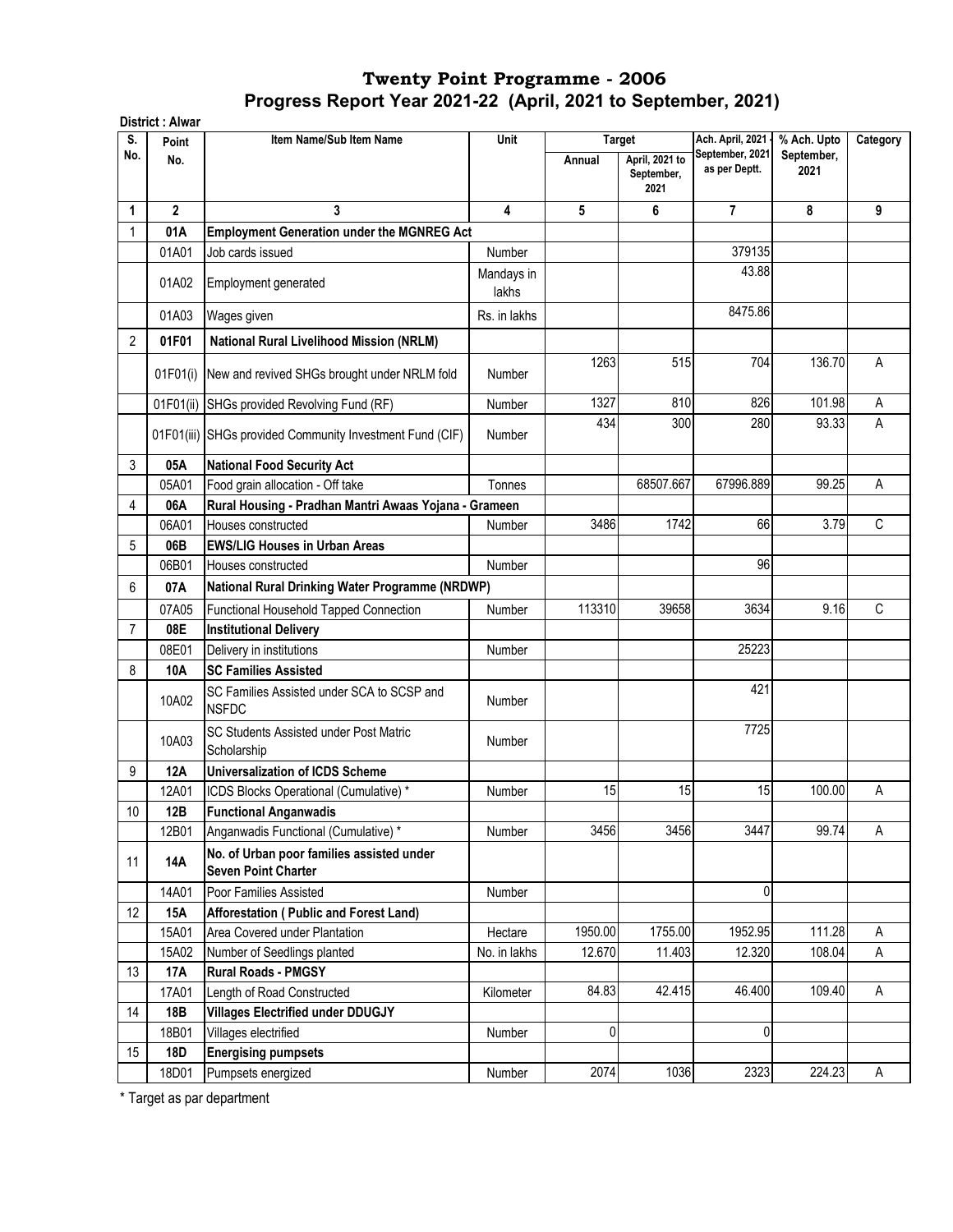| S.   | District: Banswara<br>Point | Item Name/Sub Item Name                                                 | Unit                | <b>Target</b> |                                      | Ach. April, 2021                 | % Ach. Upto        | Category    |
|------|-----------------------------|-------------------------------------------------------------------------|---------------------|---------------|--------------------------------------|----------------------------------|--------------------|-------------|
| No.  | No.                         |                                                                         |                     | Annual        | April, 2021 to<br>September,<br>2021 | September, 2021<br>as per Deptt. | September,<br>2021 |             |
| 1    | $\overline{2}$              | 3                                                                       | 4                   | 5             | 6                                    | 7                                | 8                  | 9           |
|      | 01A                         | <b>Employment Generation under the MGNREG Act</b>                       |                     |               |                                      |                                  |                    |             |
|      | 01A01                       | Job cards issued                                                        | <b>Number</b>       |               |                                      | 448367                           |                    |             |
|      | 01A02                       | Employment generated                                                    | Mandays in<br>lakhs |               |                                      | 165.97                           |                    |             |
|      | 01A03                       | Wages given                                                             | Rs. in lakhs        |               |                                      | 33353.17                         |                    |             |
| 2    | 01F01                       | <b>National Rural Livelihood Mission (NRLM)</b>                         |                     |               |                                      |                                  |                    |             |
|      |                             |                                                                         |                     | 3500          | 2111                                 | 1923                             | 91.09              | A           |
|      | 01F01(i)                    | New and revived SHGs brought under NRLM fold                            | Number              |               |                                      |                                  |                    |             |
|      |                             | 01F01(ii) SHGs provided Revolving Fund (RF)                             | <b>Number</b>       | 4348          | 2450                                 | 2070                             | 84.49              | B           |
|      |                             | 01F01(iii) SHGs provided Community Investment Fund (CIF)                | <b>Number</b>       | 800           | 490                                  | 650                              | 132.65             | Α           |
| 3    | 05A                         | <b>National Food Security Act</b>                                       |                     |               |                                      |                                  |                    |             |
|      | 05A01                       | Food grain allocation - Off take                                        | Tonnes              |               | 44402.731                            | 44103.694                        | 99.33              | A           |
| 4    | 06A                         | Rural Housing - Pradhan Mantri Awaas Yojana - Grameen                   |                     |               |                                      |                                  |                    |             |
|      | 06A01                       | Houses constructed                                                      | Number              | 29405         | 14702                                | 11241                            | 76.46              | $\mathsf C$ |
| 5    | 06B                         | <b>EWS/LIG Houses in Urban Areas</b>                                    |                     |               |                                      |                                  |                    |             |
|      | 06B01                       | Houses constructed                                                      | Number              |               |                                      | 16                               |                    |             |
| 6    | 07A                         | National Rural Drinking Water Programme (NRDWP)                         |                     |               |                                      |                                  |                    |             |
|      |                             |                                                                         |                     | 93595         | 32758                                | 1292                             | 3.94               | C           |
|      | 07A05                       | Functional Household Tapped Connection                                  | <b>Number</b>       |               |                                      |                                  |                    |             |
| 7    | 08E                         | <b>Institutional Delivery</b>                                           |                     |               |                                      |                                  |                    |             |
|      | 08E01                       | Delivery in institutions                                                | Number              |               |                                      | 18935                            |                    |             |
| 8    | 10A                         | <b>SC Families Assisted</b>                                             |                     |               |                                      |                                  |                    |             |
|      | 10A02                       | SC Families Assisted under SCA to SCSP and<br><b>NSFDC</b>              | <b>Number</b>       |               |                                      | 556                              |                    |             |
|      | 10A03                       | SC Students Assisted under Post Matric<br>Scholarship                   | Number              |               |                                      | 949                              |                    |             |
| 9    | 12A                         | <b>Universalization of ICDS Scheme</b>                                  |                     |               |                                      |                                  |                    |             |
|      | 12A01                       | ICDS Blocks Operational (Cumulative) *                                  | <b>Number</b>       | 10            | 10                                   | 10                               | 100.00             | Α           |
| $10$ | 12B                         | <b>Functional Anganwadis</b>                                            |                     |               |                                      |                                  |                    |             |
|      | 12B01                       | Anganwadis Functional (Cumulative) *                                    | Number              | 2119          | 2119                                 | 2119                             | 100.00             | A           |
| 11   | 14A                         | No. of Urban poor families assisted under<br><b>Seven Point Charter</b> |                     |               |                                      |                                  |                    |             |
|      | 14A01                       | Poor Families Assisted                                                  | Number              |               |                                      | 0                                |                    |             |
| 12   | 15A                         | Afforestation (Public and Forest Land)                                  |                     |               |                                      |                                  |                    |             |
|      | 15A01                       | Area Covered under Plantation                                           | Hectare             | 1780.00       | 1602.00                              | 1248.98                          | 77.96              | C           |
|      | 15A02                       | Number of Seedlings planted                                             | No. in lakhs        | 11.570        | 10.413                               | 6.410                            | 61.56              | $\mathbb C$ |
| 13   | 17A                         | <b>Rural Roads - PMGSY</b>                                              |                     |               |                                      |                                  |                    |             |
|      | 17A01                       | Length of Road Constructed                                              | Kilometer           | 21.760        | 10.880                               | 1.000                            | 9.19               | $\mathsf C$ |
| 14   | 18B                         | <b>Villages Electrified under DDUGJY</b>                                |                     |               |                                      |                                  |                    |             |
|      | 18B01                       | Villages electrified                                                    | Number              | 0             |                                      | 0                                |                    |             |
| 15   | <b>18D</b>                  | <b>Energising pumpsets</b>                                              |                     |               |                                      |                                  |                    |             |
|      | 18D01                       | Pumpsets energized                                                      | Number              | 611           | 304                                  | 640                              | 210.53             | A           |
|      |                             |                                                                         |                     |               |                                      |                                  |                    |             |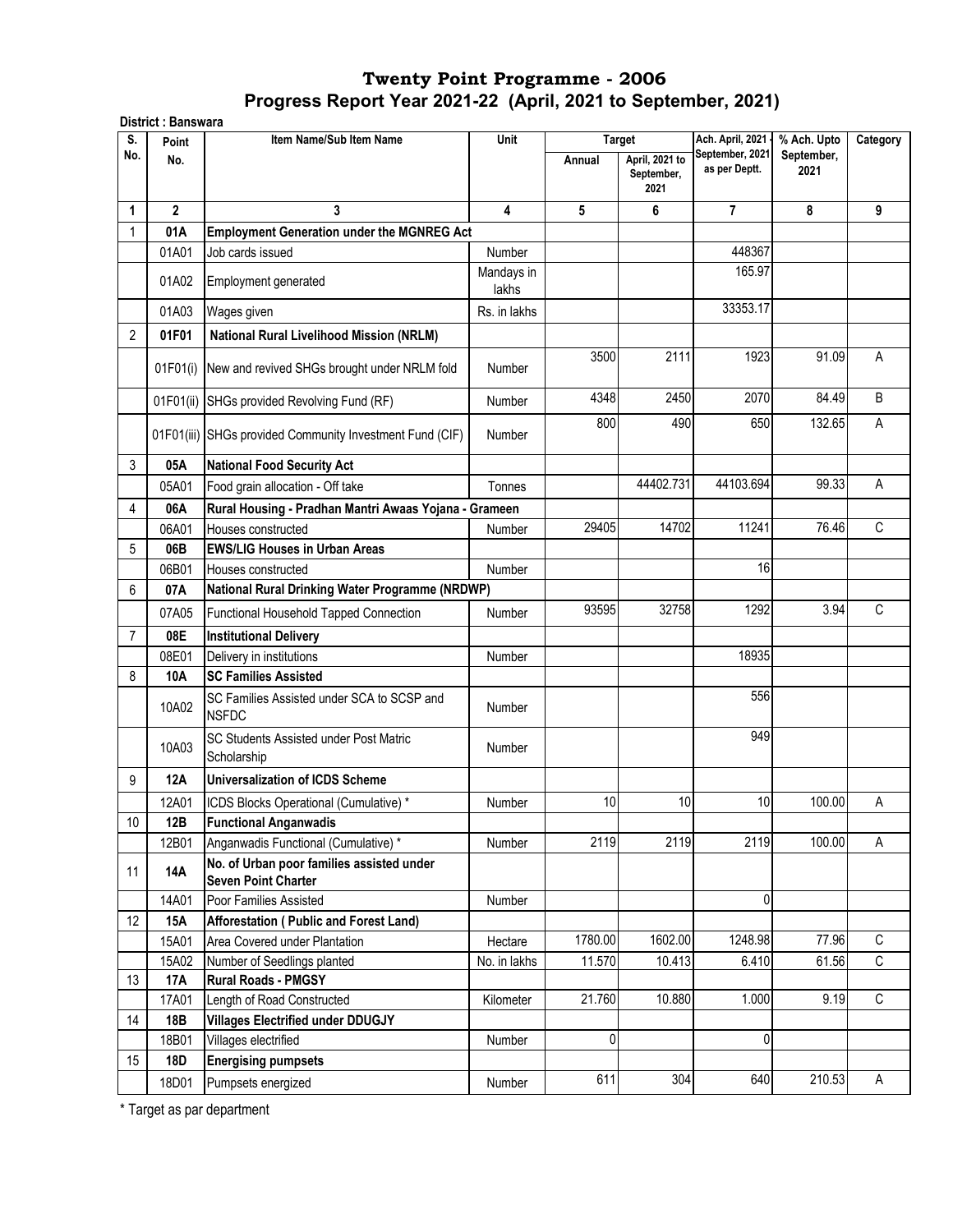|                | District: Baran |                                                                         |                     |         |                                      |                                     |                           |             |
|----------------|-----------------|-------------------------------------------------------------------------|---------------------|---------|--------------------------------------|-------------------------------------|---------------------------|-------------|
| S.<br>No.      | Point           | Item Name/Sub Item Name                                                 | Unit                |         | <b>Target</b>                        | Ach. April, 2021<br>September, 2021 | % Ach. Upto<br>September, | Category    |
|                | No.             |                                                                         |                     | Annual  | April, 2021 to<br>September,<br>2021 | as per Deptt.                       | 2021                      |             |
| 1              | $\overline{2}$  | 3                                                                       | 4                   | 5       | 6                                    | $\overline{7}$                      | 8                         | 9           |
| 1              | 01A             | <b>Employment Generation under the MGNREG Act</b>                       |                     |         |                                      |                                     |                           |             |
|                | 01A01           | Job cards issued                                                        | Number              |         |                                      | 252217                              |                           |             |
|                | 01A02           | Employment generated                                                    | Mandays in<br>lakhs |         |                                      | 27.33                               |                           |             |
|                | 01A03           | Wages given                                                             | Rs. in lakhs        |         |                                      | 4270.28                             |                           |             |
| $\overline{2}$ | 01F01           | <b>National Rural Livelihood Mission (NRLM)</b>                         |                     |         |                                      |                                     |                           |             |
|                | 01F01(i)        | New and revived SHGs brought under NRLM fold                            | <b>Number</b>       | 1080    | 774                                  | 673                                 | 86.95                     | B           |
|                | 01F01(ii)       | SHGs provided Revolving Fund (RF)                                       | Number              | 814     | 556                                  | 511                                 | 91.91                     | A           |
|                |                 | 01F01(iii) SHGs provided Community Investment Fund (CIF)                | Number              | 240     | 100                                  | 106                                 | 106.00                    | A           |
| 3              | 05A             | <b>National Food Security Act</b>                                       |                     |         |                                      |                                     |                           |             |
|                | 05A01           | Food grain allocation - Off take                                        | Tonnes              |         | 31319.281                            | 29992.748                           | 95.76                     | A           |
| 4              | 06A             | Rural Housing - Pradhan Mantri Awaas Yojana - Grameen                   |                     |         |                                      |                                     |                           |             |
|                | 06A01           | Houses constructed                                                      | Number              | 14766   | 7384                                 | 2160                                | 29.25                     | C           |
| 5              | 06B             | <b>EWS/LIG Houses in Urban Areas</b>                                    |                     |         |                                      |                                     |                           |             |
|                | 06B01           | Houses constructed                                                      | Number              |         |                                      | 8                                   |                           |             |
| 6              | 07A             | National Rural Drinking Water Programme (NRDWP)                         |                     |         |                                      |                                     |                           |             |
|                | 07A05           | Functional Household Tapped Connection                                  | <b>Number</b>       | 64840   | 22694                                | 1800                                | 7.93                      | C           |
| $\overline{7}$ | 08E             | <b>Institutional Delivery</b>                                           |                     |         |                                      |                                     |                           |             |
|                | 08E01           | Delivery in institutions                                                | <b>Number</b>       |         |                                      | 10398                               |                           |             |
| 8              | 10A             | <b>SC Families Assisted</b>                                             |                     |         |                                      |                                     |                           |             |
|                | 10A02           | SC Families Assisted under SCA to SCSP and<br><b>NSFDC</b>              | Number              |         |                                      | 569                                 |                           |             |
|                | 10A03           | SC Students Assisted under Post Matric<br>Scholarship                   | <b>Number</b>       |         |                                      | 2639                                |                           |             |
| 9              | <b>12A</b>      | <b>Universalization of ICDS Scheme</b>                                  |                     |         |                                      |                                     |                           |             |
|                | 12A01           | ICDS Blocks Operational (Cumulative) *                                  | Number              | 7       | 7                                    | 7                                   | 100.00                    | Α           |
| 10             | 12B             | <b>Functional Anganwadis</b>                                            |                     |         |                                      |                                     |                           |             |
|                | 12B01           | Anganwadis Functional (Cumulative) *                                    | Number              | 1598    | 1598                                 | 1596                                | 99.87                     | Α           |
| 11             | <b>14A</b>      | No. of Urban poor families assisted under<br><b>Seven Point Charter</b> |                     |         |                                      |                                     |                           |             |
|                | 14A01           | Poor Families Assisted                                                  | Number              |         |                                      | 349                                 |                           |             |
| 12             | 15A             | Afforestation (Public and Forest Land)                                  |                     |         |                                      |                                     |                           |             |
|                | 15A01           | Area Covered under Plantation                                           | Hectare             | 1470.00 | 1323.00                              | 950.00                              | 71.81                     | $\mathbb C$ |
|                | 15A02           | Number of Seedlings planted                                             | No. in lakhs        | 9.560   | 8.604                                | 8.570                               | 99.60                     | Α           |
| 13             | <b>17A</b>      | <b>Rural Roads - PMGSY</b>                                              |                     |         |                                      |                                     |                           |             |
|                | 17A01           | Length of Road Constructed                                              | Kilometer           | 39.800  | 19.900                               | 48.567                              | 244.06                    | A           |
| 14             | <b>18B</b>      | <b>Villages Electrified under DDUGJY</b>                                |                     |         |                                      |                                     |                           |             |
|                | 18B01           | Villages electrified                                                    | Number              |         |                                      | $\mathbf 0$                         |                           |             |
| 15             | <b>18D</b>      | <b>Energising pumpsets</b>                                              |                     |         |                                      |                                     |                           |             |
|                | 18D01           | Pumpsets energized                                                      | Number              | 1269    | 634                                  | 933                                 | 147.16                    | A           |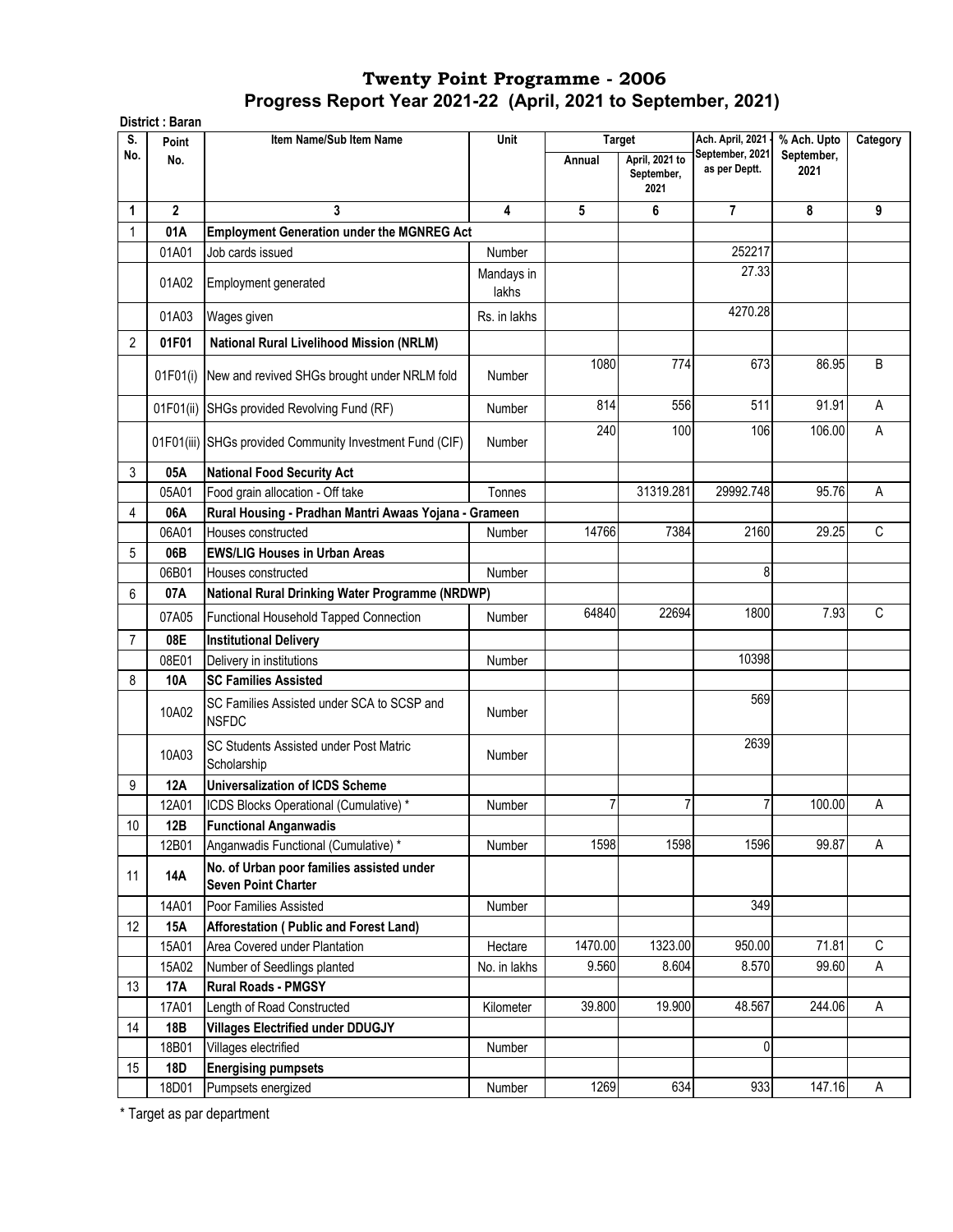| S.             | District: Barmer | Item Name/Sub Item Name                                                 | Unit                |        | <b>Target</b>                        | Ach. April, 2021                 | % Ach. Upto        | Category     |
|----------------|------------------|-------------------------------------------------------------------------|---------------------|--------|--------------------------------------|----------------------------------|--------------------|--------------|
| No.            | Point<br>No.     |                                                                         |                     | Annual | April, 2021 to<br>September,<br>2021 | September, 2021<br>as per Deptt. | September,<br>2021 |              |
| 1              | $\overline{2}$   | 3                                                                       | 4                   | 5      | 6                                    | $\overline{7}$                   | 8                  | 9            |
| 1              | 01A              | <b>Employment Generation under the MGNREG Act</b>                       |                     |        |                                      |                                  |                    |              |
|                | 01A01            | Job cards issued                                                        | Number              |        |                                      | 624085                           |                    |              |
|                | 01A02            | Employment generated                                                    | Mandays in<br>lakhs |        |                                      | 181.10                           |                    |              |
|                | 01A03            | Wages given                                                             | Rs. in lakhs        |        |                                      | 40846.48                         |                    |              |
| $\overline{2}$ | 01F01            | <b>National Rural Livelihood Mission (NRLM)</b>                         |                     |        |                                      |                                  |                    |              |
|                | 01F01(i)         | New and revived SHGs brought under NRLM fold                            | Number              | 3500   | 1750                                 | 976                              | 55.77              | $\mathsf{C}$ |
|                | 01F01(ii)        | SHGs provided Revolving Fund (RF)                                       | <b>Number</b>       | 4506   | 2678                                 | 485                              | 18.11              | С            |
|                |                  | 01F01(iii) SHGs provided Community Investment Fund (CIF)                | <b>Number</b>       | 886    | 443                                  | 93                               | 20.99              | $\mathsf{C}$ |
| 3              | 05A              | <b>National Food Security Act</b>                                       |                     |        |                                      |                                  |                    |              |
|                | 05A01            | Food grain allocation - Off take                                        | Tonnes              |        | 53961.075                            | 53937.091                        | 99.96              | Α            |
| 4              | 06A              | Rural Housing - Pradhan Mantri Awaas Yojana - Grameen                   |                     |        |                                      |                                  |                    |              |
|                | 06A01            | Houses constructed                                                      | <b>Number</b>       | 32376  | 16188                                | 14662                            | 90.57              | Α            |
| 5              | 06B              | <b>EWS/LIG Houses in Urban Areas</b>                                    |                     |        |                                      |                                  |                    |              |
|                | 06B01            | Houses constructed                                                      | Number              |        |                                      | 15                               |                    |              |
| 6              | 07A              | National Rural Drinking Water Programme (NRDWP)                         |                     |        |                                      |                                  |                    |              |
|                | 07A05            | Functional Household Tapped Connection                                  | Number              | 96152  | 33653                                | 806                              | 2.40               | $\mathsf C$  |
| 7              | 08E              | <b>Institutional Delivery</b>                                           |                     |        |                                      |                                  |                    |              |
|                | 08E01            | Delivery in institutions                                                | Number              |        |                                      | 28025                            |                    |              |
| 8              | 10A              | <b>SC Families Assisted</b>                                             |                     |        |                                      |                                  |                    |              |
|                | 10A02            | SC Families Assisted under SCA to SCSP and<br><b>NSFDC</b>              | <b>Number</b>       |        |                                      | 624                              |                    |              |
|                | 10A03            | SC Students Assisted under Post Matric<br>Scholarship                   | <b>Number</b>       |        |                                      | 3571                             |                    |              |
| 9              | <b>12A</b>       | <b>Universalization of ICDS Scheme</b>                                  |                     |        |                                      |                                  |                    |              |
|                | 12A01            | ICDS Blocks Operational (Cumulative) *                                  | Number              | 16     | 16                                   | 16                               | 100.00             | Α            |
| 10             | 12B              | <b>Functional Anganwadis</b>                                            |                     |        |                                      |                                  |                    |              |
|                | 12B01            | Anganwadis Functional (Cumulative) *                                    | Number              | 3558   | 3558                                 | 3473                             | 97.61              | Α            |
| 11             | <b>14A</b>       | No. of Urban poor families assisted under<br><b>Seven Point Charter</b> |                     |        |                                      |                                  |                    |              |
|                | 14A01            | Poor Families Assisted                                                  | Number              |        |                                      | 0                                |                    |              |
| 12             | 15A              | Afforestation (Public and Forest Land)                                  |                     |        |                                      |                                  |                    |              |
|                | 15A01            | Area Covered under Plantation                                           | Hectare             | 560.00 | 504.00                               | 560.00                           | 111.11             | Α            |
|                | 15A02            | Number of Seedlings planted                                             | No. in lakhs        | 3.640  | 3.276                                | 3.640                            | 111.11             | A            |
| 13             | <b>17A</b>       | <b>Rural Roads - PMGSY</b>                                              |                     |        |                                      |                                  |                    |              |
|                | 17A01            | Length of Road Constructed                                              | Kilometer           | 91.870 | 45.935                               | 101.175                          | 220.26             | A            |
| 14             | 18B              | <b>Villages Electrified under DDUGJY</b>                                |                     |        |                                      |                                  |                    |              |
|                | 18B01            | Villages electrified                                                    | Number              | 0      |                                      | 0                                |                    |              |
| 15             | <b>18D</b>       | <b>Energising pumpsets</b>                                              |                     |        |                                      |                                  |                    |              |
|                | 18D01            | Pumpsets energized                                                      | Number              | 1803   | 900                                  | 1251                             | 139.00             | A            |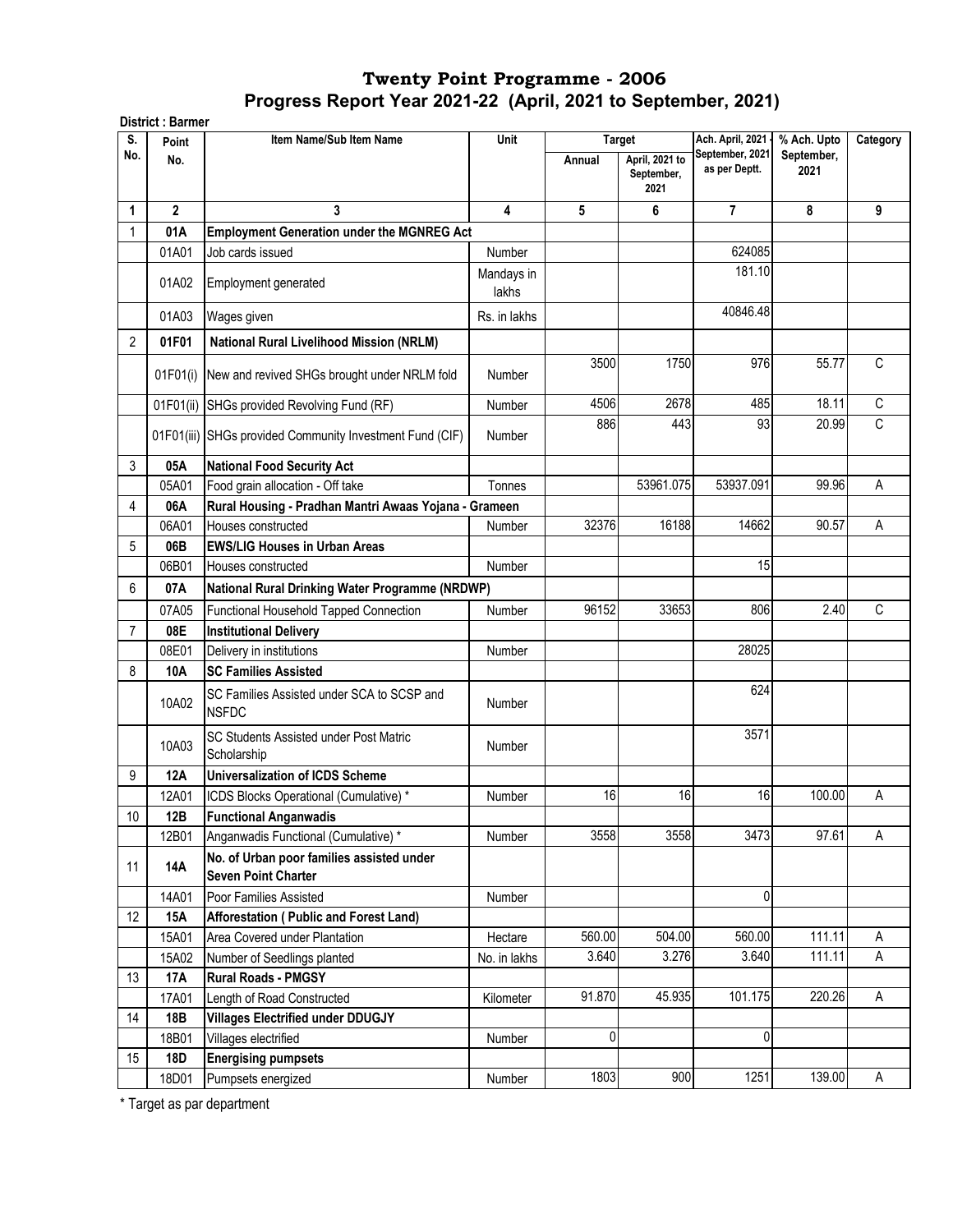| S.             | District: Bharatpur<br>Point | Item Name/Sub Item Name                                                 | Unit                |        | <b>Target</b>                        | Ach. April, 2021                 | % Ach. Upto        | Category    |
|----------------|------------------------------|-------------------------------------------------------------------------|---------------------|--------|--------------------------------------|----------------------------------|--------------------|-------------|
| No.            | No.                          |                                                                         |                     | Annual | April, 2021 to<br>September,<br>2021 | September, 2021<br>as per Deptt. | September,<br>2021 |             |
| 1              | $\mathbf{2}$                 | 3                                                                       | 4                   | 5      | 6                                    | 7                                | 8                  | 9           |
|                | 01A                          | <b>Employment Generation under the MGNREG Act</b>                       |                     |        |                                      |                                  |                    |             |
|                | 01A01                        | Job cards issued                                                        | <b>Number</b>       |        |                                      | 377183                           |                    |             |
|                | 01A02                        | Employment generated                                                    | Mandays in<br>lakhs |        |                                      | 27.75                            |                    |             |
|                | 01A03                        | Wages given                                                             | Rs. in lakhs        |        |                                      | 5283.85                          |                    |             |
| $\overline{2}$ | 01F01                        | <b>National Rural Livelihood Mission (NRLM)</b>                         |                     |        |                                      |                                  |                    |             |
|                | 01F01(i)                     | New and revived SHGs brought under NRLM fold                            | Number              | 2073   | 853                                  | 819                              | 96.01              | A           |
|                | 01F01(ii)                    | SHGs provided Revolving Fund (RF)                                       | <b>Number</b>       | 2898   | 1688                                 | 990                              | 58.65              | $\mathsf C$ |
|                |                              | 01F01(iii) SHGs provided Community Investment Fund (CIF)                | Number              | 717    | 300                                  | 400                              | 133.33             | Α           |
| 3              | 05A                          | <b>National Food Security Act</b>                                       |                     |        |                                      |                                  |                    |             |
|                | 05A01                        | Food grain allocation - Off take                                        | Tonnes              |        | 45340.827                            | 43475.421                        | 95.89              | Α           |
| 4              | 06A                          | Rural Housing - Pradhan Mantri Awaas Yojana - Grameen                   |                     |        |                                      |                                  |                    |             |
|                | 06A01                        | Houses constructed                                                      | Number              | 337    | 168                                  | 383                              | 227.98             | Α           |
| 5              | 06B                          | <b>EWS/LIG Houses in Urban Areas</b>                                    |                     |        |                                      |                                  |                    |             |
|                | 06B01                        | Houses constructed                                                      | Number              |        |                                      | 19                               |                    |             |
| 6              | 07A                          | <b>National Rural Drinking Water Programme (NRDWP)</b>                  |                     |        |                                      |                                  |                    |             |
|                | 07A05                        | Functional Household Tapped Connection                                  | Number              | 108027 | 37810                                | 1553                             | 4.11               | C           |
| $\overline{7}$ | 08E                          | <b>Institutional Delivery</b>                                           |                     |        |                                      |                                  |                    |             |
|                | 08E01                        | Delivery in institutions                                                | Number              |        |                                      | 25151                            |                    |             |
| 8              | 10A                          | <b>SC Families Assisted</b>                                             |                     |        |                                      |                                  |                    |             |
|                | 10A02                        | SC Families Assisted under SCA to SCSP and<br><b>NSFDC</b>              | <b>Number</b>       |        |                                      | 149                              |                    |             |
|                | 10A03                        | SC Students Assisted under Post Matric<br>Scholarship                   | <b>Number</b>       |        |                                      | 10772                            |                    |             |
| 9              | <b>12A</b>                   | <b>Universalization of ICDS Scheme</b>                                  |                     |        |                                      |                                  |                    |             |
|                | 12A01                        | ICDS Blocks Operational (Cumulative) *                                  | <b>Number</b>       | 10     | 10                                   | 10                               | 100.00             | A           |
| 10             | 12B                          | <b>Functional Anganwadis</b>                                            |                     |        |                                      |                                  |                    |             |
|                | 12B01                        | Anganwadis Functional (Cumulative) *                                    | Number              | 2083   | 2083                                 | 2078                             | 99.76              | A           |
| 11             | <b>14A</b>                   | No. of Urban poor families assisted under<br><b>Seven Point Charter</b> |                     |        |                                      |                                  |                    |             |
|                | 14A01                        | Poor Families Assisted                                                  | Number              |        |                                      | 7                                |                    |             |
| 12             | 15A                          | Afforestation (Public and Forest Land)                                  |                     |        |                                      |                                  |                    |             |
|                | 15A01                        | Area Covered under Plantation                                           | Hectare             | 780.00 | 702.00                               | 714.970                          | 101.85             | Α           |
|                | 15A02                        | Number of Seedlings planted                                             | No. in lakhs        | 5.070  | 4.563                                | 4.860                            | 106.51             | $\mathsf A$ |
| 13             | 17A                          | <b>Rural Roads - PMGSY</b>                                              |                     |        |                                      |                                  |                    |             |
|                | 17A01                        | Length of Road Constructed                                              | Kilometer           | 66.440 | 33.220                               | 4.650                            | 14.00              | C           |
| 14             | <b>18B</b>                   | <b>Villages Electrified under DDUGJY</b>                                |                     |        |                                      |                                  |                    |             |
|                | 18B01                        | Villages electrified                                                    | Number              | 0      |                                      | 0                                |                    |             |
| 15             | 18D                          | <b>Energising pumpsets</b>                                              |                     |        |                                      |                                  |                    |             |
|                | 18D01                        | Pumpsets energized                                                      | Number              | 1433   | 716                                  | 981                              | 137.01             | А           |
|                |                              |                                                                         |                     |        |                                      |                                  |                    |             |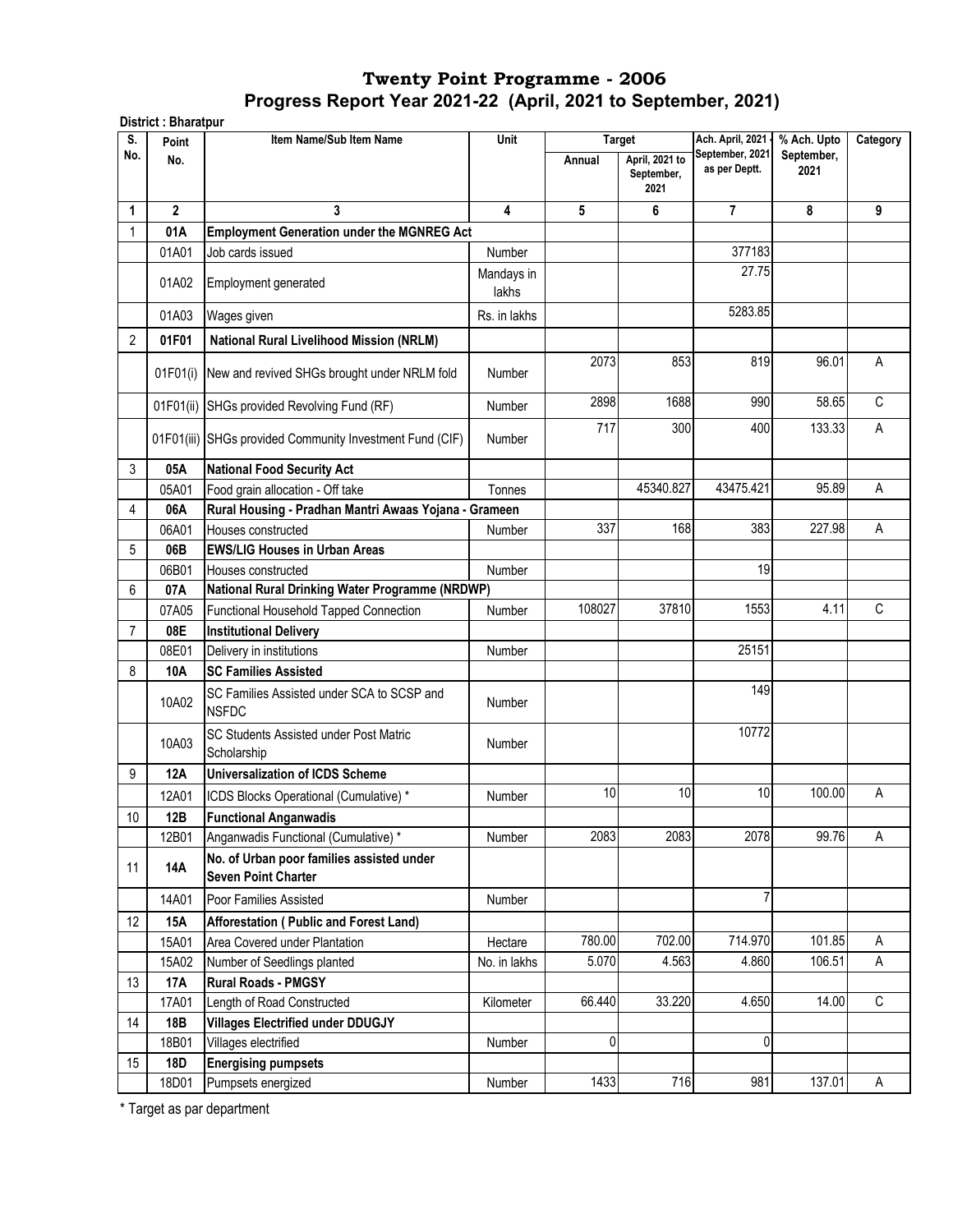|                | District: Bhilwara |                                                                         |                     |         |                                                       |                                                      |                                   |             |
|----------------|--------------------|-------------------------------------------------------------------------|---------------------|---------|-------------------------------------------------------|------------------------------------------------------|-----------------------------------|-------------|
| S.<br>No.      | Point<br>No.       | Item Name/Sub Item Name                                                 | Unit                | Annual  | <b>Target</b><br>April, 2021 to<br>September,<br>2021 | Ach. April, 2021<br>September, 2021<br>as per Deptt. | % Ach. Upto<br>September,<br>2021 | Category    |
| 1              | $\overline{2}$     | 3                                                                       | 4                   | 5       | 6                                                     | $\overline{7}$                                       | 8                                 | 9           |
| 1              | 01A                | <b>Employment Generation under the MGNREG Act</b>                       |                     |         |                                                       |                                                      |                                   |             |
|                | 01A01              | Job cards issued                                                        | Number              |         |                                                       | 553721                                               |                                   |             |
|                | 01A02              | Employment generated                                                    | Mandays in<br>lakhs |         |                                                       | 86.34                                                |                                   |             |
|                | 01A03              | Wages given                                                             | Rs. in lakhs        |         |                                                       | 16303.82                                             |                                   |             |
| $\overline{2}$ | 01F01              | National Rural Livelihood Mission (NRLM)                                |                     |         |                                                       |                                                      |                                   |             |
|                | 01F01(i)           | New and revived SHGs brought under NRLM fold                            | <b>Number</b>       | 1760    | 998                                                   | 992                                                  | 99.40                             | A           |
|                | 01F01(ii)          | SHGs provided Revolving Fund (RF)                                       | Number              | 1781    | 800                                                   | 987                                                  | 123.38                            | A           |
|                |                    | 01F01(iii) SHGs provided Community Investment Fund (CIF)                | Number              | 390     | 240                                                   | 320                                                  | 133.33                            | Α           |
| 3              | 05A                | <b>National Food Security Act</b>                                       |                     |         |                                                       |                                                      |                                   |             |
|                | 05A01              | Food grain allocation - Off take                                        | Tonnes              |         | 43091.176                                             | 42750.989                                            | 99.21                             | A           |
| 4              | 06A                | Rural Housing - Pradhan Mantri Awaas Yojana - Grameen                   |                     |         |                                                       |                                                      |                                   |             |
|                | 06A01              | Houses constructed                                                      | <b>Number</b>       | 18285   | 9144                                                  | 1098                                                 | 12.01                             | C           |
| 5              | 06B                | <b>EWS/LIG Houses in Urban Areas</b>                                    |                     |         |                                                       |                                                      |                                   |             |
|                | 06B01              | Houses constructed                                                      | Number              |         |                                                       | 93                                                   |                                   |             |
| 6              | 07A                | National Rural Drinking Water Programme (NRDWP)                         |                     |         |                                                       |                                                      |                                   |             |
|                | 07A05              | Functional Household Tapped Connection                                  | Number              | 120506  | 42177                                                 | 9711                                                 | 23.02                             | $\mathbb C$ |
| $\overline{7}$ | 08E                | <b>Institutional Delivery</b>                                           |                     |         |                                                       |                                                      |                                   |             |
|                | 08E01              | Delivery in institutions                                                | Number              |         |                                                       | 20855                                                |                                   |             |
| 8              | 10A                | <b>SC Families Assisted</b>                                             |                     |         |                                                       |                                                      |                                   |             |
|                | 10A02              | SC Families Assisted under SCA to SCSP and<br><b>NSFDC</b>              | Number              |         |                                                       | 168                                                  |                                   |             |
|                | 10A03              | SC Students Assisted under Post Matric<br>Scholarship                   | Number              |         |                                                       | 6061                                                 |                                   |             |
| 9              | <b>12A</b>         | <b>Universalization of ICDS Scheme</b>                                  |                     |         |                                                       |                                                      |                                   |             |
|                | 12A01              | ICDS Blocks Operational (Cumulative) *                                  | Number              | 12      | 12                                                    | 12                                                   | 100.00                            | Α           |
| 10             | 12B                | <b>Functional Anganwadis</b>                                            |                     |         |                                                       |                                                      |                                   |             |
|                | 12B01              | Anganwadis Functional (Cumulative) *                                    | Number              | 2217    | 2217                                                  | 2216                                                 | 99.95                             | A           |
| 11             | <b>14A</b>         | No. of Urban poor families assisted under<br><b>Seven Point Charter</b> |                     |         |                                                       |                                                      |                                   |             |
|                | 14A01              | Poor Families Assisted                                                  | Number              |         |                                                       | 203                                                  |                                   |             |
| 12             | 15A                | Afforestation (Public and Forest Land)                                  |                     |         |                                                       |                                                      |                                   |             |
|                | 15A01              | Area Covered under Plantation                                           | Hectare             | 1190.00 | 1071.00                                               | 1190.00                                              | 111.11                            | Α           |
|                | 15A02              | Number of Seedlings planted                                             | No. in lakhs        | 7.730   | 6.957                                                 | 3.900                                                | 56.06                             | C           |
| 13             | <b>17A</b>         | <b>Rural Roads - PMGSY</b>                                              |                     |         |                                                       |                                                      |                                   |             |
|                | 17A01              | Length of Road Constructed                                              | Kilometer           | 86.630  | 43.315                                                | 35.000                                               | 80.80                             | B           |
| 14             | 18B                | <b>Villages Electrified under DDUGJY</b>                                |                     |         |                                                       |                                                      |                                   |             |
|                | 18B01              | Villages electrified                                                    | Number              | 0       |                                                       | 0                                                    |                                   |             |
| 15             | <b>18D</b>         | <b>Energising pumpsets</b>                                              |                     |         |                                                       |                                                      |                                   |             |
|                | 18D01              | Pumpsets energized                                                      | Number              | 2451    | 1224                                                  | 2039                                                 | 166.58                            | A           |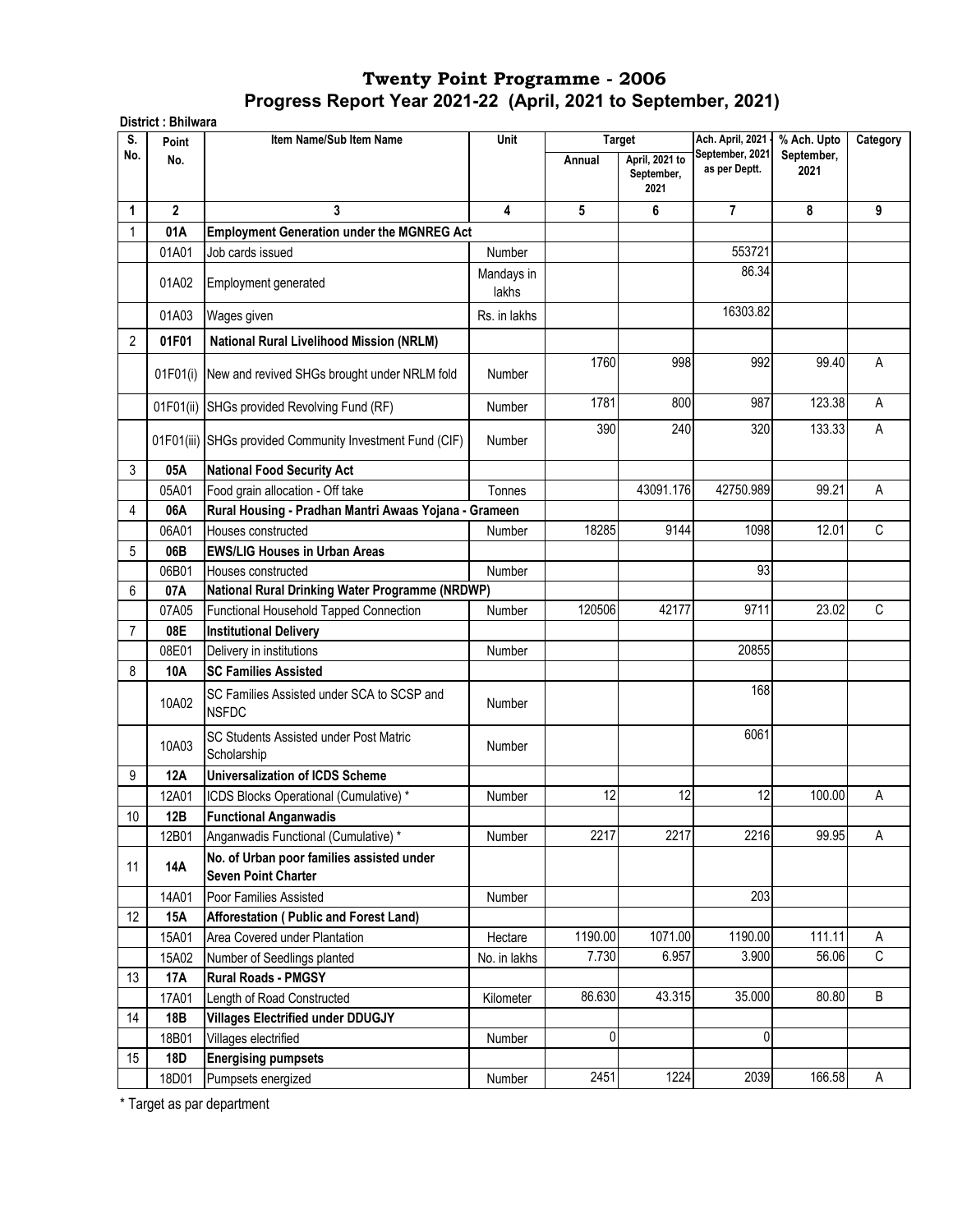| S.             | District: Bikaner | Item Name/Sub Item Name                                                 | Unit                |        | <b>Target</b>                        | Ach. April, 2021                 | % Ach. Upto        | Category    |
|----------------|-------------------|-------------------------------------------------------------------------|---------------------|--------|--------------------------------------|----------------------------------|--------------------|-------------|
| No.            | Point<br>No.      |                                                                         |                     | Annual | April, 2021 to<br>September,<br>2021 | September, 2021<br>as per Deptt. | September,<br>2021 |             |
| 1              | $\overline{2}$    | 3                                                                       | 4                   | 5      | 6                                    | $\overline{\mathbf{r}}$          | 8                  | 9           |
| 1              | 01A               | <b>Employment Generation under the MGNREG Act</b>                       |                     |        |                                      |                                  |                    |             |
|                | 01A01             | Job cards issued                                                        | Number              |        |                                      | 390097                           |                    |             |
|                | 01A02             | Employment generated                                                    | Mandays in<br>lakhs |        |                                      | 54.91                            |                    |             |
|                | 01A03             | Wages given                                                             | Rs. in lakhs        |        |                                      | 11126.46                         |                    |             |
| $\overline{2}$ | 01F01             | <b>National Rural Livelihood Mission (NRLM)</b>                         |                     |        |                                      |                                  |                    |             |
|                |                   | 01F01(i) New and revived SHGs brought under NRLM fold                   | <b>Number</b>       | 1031   | 591                                  | 375                              | 63.45              | $\mathsf C$ |
|                | 01F01(ii)         | SHGs provided Revolving Fund (RF)                                       | <b>Number</b>       | 1111   | 606                                  | 243                              | 40.10              | $\mathsf C$ |
|                |                   | 01F01(iii) SHGs provided Community Investment Fund (CIF)                | <b>Number</b>       | 230    | 110                                  | 52                               | 47.27              | $\mathsf C$ |
| 3              | 05A               | <b>National Food Security Act</b>                                       |                     |        |                                      |                                  |                    |             |
|                | 05A01             | Food grain allocation - Off take                                        | Tonnes              |        | 35078.824                            | 34935.065                        | 99.59              | Α           |
| 4              | 06A               | Rural Housing - Pradhan Mantri Awaas Yojana - Grameen                   |                     |        |                                      |                                  |                    |             |
|                | 06A01             | Houses constructed                                                      | <b>Number</b>       | 17418  | 8708                                 | 1555                             | 17.86              | C           |
| 5              | 06B               | <b>EWS/LIG Houses in Urban Areas</b>                                    |                     |        |                                      |                                  |                    |             |
|                | 06B01             | Houses constructed                                                      | Number              |        |                                      | 21                               |                    |             |
| 6              | 07A               | <b>National Rural Drinking Water Programme (NRDWP)</b>                  |                     |        |                                      |                                  |                    |             |
|                | 07A05             | Functional Household Tapped Connection                                  | <b>Number</b>       | 111008 | 38853                                | 4275                             | 11.00              | C           |
| $\overline{7}$ | 08E               | <b>Institutional Delivery</b>                                           |                     |        |                                      |                                  |                    |             |
|                | 08E01             | Delivery in institutions                                                | Number              |        |                                      | 23151                            |                    |             |
| 8              | 10A               | <b>SC Families Assisted</b>                                             |                     |        |                                      |                                  |                    |             |
|                | 10A02             | SC Families Assisted under SCA to SCSP and<br><b>NSFDC</b>              | Number              |        |                                      | 197                              |                    |             |
|                | 10A03             | SC Students Assisted under Post Matric<br>Scholarship                   | Number              |        |                                      | 5453                             |                    |             |
| 9              | 12A               | <b>Universalization of ICDS Scheme</b>                                  |                     |        |                                      |                                  |                    |             |
|                | 12A01             | ICDS Blocks Operational (Cumulative) *                                  | <b>Number</b>       | 8      | 8                                    | 8                                | 100.00             | Α           |
| 10             | 12B               | <b>Functional Anganwadis</b>                                            |                     |        |                                      |                                  |                    |             |
|                | 12B01             | Anganwadis Functional (Cumulative) *                                    | Number              | 1505   | 1505                                 | 1471                             | 97.74              | A           |
| 11             | <b>14A</b>        | No. of Urban poor families assisted under<br><b>Seven Point Charter</b> |                     |        |                                      |                                  |                    |             |
|                | 14A01             | Poor Families Assisted                                                  | Number              |        |                                      | 0                                |                    |             |
| 12             | 15A               | Afforestation (Public and Forest Land)                                  |                     |        |                                      |                                  |                    |             |
|                | 15A01             | Area Covered under Plantation                                           | Hectare             | 420.00 | 336.00                               | 436.620                          | 129.95             | Α           |
|                | 15A02             | Number of Seedlings planted                                             | No. in lakhs        | 2.730  | 2.184                                | 2.970                            | 135.99             | Α           |
| 13             | <b>17A</b>        | <b>Rural Roads - PMGSY</b>                                              |                     |        |                                      |                                  |                    |             |
|                | 17A01             | Length of Road Constructed                                              | Kilometer           | 54.580 | 27.290                               | 63.250                           | 231.77             | A           |
| 14             | 18B               | <b>Villages Electrified under DDUGJY</b>                                |                     |        |                                      |                                  |                    |             |
|                | 18B01             | Villages electrified                                                    | Number              | 0      |                                      | 0                                |                    |             |
| 15             | <b>18D</b>        | <b>Energising pumpsets</b>                                              |                     |        |                                      |                                  |                    |             |
|                | 18D01             | Pumpsets energized                                                      | Number              | 1664   | 832                                  | 2335                             | 280.65             | A           |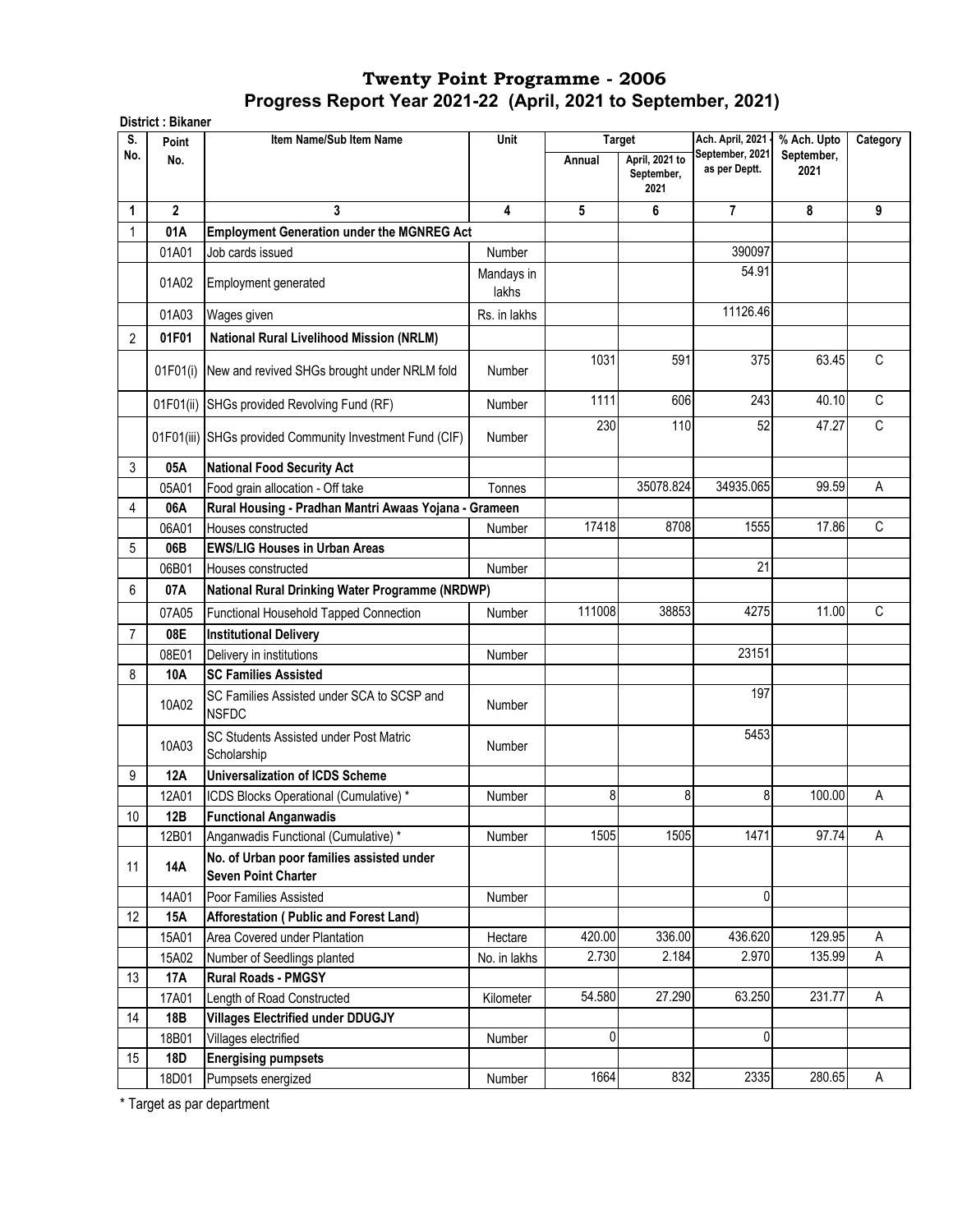| S.  | District: Bundi | Item Name/Sub Item Name                                                 | Unit                |        | <b>Target</b>                        | Ach. April, 2021                 | % Ach. Upto        | Category     |
|-----|-----------------|-------------------------------------------------------------------------|---------------------|--------|--------------------------------------|----------------------------------|--------------------|--------------|
| No. | Point<br>No.    |                                                                         |                     | Annual | April, 2021 to<br>September,<br>2021 | September, 2021<br>as per Deptt. | September,<br>2021 |              |
| 1   | $\overline{2}$  | 3                                                                       | 4                   | 5      | 6                                    | $\overline{7}$                   | 8                  | 9            |
| 1   | 01A             | <b>Employment Generation under the MGNREG Act</b>                       |                     |        |                                      |                                  |                    |              |
|     | 01A01           | Job cards issued                                                        | Number              |        |                                      | 227534                           |                    |              |
|     | 01A02           | Employment generated                                                    | Mandays in<br>lakhs |        |                                      | 27.69                            |                    |              |
|     | 01A03           | Wages given                                                             | Rs. in lakhs        |        |                                      | 5046.55                          |                    |              |
| 2   | 01F01           | <b>National Rural Livelihood Mission (NRLM)</b>                         |                     |        |                                      |                                  |                    |              |
|     | 01F01(i)        | New and revived SHGs brought under NRLM fold                            | Number              | 1233   | 565                                  | 273                              | 48.32              | C            |
|     | 01F01(ii)       | SHGs provided Revolving Fund (RF)                                       | Number              | 1010   | 389                                  | 255                              | 65.55              | C            |
|     |                 | 01F01(iii) SHGs provided Community Investment Fund (CIF)                | <b>Number</b>       | 270    | 120                                  | 104                              | 86.67              | B            |
| 3   | 05A             | <b>National Food Security Act</b>                                       |                     |        |                                      |                                  |                    |              |
|     | 05A01           | Food grain allocation - Off take                                        | Tonnes              |        | 21717.823                            | 21110.823                        | 97.21              | A            |
| 4   | 06A             | Rural Housing - Pradhan Mantri Awaas Yojana - Grameen                   |                     |        |                                      |                                  |                    |              |
|     | 06A01           | Houses constructed                                                      | Number              | 10759  | 5380                                 | 2290                             | 42.57              | $\mathsf{C}$ |
| 5   | 06B             | <b>EWS/LIG Houses in Urban Areas</b>                                    |                     |        |                                      |                                  |                    |              |
|     | 06B01           | Houses constructed                                                      | Number              |        |                                      | 1                                |                    |              |
| 6   | 07A             | National Rural Drinking Water Programme (NRDWP)                         |                     |        |                                      |                                  |                    |              |
|     | 07A05           | <b>Functional Household Tapped Connection</b>                           | Number              | 78238  | 27383                                | 1342                             | 4.90               | С            |
| 7   | 08E             | <b>Institutional Delivery</b>                                           |                     |        |                                      |                                  |                    |              |
|     | 08E01           | Delivery in institutions                                                | Number              |        |                                      | 8318                             |                    |              |
| 8   | 10A             | <b>SC Families Assisted</b>                                             |                     |        |                                      |                                  |                    |              |
|     | 10A02           | SC Families Assisted under SCA to SCSP and<br><b>NSFDC</b>              | Number              |        |                                      | 227                              |                    |              |
|     | 10A03           | <b>SC Students Assisted under Post Matric</b><br>Scholarship            | <b>Number</b>       |        |                                      | 2081                             |                    |              |
| 9   | 12A             | Universalization of ICDS Scheme                                         |                     |        |                                      |                                  |                    |              |
|     | 12A01           | ICDS Blocks Operational (Cumulative) *                                  | Number              | 5      | 5                                    | 5                                | 100.00             | Α            |
| 10  | 12B             | <b>Functional Anganwadis</b>                                            |                     |        |                                      |                                  |                    |              |
|     | 12B01           | Anganwadis Functional (Cumulative) *                                    | Number              | 1206   | 1206                                 | 1204                             | 99.83              | A            |
| 11  | 14A             | No. of Urban poor families assisted under<br><b>Seven Point Charter</b> |                     |        |                                      |                                  |                    |              |
|     | 14A01           | Poor Families Assisted                                                  | Number              |        |                                      | 0                                |                    |              |
| 12  | <b>15A</b>      | Afforestation (Public and Forest Land)                                  |                     |        |                                      |                                  |                    |              |
|     | 15A01           | Area Covered under Plantation                                           | Hectare             | 930.00 | 837.00                               | 652.14                           | 77.91              | C            |
|     | 15A02           | Number of Seedlings planted                                             | No. in lakhs        | 6.050  | 5.445                                | 2.940                            | 53.99              | $\mathbb C$  |
| 13  | 17A             | <b>Rural Roads - PMGSY</b>                                              |                     |        |                                      |                                  |                    |              |
|     | 17A01           | Length of Road Constructed                                              | Kilometer           | 51.180 | 25.590                               | 32.077                           | 125.35             | Α            |
| 14  | 18B             | <b>Villages Electrified under DDUGJY</b>                                |                     |        |                                      |                                  |                    |              |
|     | 18B01           | Villages electrified                                                    | Number              | 0      |                                      | 0                                |                    |              |
| 15  | <b>18D</b>      | <b>Energising pumpsets</b>                                              |                     |        |                                      |                                  |                    |              |
|     | 18D01           | Pumpsets energized                                                      | Number              | 1470   | 734                                  | 1159                             | 157.90             | A            |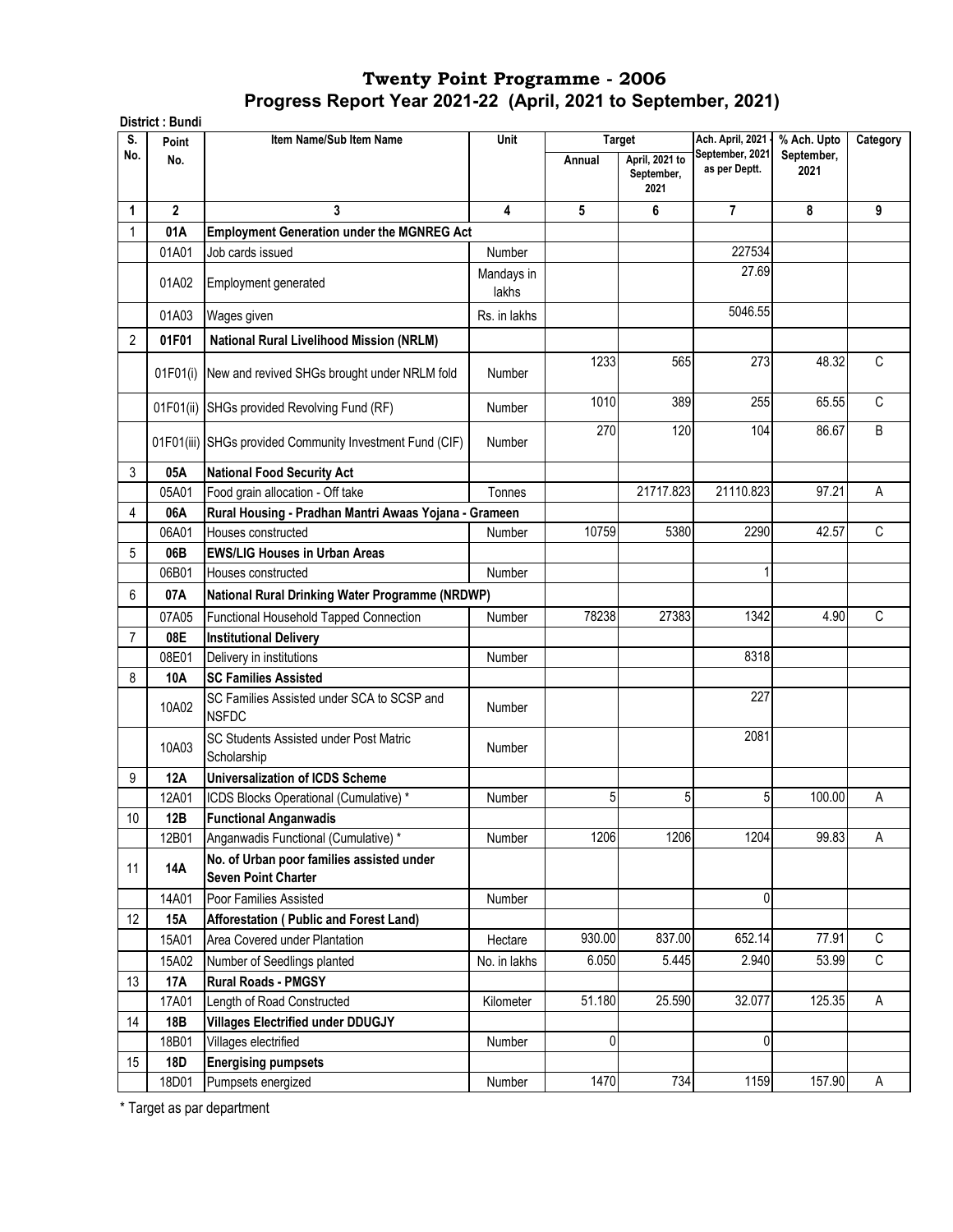| S.             | Point        | Item Name/Sub Item Name                                                 | Unit                |         | <b>Target</b>                        | Ach. April, 2021                 | % Ach. Upto        | Category    |
|----------------|--------------|-------------------------------------------------------------------------|---------------------|---------|--------------------------------------|----------------------------------|--------------------|-------------|
| No.            | No.          |                                                                         |                     | Annual  | April, 2021 to<br>September,<br>2021 | September, 2021<br>as per Deptt. | September,<br>2021 |             |
| 1              | $\mathbf{2}$ | 3                                                                       | 4                   | 5       | 6                                    | 7                                | 8                  | 9           |
| 1              | 01A          | <b>Employment Generation under the MGNREG Act</b>                       |                     |         |                                      |                                  |                    |             |
|                | 01A01        | Job cards issued                                                        | Number              |         |                                      | 284055                           |                    |             |
|                | 01A02        | Employment generated                                                    | Mandays in<br>lakhs |         |                                      | 39.18                            |                    |             |
|                | 01A03        | Wages given                                                             | Rs. in lakhs        |         |                                      | 7199.14                          |                    |             |
| $\overline{2}$ | 01F01        | <b>National Rural Livelihood Mission (NRLM)</b>                         |                     |         |                                      |                                  |                    |             |
|                |              | 01F01(i) New and revived SHGs brought under NRLM fold                   | Number              | 3000    | 1500                                 | 963                              | 64.20              | $\mathsf C$ |
|                |              | 01F01(ii) SHGs provided Revolving Fund (RF)                             | <b>Number</b>       | 2591    | 1296                                 | 780                              | 60.19              | $\mathsf C$ |
|                |              | 01F01(iii) SHGs provided Community Investment Fund (CIF)                | Number              | 675     | 340                                  | 346                              | 101.76             | Α           |
| 3              | 05A          | <b>National Food Security Act</b>                                       |                     |         |                                      |                                  |                    |             |
|                | 05A01        | Food grain allocation - Off take                                        | Tonnes              |         | 27833.345                            | 27833.185                        | 100.00             | A           |
| 4              | 06A          | Rural Housing - Pradhan Mantri Awaas Yojana - Grameen                   |                     |         |                                      |                                  |                    |             |
|                | 06A01        | Houses constructed                                                      | Number              | 9879    | 4940                                 | 1374                             | 27.81              | C           |
| 5              | 06B          | <b>EWS/LIG Houses in Urban Areas</b>                                    |                     |         |                                      |                                  |                    |             |
|                | 06B01        | Houses constructed                                                      | Number              |         |                                      | 25                               |                    |             |
| 6              | 07A          | National Rural Drinking Water Programme (NRDWP)                         |                     |         |                                      |                                  |                    |             |
|                | 07A05        | Functional Household Tapped Connection                                  | Number              | 27476   | 9617                                 | 1573                             | 16.36              | С           |
| 7              | 08E          | <b>Institutional Delivery</b>                                           |                     |         |                                      |                                  |                    |             |
|                | 08E01        |                                                                         | <b>Number</b>       |         |                                      | 12438                            |                    |             |
| 8              | 10A          | Delivery in institutions<br><b>SC Families Assisted</b>                 |                     |         |                                      |                                  |                    |             |
|                | 10A02        | SC Families Assisted under SCA to SCSP and                              | <b>Number</b>       |         |                                      | 152                              |                    |             |
|                |              | <b>NSFDC</b>                                                            |                     |         |                                      |                                  |                    |             |
|                | 10A03        | SC Students Assisted under Post Matric<br>Scholarship                   | Number              |         |                                      | 1836                             |                    |             |
| 9              | 12A          | <b>Universalization of ICDS Scheme</b>                                  |                     |         |                                      |                                  |                    |             |
|                | 12A01        | ICDS Blocks Operational (Cumulative) *                                  | Number              | 12      | 12                                   | 12                               | 100.00             | Α           |
| 10             | 12B          | <b>Functional Anganwadis</b>                                            |                     |         |                                      |                                  |                    |             |
|                | 12B01        | Anganwadis Functional (Cumulative) *                                    | Number              | 1786    | 1786                                 | 1783                             | 99.83              | A           |
| 11             | 14A          | No. of Urban poor families assisted under<br><b>Seven Point Charter</b> |                     |         |                                      |                                  |                    |             |
|                | 14A01        | Poor Families Assisted                                                  | Number              |         |                                      | 0                                |                    |             |
| 12             | 15A          | Afforestation (Public and Forest Land)                                  |                     |         |                                      |                                  |                    |             |
|                | 15A01        | Area Covered under Plantation                                           | Hectare             | 3700.00 | 3330.00                              | 2083.480                         | 62.57              | C           |
|                | 15A02        | Number of Seedlings planted                                             | No. in lakhs        | 24.050  | 21.645                               | 8.170                            | 37.75              | $\mathsf C$ |
| 13             | 17A          | <b>Rural Roads - PMGSY</b>                                              |                     |         |                                      |                                  |                    |             |
|                | 17A01        | Length of Road Constructed                                              | Kilometer           | 87.090  | 43.545                               | 19.955                           | 45.83              | C           |
| 14             | <b>18B</b>   | <b>Villages Electrified under DDUGJY</b>                                |                     |         |                                      |                                  |                    |             |
|                | 18B01        | Villages electrified                                                    | Number              | 0       |                                      | 0                                |                    |             |
| 15             | 18D          | <b>Energising pumpsets</b>                                              |                     |         |                                      |                                  |                    |             |
|                | 18D01        | Pumpsets energized                                                      | Number              | 1825    | 912                                  | 1691                             | 185.42             | Α           |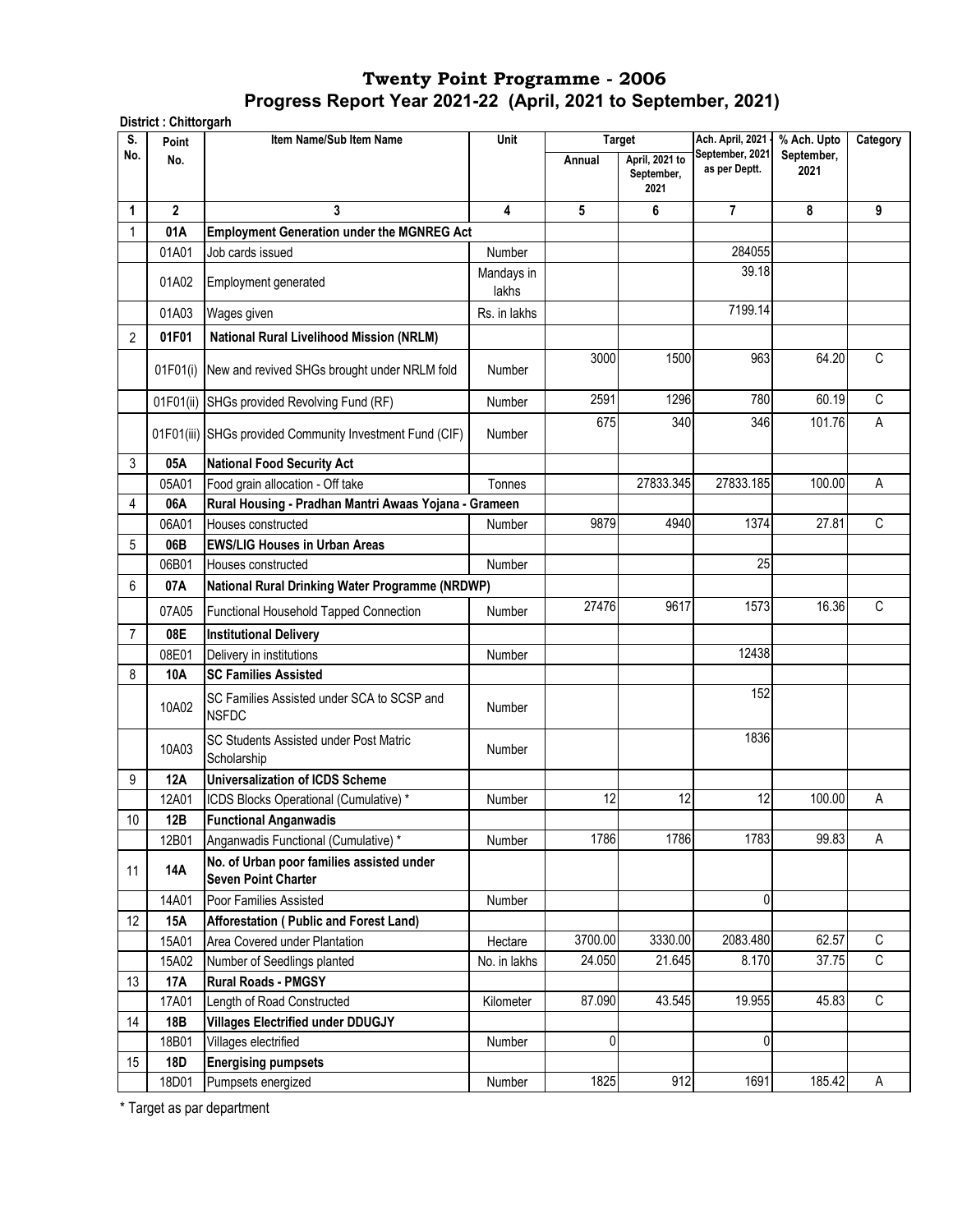|                | District: Churu |                                                                         |                     |        |                                                       |                                                      |                                   |              |
|----------------|-----------------|-------------------------------------------------------------------------|---------------------|--------|-------------------------------------------------------|------------------------------------------------------|-----------------------------------|--------------|
| S.<br>No.      | Point<br>No.    | Item Name/Sub Item Name                                                 | Unit                | Annual | <b>Target</b><br>April, 2021 to<br>September,<br>2021 | Ach. April, 2021<br>September, 2021<br>as per Deptt. | % Ach. Upto<br>September,<br>2021 | Category     |
| 1              | $\overline{2}$  | 3                                                                       | 4                   | 5      | 6                                                     | $\overline{7}$                                       | 8                                 | 9            |
| 1              | 01A             | <b>Employment Generation under the MGNREG Act</b>                       |                     |        |                                                       |                                                      |                                   |              |
|                | 01A01           | Job cards issued                                                        | Number              |        |                                                       | 342947                                               |                                   |              |
|                | 01A02           | Employment generated                                                    | Mandays in<br>lakhs |        |                                                       | 44.70                                                |                                   |              |
|                | 01A03           | Wages given                                                             | Rs. in lakhs        |        |                                                       | 7834.68                                              |                                   |              |
| $\overline{2}$ | 01F01           | National Rural Livelihood Mission (NRLM)                                |                     |        |                                                       |                                                      |                                   |              |
|                | 01F01(i)        | New and revived SHGs brought under NRLM fold                            | <b>Number</b>       | 1048   | 712                                                   | 557                                                  | 78.23                             | $\mathsf{C}$ |
|                | 01F01(ii)       | SHGs provided Revolving Fund (RF)                                       | Number              | 1201   | 646                                                   | 589                                                  | 91.18                             | Α            |
|                |                 | 01F01(iii) SHGs provided Community Investment Fund (CIF)                | Number              | 450    | 245                                                   | 244                                                  | 99.59                             | Α            |
| 3              | 05A             | <b>National Food Security Act</b>                                       |                     |        |                                                       |                                                      |                                   |              |
|                | 05A01           | Food grain allocation - Off take                                        | Tonnes              |        | 39634.227                                             | 39351.777                                            | 99.29                             | A            |
| 4              | 06A             | Rural Housing - Pradhan Mantri Awaas Yojana - Grameen                   |                     |        |                                                       |                                                      |                                   |              |
|                | 06A01           | Houses constructed                                                      | Number              | 7881   | 3940                                                  | 1010                                                 | 25.63                             | C            |
| 5              | 06B             | <b>EWS/LIG Houses in Urban Areas</b>                                    |                     |        |                                                       |                                                      |                                   |              |
|                | 06B01           | Houses constructed                                                      | Number              |        |                                                       | 10                                                   |                                   |              |
| 6              | 07A             | National Rural Drinking Water Programme (NRDWP)                         |                     |        |                                                       |                                                      |                                   |              |
|                | 07A05           | <b>Functional Household Tapped Connection</b>                           | <b>Number</b>       | 136260 | 47691                                                 | 13647                                                | 28.62                             | C            |
| $\overline{7}$ | 08E             | <b>Institutional Delivery</b>                                           |                     |        |                                                       |                                                      |                                   |              |
|                | 08E01           | Delivery in institutions                                                | Number              |        |                                                       | 14982                                                |                                   |              |
| 8              | 10A             | <b>SC Families Assisted</b>                                             |                     |        |                                                       |                                                      |                                   |              |
|                | 10A02           | SC Families Assisted under SCA to SCSP and<br><b>NSFDC</b>              | Number              |        |                                                       | 1040                                                 |                                   |              |
|                | 10A03           | SC Students Assisted under Post Matric<br>Scholarship                   | Number              |        |                                                       | 6542                                                 |                                   |              |
| 9              | 12A             | <b>Universalization of ICDS Scheme</b>                                  |                     |        |                                                       |                                                      |                                   |              |
|                | 12A01           | ICDS Blocks Operational (Cumulative) *                                  | Number              | 9      | 9                                                     | 9                                                    | 100.00                            | Α            |
| $10$           | 12B             | <b>Functional Anganwadis</b>                                            |                     |        |                                                       |                                                      |                                   |              |
|                | 12B01           | Anganwadis Functional (Cumulative) *                                    | Number              | 1677   | 1677                                                  | 1677                                                 | 100.00                            | A            |
| 11             | <b>14A</b>      | No. of Urban poor families assisted under<br><b>Seven Point Charter</b> |                     |        |                                                       |                                                      |                                   |              |
|                | 14A01           | Poor Families Assisted                                                  | Number              |        |                                                       | 20                                                   |                                   |              |
| 12             | 15A             | Afforestation (Public and Forest Land)                                  |                     |        |                                                       |                                                      |                                   |              |
|                | 15A01           | Area Covered under Plantation                                           | Hectare             | 650.00 | 585.00                                                | 836.00                                               | 142.91                            | Α            |
|                | 15A02           | Number of Seedlings planted                                             | No. in lakhs        | 4.220  | 3.798                                                 | 3.940                                                | 103.74                            | Α            |
| 13             | <b>17A</b>      | <b>Rural Roads - PMGSY</b>                                              |                     |        |                                                       |                                                      |                                   |              |
|                | 17A01           | Length of Road Constructed                                              | Kilometer           | 62.970 | 31.485                                                | 42.550                                               | 135.14                            | A            |
| 14             | 18B             | <b>Villages Electrified under DDUGJY</b>                                |                     |        |                                                       |                                                      |                                   |              |
|                | 18B01           | Villages electrified                                                    | Number              | 0      |                                                       | 0                                                    |                                   |              |
| 15             | <b>18D</b>      | <b>Energising pumpsets</b>                                              |                     |        |                                                       |                                                      |                                   |              |
|                | 18D01           | Pumpsets energized                                                      | Number              | 1126   | 562                                                   | 824                                                  | 146.62                            | A            |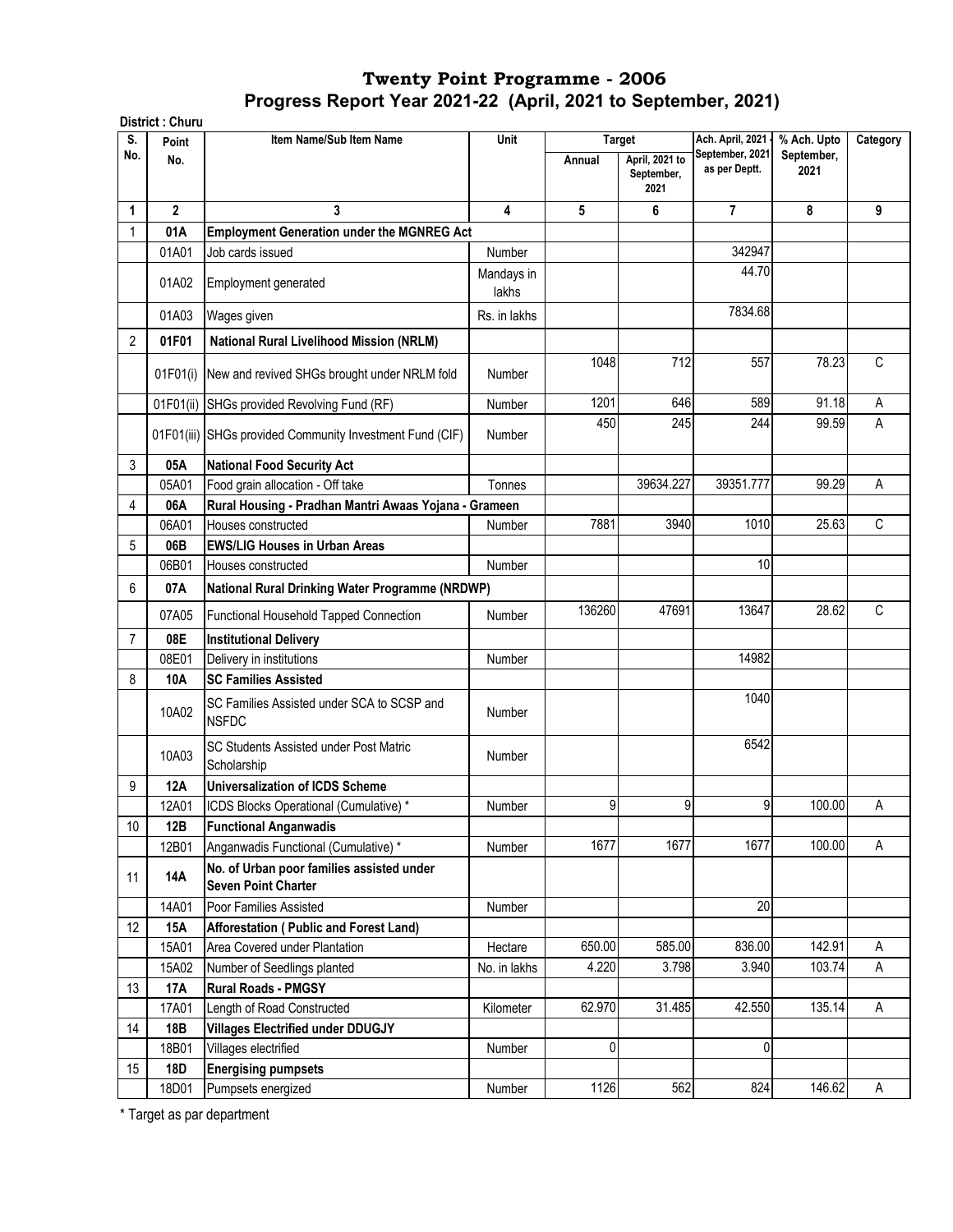|                | District: Dausa |                                                                                           |                     |         |                                                       |                                                      |                                   |          |
|----------------|-----------------|-------------------------------------------------------------------------------------------|---------------------|---------|-------------------------------------------------------|------------------------------------------------------|-----------------------------------|----------|
| S.<br>No.      | Point<br>No.    | Item Name/Sub Item Name                                                                   | Unit                | Annual  | <b>Target</b><br>April, 2021 to<br>September,<br>2021 | Ach. April, 2021<br>September, 2021<br>as per Deptt. | % Ach. Upto<br>September,<br>2021 | Category |
| 1              | $\overline{2}$  | 3                                                                                         | 4                   | 5       | 6                                                     | $\overline{7}$                                       | 8                                 | 9        |
| 1              | 01A             | <b>Employment Generation under the MGNREG Act</b>                                         |                     |         |                                                       |                                                      |                                   |          |
|                | 01A01           | Job cards issued                                                                          | <b>Number</b>       |         |                                                       | 256007                                               |                                   |          |
|                | 01A02           | Employment generated                                                                      | Mandays in<br>lakhs |         |                                                       | 17.99                                                |                                   |          |
|                | 01A03           | Wages given                                                                               | Rs. in lakhs        |         |                                                       | 3326.35                                              |                                   |          |
| $\overline{2}$ | 01F01           | <b>National Rural Livelihood Mission (NRLM)</b>                                           |                     |         |                                                       |                                                      |                                   |          |
|                |                 | 01F01(i) New and revived SHGs brought under NRLM fold                                     | <b>Number</b>       | 1222    | 540                                                   | 509                                                  | 94.26                             | A        |
|                |                 | 01F01(ii) SHGs provided Revolving Fund (RF)                                               | <b>Number</b>       | 1651    | 717                                                   | 564                                                  | 78.66                             | C        |
|                |                 | 01F01(iii) SHGs provided Community Investment Fund (CIF)                                  | Number              | 275     | 108                                                   | 62                                                   | 57.41                             | C        |
| 3              | 05A             | <b>National Food Security Act</b>                                                         |                     |         |                                                       |                                                      |                                   |          |
|                | 05A01           |                                                                                           | Tonnes              |         | 32641.306                                             | 32481.659                                            | 99.51                             | Α        |
| 4              | 06A             | Food grain allocation - Off take<br>Rural Housing - Pradhan Mantri Awaas Yojana - Grameen |                     |         |                                                       |                                                      |                                   |          |
|                | 06A01           | Houses constructed                                                                        | Number              | 1892    | 946                                                   | 55                                                   | 5.81                              | C        |
| 5              | 06B             | <b>EWS/LIG Houses in Urban Areas</b>                                                      |                     |         |                                                       |                                                      |                                   |          |
|                | 06B01           | Houses constructed                                                                        |                     |         |                                                       | 6                                                    |                                   |          |
|                |                 |                                                                                           | Number              |         |                                                       |                                                      |                                   |          |
| 6              | 07A             | National Rural Drinking Water Programme (NRDWP)                                           |                     |         |                                                       |                                                      |                                   | C        |
|                | 07A05           | Functional Household Tapped Connection                                                    | Number              | 41175   | 14412                                                 | 2571                                                 | 17.84                             |          |
| $\overline{7}$ | 08E             | <b>Institutional Delivery</b>                                                             |                     |         |                                                       |                                                      |                                   |          |
|                | 08E01           | Delivery in institutions                                                                  | Number              |         |                                                       | 14002                                                |                                   |          |
| 8              | 10A             | <b>SC Families Assisted</b>                                                               |                     |         |                                                       |                                                      |                                   |          |
|                | 10A02           | SC Families Assisted under SCA to SCSP and<br><b>NSFDC</b>                                | <b>Number</b>       |         |                                                       | 400                                                  |                                   |          |
|                | 10A03           | SC Students Assisted under Post Matric<br>Scholarship                                     | <b>Number</b>       |         |                                                       | 6500                                                 |                                   |          |
| 9              | <b>12A</b>      | <b>Universalization of ICDS Scheme</b>                                                    |                     |         |                                                       |                                                      |                                   |          |
|                | 12A01           | ICDS Blocks Operational (Cumulative) *                                                    | Number              | 7       |                                                       | 7                                                    | 100.00                            | Α        |
| 10             | 12B             | <b>Functional Anganwadis</b>                                                              |                     |         |                                                       |                                                      |                                   |          |
|                | 12B01           | Anganwadis Functional (Cumulative) *                                                      | Number              | 1354    | 1354                                                  | 1354                                                 | 100.00                            | Α        |
| 11             | <b>14A</b>      | No. of Urban poor families assisted under<br><b>Seven Point Charter</b>                   |                     |         |                                                       |                                                      |                                   |          |
|                | 14A01           | Poor Families Assisted                                                                    | Number              |         |                                                       | $\pmb{0}$                                            |                                   |          |
| 12             | <b>15A</b>      | Afforestation (Public and Forest Land)                                                    |                     |         |                                                       |                                                      |                                   |          |
|                | 15A01           | Area Covered under Plantation                                                             | Hectare             | 1700.00 | 1530.00                                               | 1096.48                                              | 71.67                             | С        |
|                | 15A02           | Number of Seedlings planted                                                               | No. in lakhs        | 11.050  | 9.945                                                 | 4.410                                                | 44.34                             | С        |
| 13             | 17A             | <b>Rural Roads - PMGSY</b>                                                                |                     |         |                                                       |                                                      |                                   |          |
|                | 17A01           | Length of Road Constructed                                                                | Kilometer           | 74.050  | 37.025                                                | 0.600                                                | 1.62                              | C        |
| 14             | 18B             | <b>Villages Electrified under DDUGJY</b>                                                  |                     |         |                                                       |                                                      |                                   |          |
|                | 18B01           | Villages electrified                                                                      | Number              | 0       |                                                       | $\pmb{0}$                                            |                                   |          |
| 15             | 18D             | <b>Energising pumpsets</b>                                                                |                     |         |                                                       |                                                      |                                   |          |
|                | 18D01           | Pumpsets energized                                                                        | Number              | 724     | 362                                                   | 611                                                  | 168.78                            | Α        |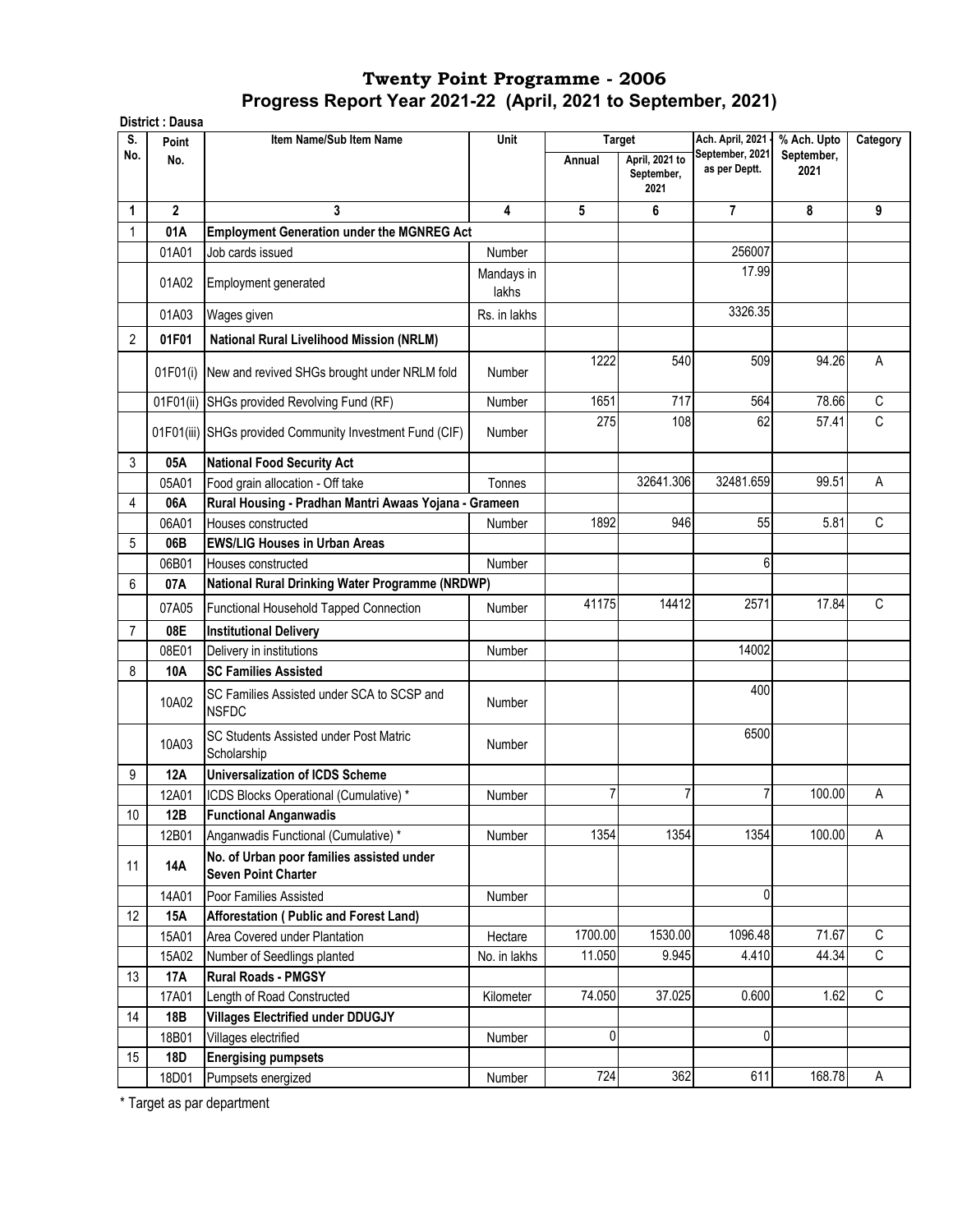| S.             | District: Dholpur<br>Point | Item Name/Sub Item Name                                                 | Unit                | <b>Target</b> |                                      | Ach. April, 2021                 | % Ach. Upto        | Category     |
|----------------|----------------------------|-------------------------------------------------------------------------|---------------------|---------------|--------------------------------------|----------------------------------|--------------------|--------------|
| No.            | No.                        |                                                                         |                     | Annual        | April, 2021 to<br>September,<br>2021 | September, 2021<br>as per Deptt. | September,<br>2021 |              |
| 1              | $\overline{2}$             | 3                                                                       | 4                   | 5             | 6                                    | $\overline{7}$                   | 8                  | 9            |
| 1              | 01A                        | <b>Employment Generation under the MGNREG Act</b>                       |                     |               |                                      |                                  |                    |              |
|                | 01A01                      | Job cards issued                                                        | Number              |               |                                      | 194351                           |                    |              |
|                | 01A02                      | Employment generated                                                    | Mandays in<br>lakhs |               |                                      | 20.57                            |                    |              |
|                | 01A03                      | Wages given                                                             | Rs. in lakhs        |               |                                      | 3891.04                          |                    |              |
| $\overline{2}$ | 01F01                      | National Rural Livelihood Mission (NRLM)                                |                     |               |                                      |                                  |                    |              |
|                | 01F01(i)                   | New and revived SHGs brought under NRLM fold                            | <b>Number</b>       | 989           | 541                                  | 161                              | 29.76              | $\mathsf{C}$ |
|                | 01F01(ii)                  | SHGs provided Revolving Fund (RF)                                       | Number              | 736           | 368                                  | 153                              | 41.58              | $\mathsf C$  |
|                |                            | 01F01(iii) SHGs provided Community Investment Fund (CIF)                | Number              | 200           | 100                                  | 136                              | 136.00             | A            |
| 3              | 05A                        | <b>National Food Security Act</b>                                       |                     |               |                                      |                                  |                    |              |
|                | 05A01                      | Food grain allocation - Off take                                        | Tonnes              |               | 21884.901                            | 21884.901                        | 100.00             | A            |
| 4              | 06A                        | Rural Housing - Pradhan Mantri Awaas Yojana - Grameen                   |                     |               |                                      |                                  |                    |              |
|                | 06A01                      | Houses constructed                                                      | Number              | 2374          | 1186                                 | 662                              | 55.82              | C            |
| 5              | 06B                        | <b>EWS/LIG Houses in Urban Areas</b>                                    |                     |               |                                      |                                  |                    |              |
|                | 06B01                      | Houses constructed                                                      | Number              |               |                                      | 1                                |                    |              |
| 6              | 07A                        | National Rural Drinking Water Programme (NRDWP)                         |                     |               |                                      |                                  |                    |              |
|                | 07A05                      | Functional Household Tapped Connection                                  | Number              | 40825         | 14289                                | 373                              | 2.61               | C            |
| 7              | 08E                        | <b>Institutional Delivery</b>                                           |                     |               |                                      |                                  |                    |              |
|                | 08E01                      | Delivery in institutions                                                | <b>Number</b>       |               |                                      | 14471                            |                    |              |
| 8              | 10A                        | <b>SC Families Assisted</b>                                             |                     |               |                                      |                                  |                    |              |
|                | 10A02                      | SC Families Assisted under SCA to SCSP and<br><b>NSFDC</b>              | <b>Number</b>       |               |                                      | 74                               |                    |              |
|                | 10A03                      | SC Students Assisted under Post Matric<br>Scholarship                   | Number              |               |                                      | 2280                             |                    |              |
| 9              | 12A                        | <b>Universalization of ICDS Scheme</b>                                  |                     |               |                                      |                                  |                    |              |
|                | 12A01                      | ICDS Blocks Operational (Cumulative) *                                  | Number              | 5             | 5                                    | 5                                | 100.00             | Α            |
| 10             | 12B                        | <b>Functional Anganwadis</b>                                            |                     |               |                                      |                                  |                    |              |
|                | 12B01                      | Anganwadis Functional (Cumulative) *                                    | Number              | 1040          | 1040                                 | 1033                             | 99.33              | A            |
| 11             | 14A                        | No. of Urban poor families assisted under<br><b>Seven Point Charter</b> |                     |               |                                      |                                  |                    |              |
|                | 14A01                      | Poor Families Assisted                                                  | Number              |               |                                      | 136                              |                    |              |
| 12             | 15A                        | Afforestation (Public and Forest Land)                                  |                     |               |                                      |                                  |                    |              |
|                | 15A01                      | Area Covered under Plantation                                           | Hectare             | 1225.00       | 1102.50                              | 1394.00                          | 126.44             | A            |
|                | 15A02                      | Number of Seedlings planted                                             | No. in lakhs        | 7.960         | 7.164                                | 7.430                            | 103.71             | A            |
| 13             | 17A                        | <b>Rural Roads - PMGSY</b>                                              |                     |               |                                      |                                  |                    |              |
|                | 17A01                      | Length of Road Constructed                                              | Kilometer           | 58.540        | 29.270                               | 34.500                           | 117.87             | A            |
| 14             | <b>18B</b>                 | <b>Villages Electrified under DDUGJY</b>                                |                     |               |                                      |                                  |                    |              |
|                | 18B01                      | Villages electrified                                                    | Number              | 0             |                                      | 0                                |                    |              |
| 15             | 18D                        | <b>Energising pumpsets</b>                                              |                     |               |                                      |                                  |                    |              |
|                | 18D01                      | Pumpsets energized                                                      | Number              | 340           | 170                                  | 291                              | 171.18             | Α            |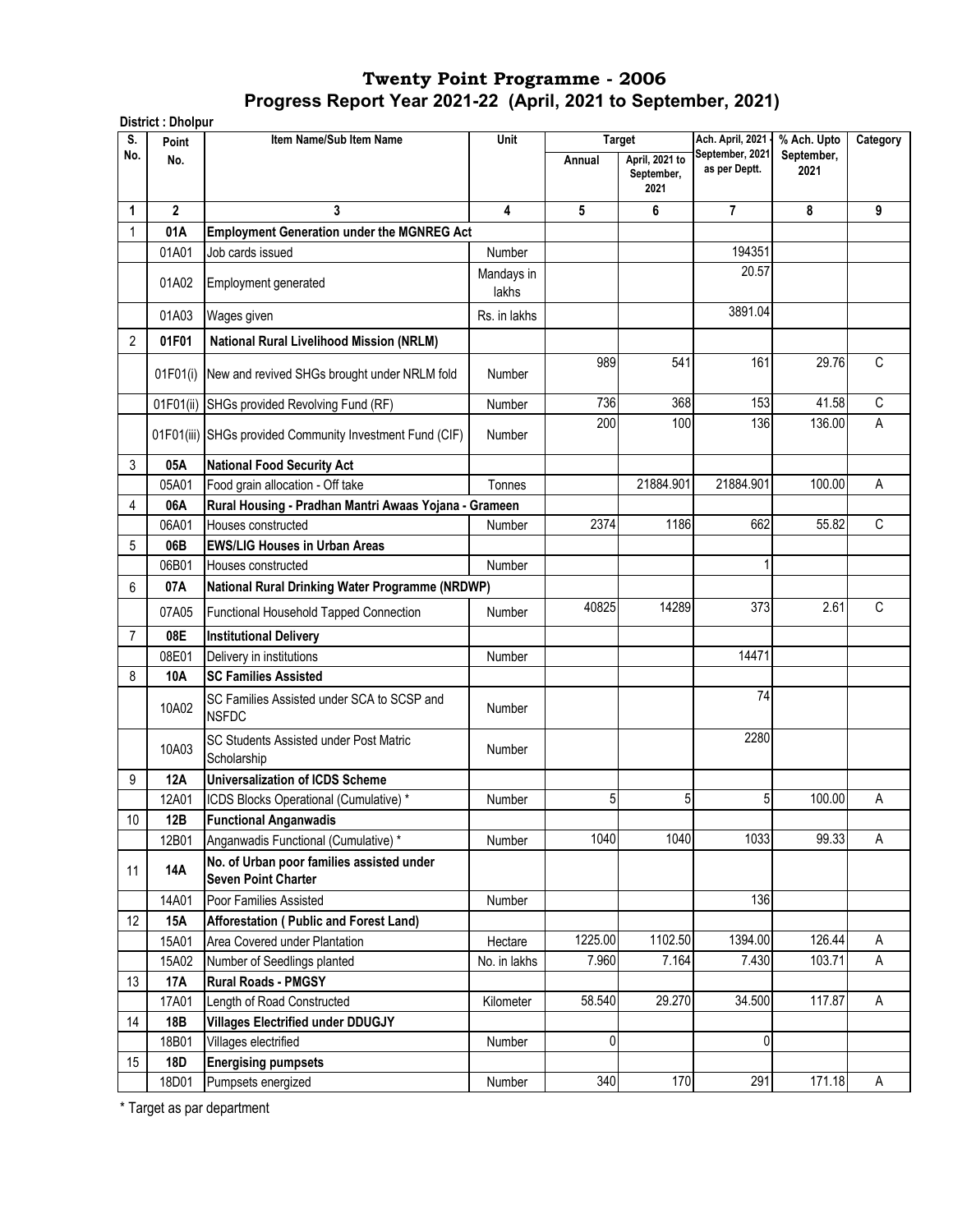|                | District: Dungarpur |                                                                         |                     |         |                                                       |                                                      |                                   |             |
|----------------|---------------------|-------------------------------------------------------------------------|---------------------|---------|-------------------------------------------------------|------------------------------------------------------|-----------------------------------|-------------|
| S.<br>No.      | Point<br>No.        | Item Name/Sub Item Name                                                 | Unit                | Annual  | <b>Target</b><br>April, 2021 to<br>September,<br>2021 | Ach. April, 2021<br>September, 2021<br>as per Deptt. | % Ach. Upto<br>September,<br>2021 | Category    |
| 1              | $\overline{2}$      | 3                                                                       | 4                   | 5       | 6                                                     | $\overline{\mathbf{r}}$                              | 8                                 | 9           |
| 1              | 01A                 | <b>Employment Generation under the MGNREG Act</b>                       |                     |         |                                                       |                                                      |                                   |             |
|                | 01A01               | Job cards issued                                                        | Number              |         |                                                       | 386247                                               |                                   |             |
|                | 01A02               | Employment generated                                                    | Mandays in<br>lakhs |         |                                                       | 150.48                                               |                                   |             |
|                | 01A03               | Wages given                                                             | Rs. in lakhs        |         |                                                       | 29834.69                                             |                                   |             |
| 2              | 01F01               | <b>National Rural Livelihood Mission (NRLM)</b>                         |                     |         |                                                       |                                                      |                                   |             |
|                |                     | 01F01(i) New and revived SHGs brought under NRLM fold                   | <b>Number</b>       | 867     | 557                                                   | 380                                                  | 68.22                             | $\mathsf C$ |
|                | 01F01(ii)           | SHGs provided Revolving Fund (RF)                                       | Number              | 1804    | 886                                                   | 827                                                  | 93.34                             | A           |
|                |                     | 01F01(iii) SHGs provided Community Investment Fund (CIF)                | <b>Number</b>       | 195     | 70                                                    | 54                                                   | 77.14                             | C           |
| 3              | 05A                 | <b>National Food Security Act</b>                                       |                     |         |                                                       |                                                      |                                   |             |
|                | 05A01               | Food grain allocation - Off take                                        | Tonnes              |         | 36337.341                                             | 36337.341                                            | 100.00                            | Α           |
| 4              | 06A                 | Rural Housing - Pradhan Mantri Awaas Yojana - Grameen                   |                     |         |                                                       |                                                      |                                   |             |
|                | 06A01               | Houses constructed                                                      | <b>Number</b>       | 20715   | 10358                                                 | 4559                                                 | 44.01                             | $\mathsf C$ |
| 5              | 06B                 | <b>EWS/LIG Houses in Urban Areas</b>                                    |                     |         |                                                       |                                                      |                                   |             |
|                | 06B01               | Houses constructed                                                      | <b>Number</b>       |         |                                                       | 7                                                    |                                   |             |
| 6              | 07A                 | <b>National Rural Drinking Water Programme (NRDWP)</b>                  |                     |         |                                                       |                                                      |                                   |             |
|                | 07A05               | Functional Household Tapped Connection                                  | Number              | 56343   | 19720                                                 | 1828                                                 | 9.27                              | C           |
| $\overline{7}$ | 08E                 | <b>Institutional Delivery</b>                                           |                     |         |                                                       |                                                      |                                   |             |
|                | 08E01               | Delivery in institutions                                                | Number              |         |                                                       | 12548                                                |                                   |             |
| 8              | 10A                 | <b>SC Families Assisted</b>                                             |                     |         |                                                       |                                                      |                                   |             |
|                | 10A02               | SC Families Assisted under SCA to SCSP and<br><b>NSFDC</b>              | <b>Number</b>       |         |                                                       | 73                                                   |                                   |             |
|                | 10A03               | SC Students Assisted under Post Matric<br>Scholarship                   | Number              |         |                                                       | 580                                                  |                                   |             |
| 9              | 12A                 | <b>Universalization of ICDS Scheme</b>                                  |                     |         |                                                       |                                                      |                                   |             |
|                | 12A01               | ICDS Blocks Operational (Cumulative) *                                  | <b>Number</b>       | 9       | 9                                                     | 9                                                    | 100.00                            | Α           |
| 10             | 12B                 | <b>Functional Anganwadis</b>                                            |                     |         |                                                       |                                                      |                                   |             |
|                | 12B01               | Anganwadis Functional (Cumulative) *                                    | Number              | 2117    | 2117                                                  | 2117                                                 | 100.00                            | A           |
| 11             | <b>14A</b>          | No. of Urban poor families assisted under<br><b>Seven Point Charter</b> |                     |         |                                                       |                                                      |                                   |             |
|                | 14A01               | Poor Families Assisted                                                  | Number              |         |                                                       | 0                                                    |                                   |             |
| 12             | 15A                 | Afforestation (Public and Forest Land)                                  |                     |         |                                                       |                                                      |                                   |             |
|                | 15A01               | Area Covered under Plantation                                           | Hectare             | 1340.00 | 1206.00                                               | 866.870                                              | 71.88                             | $\mathsf C$ |
|                | 15A02               | Number of Seedlings planted                                             | No. in lakhs        | 8.710   | 7.839                                                 | 7.670                                                | 97.84                             | A           |
| 13             | <b>17A</b>          | <b>Rural Roads - PMGSY</b>                                              |                     |         |                                                       |                                                      |                                   |             |
|                | 17A01               | Length of Road Constructed                                              | Kilometer           | 70.970  | 35.485                                                | 58.920                                               | 166.04                            | A           |
| 14             | 18B                 | <b>Villages Electrified under DDUGJY</b>                                |                     |         |                                                       |                                                      |                                   |             |
|                | 18B01               | Villages electrified                                                    | Number              |         |                                                       | 0                                                    |                                   |             |
| 15             | <b>18D</b>          | <b>Energising pumpsets</b>                                              |                     |         |                                                       |                                                      |                                   |             |
|                | 18D01               | Pumpsets energized                                                      | Number              | 1252    | 626                                                   | 1101                                                 | 175.88                            | A           |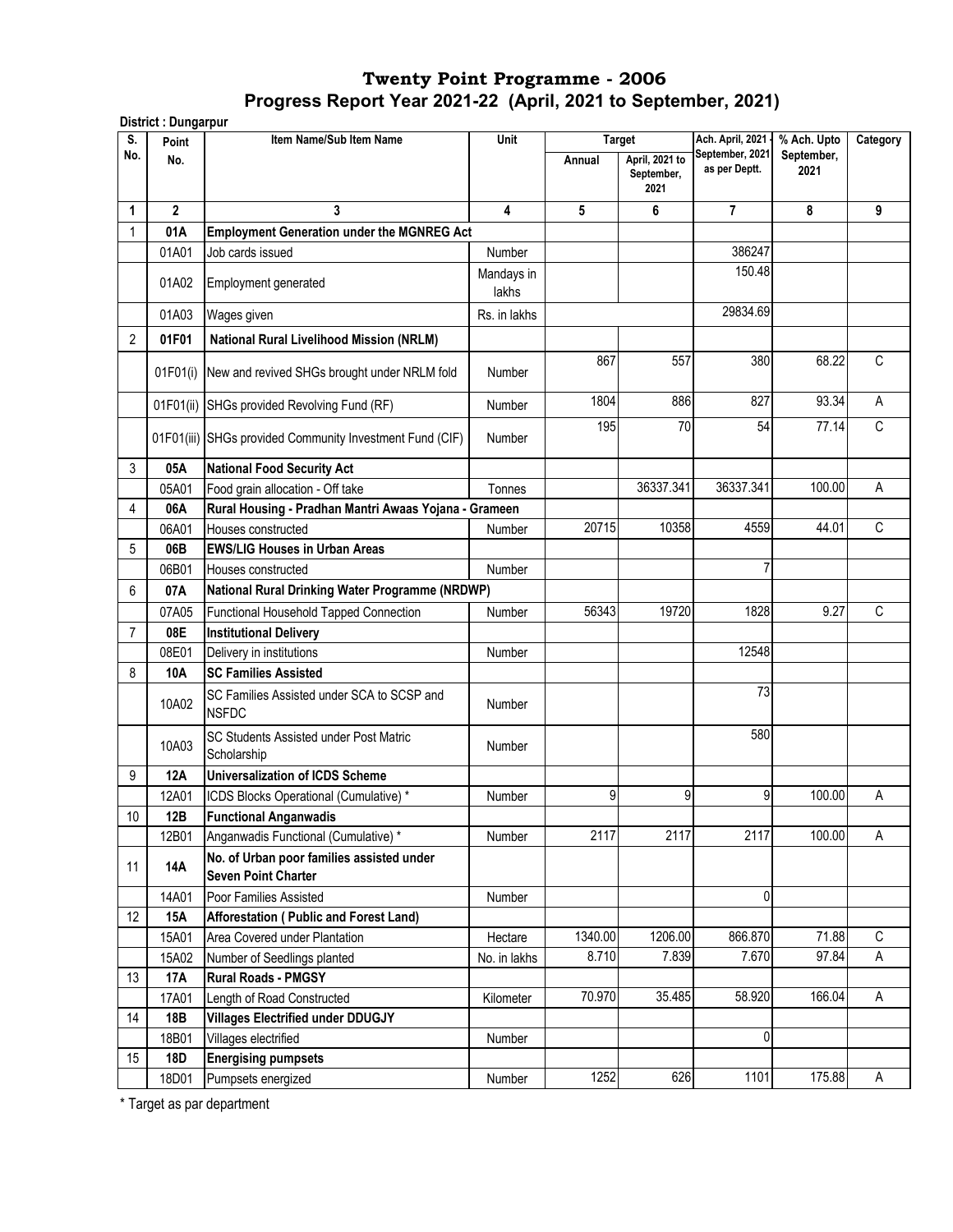| S.             | District: Ganganagar<br>Point | Item Name/Sub Item Name                                                 | Unit                | <b>Target</b> |                                      | Ach. April, 2021                 | % Ach. Upto        | Category     |
|----------------|-------------------------------|-------------------------------------------------------------------------|---------------------|---------------|--------------------------------------|----------------------------------|--------------------|--------------|
| No.            | No.                           |                                                                         |                     | Annual        | April, 2021 to<br>September,<br>2021 | September, 2021<br>as per Deptt. | September,<br>2021 |              |
| 1              | $\mathbf{2}$                  | 3                                                                       | 4                   | 5             | 6                                    | 7                                | 8                  | 9            |
| 1              | 01A                           | <b>Employment Generation under the MGNREG Act</b>                       |                     |               |                                      |                                  |                    |              |
|                | 01A01                         | Job cards issued                                                        | <b>Number</b>       |               |                                      | 341735                           |                    |              |
|                | 01A02                         | Employment generated                                                    | Mandays in<br>lakhs |               |                                      | 66.32                            |                    |              |
|                | 01A03                         | Wages given                                                             | Rs. in lakhs        |               |                                      | 11500.01                         |                    |              |
| $\overline{2}$ | 01F01                         | <b>National Rural Livelihood Mission (NRLM)</b>                         |                     |               |                                      |                                  |                    |              |
|                |                               |                                                                         |                     | 3000          | 1500                                 | 976                              | 65.07              | C            |
|                | 01F01(i)                      | New and revived SHGs brought under NRLM fold                            | <b>Number</b>       |               |                                      |                                  |                    |              |
|                | 01F01(ii)                     | SHGs provided Revolving Fund (RF)                                       | Number              | 3082          | 1420                                 | 697                              | 49.08              | $\mathsf{C}$ |
|                |                               | 01F01(iii) SHGs provided Community Investment Fund (CIF)                | Number              | 1000          | 500                                  | 117                              | 23.40              | $\mathsf C$  |
| 3              | 05A                           | <b>National Food Security Act</b>                                       |                     |               |                                      |                                  |                    |              |
|                | 05A01                         | Food grain allocation - Off take                                        | Tonnes              |               | 33436.666                            | 32026.008                        | 95.78              | Α            |
| 4              | 06A                           | Rural Housing - Pradhan Mantri Awaas Yojana - Grameen                   |                     |               |                                      |                                  |                    |              |
|                | 06A01                         | Houses constructed                                                      | Number              | 15531         | 7766                                 | 578                              | 7.44               | C            |
| 5              | 06B                           | <b>EWS/LIG Houses in Urban Areas</b>                                    |                     |               |                                      |                                  |                    |              |
|                | 06B01                         | Houses constructed                                                      | Number              |               |                                      | 39                               |                    |              |
| 6              | 07A                           | National Rural Drinking Water Programme (NRDWP)                         |                     |               |                                      |                                  |                    |              |
|                | 07A05                         | Functional Household Tapped Connection                                  | Number              | 75007         | 26253                                | 10052                            | 38.29              | C            |
| $\overline{7}$ | 08E                           | <b>Institutional Delivery</b>                                           |                     |               |                                      |                                  |                    |              |
|                | 08E01                         | Delivery in institutions                                                | Number              |               |                                      | 15113                            |                    |              |
| 8              | 10A                           | <b>SC Families Assisted</b>                                             |                     |               |                                      |                                  |                    |              |
|                | 10A02                         | SC Families Assisted under SCA to SCSP and<br><b>NSFDC</b>              | <b>Number</b>       |               |                                      | 508                              |                    |              |
|                | 10A03                         | SC Students Assisted under Post Matric<br>Scholarship                   | <b>Number</b>       |               |                                      | 5766                             |                    |              |
| 9              | <b>12A</b>                    | <b>Universalization of ICDS Scheme</b>                                  |                     |               |                                      |                                  |                    |              |
|                | 12A01                         | ICDS Blocks Operational (Cumulative) *                                  | <b>Number</b>       | 9             | 9                                    | 9                                | 100.00             | Α            |
| $10$           | 12B                           | <b>Functional Anganwadis</b>                                            |                     |               |                                      |                                  |                    |              |
|                | 12B01                         | Anganwadis Functional (Cumulative) *                                    | Number              | 1974          | 1974                                 | 1971                             | 99.85              | A            |
| 11             | 14A                           | No. of Urban poor families assisted under<br><b>Seven Point Charter</b> |                     |               |                                      |                                  |                    |              |
|                | 14A01                         | Poor Families Assisted                                                  | Number              |               |                                      | 0                                |                    |              |
| 12             | <b>15A</b>                    | Afforestation (Public and Forest Land)                                  |                     |               |                                      |                                  |                    |              |
|                | 15A01                         | Area Covered under Plantation                                           | Hectare             | 550.00        | 440.00                               | 600.26                           | 136.42             | A            |
|                | 15A02                         | Number of Seedlings planted                                             | No. in lakhs        | 3.580         | 2.864                                | 3.920                            | 136.87             | Α            |
| 13             | <b>17A</b>                    | <b>Rural Roads - PMGSY</b>                                              |                     |               |                                      |                                  |                    |              |
|                | 17A01                         | Length of Road Constructed                                              | Kilometer           | 46.130        | 23.065                               | 24.180                           | 104.83             | A            |
| 14             | <b>18B</b>                    | <b>Villages Electrified under DDUGJY</b>                                |                     |               |                                      |                                  |                    |              |
|                | 18B01                         | Villages electrified                                                    | Number              |               |                                      | 0                                |                    |              |
| 15             | <b>18D</b>                    | <b>Energising pumpsets</b>                                              |                     |               |                                      |                                  |                    |              |
|                | 18D01                         | Pumpsets energized                                                      | Number              | 1080          | 540                                  | 582                              | 107.78             | A            |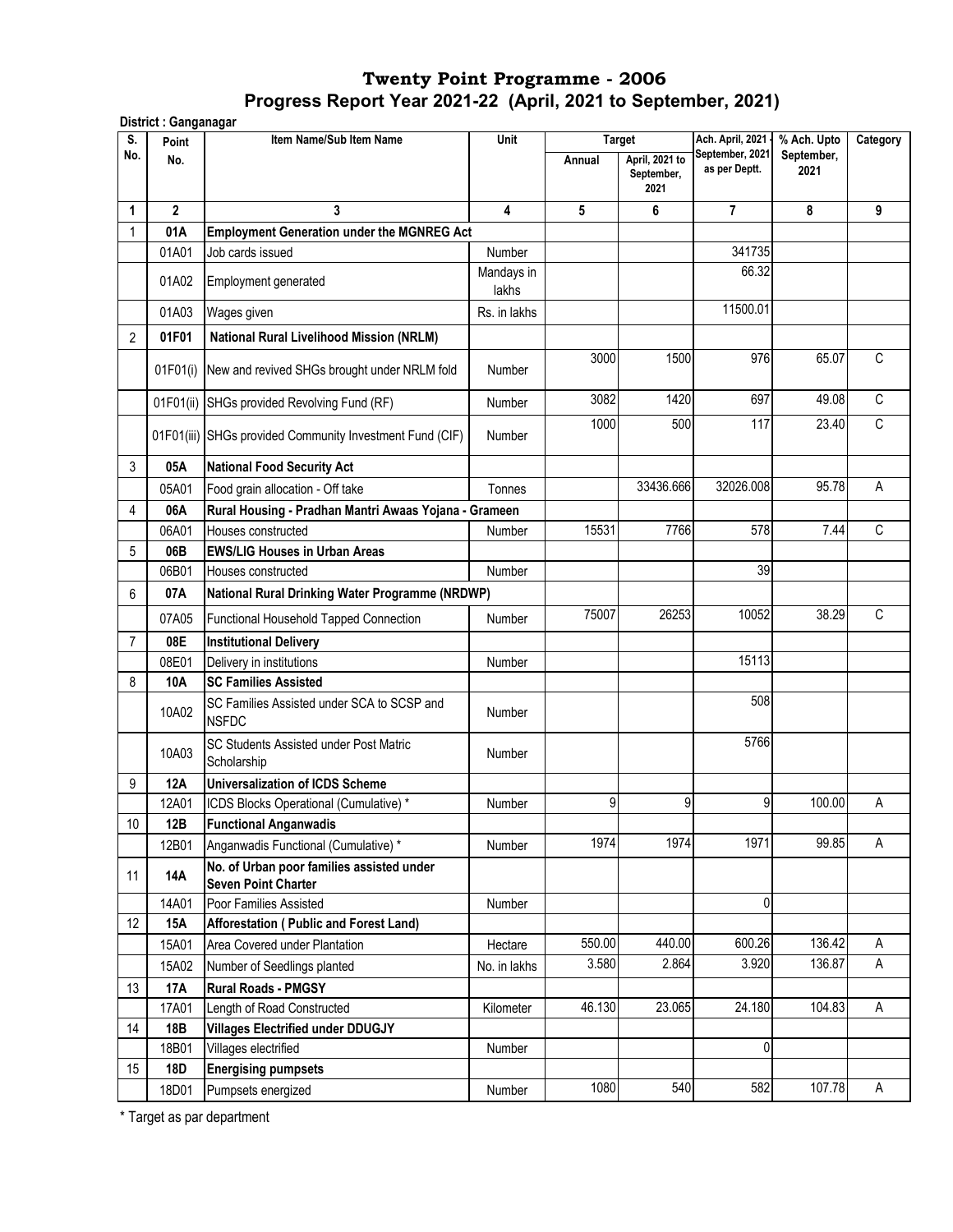|           | District: Hanumangarh |                                                                         |                     |                |                                      |                                     |                           |          |
|-----------|-----------------------|-------------------------------------------------------------------------|---------------------|----------------|--------------------------------------|-------------------------------------|---------------------------|----------|
| S.<br>No. | Point                 | Item Name/Sub Item Name                                                 | Unit                |                | <b>Target</b>                        | Ach. April, 2021<br>September, 2021 | % Ach. Upto<br>September, | Category |
|           | No.                   |                                                                         |                     | Annual         | April, 2021 to<br>September,<br>2021 | as per Deptt.                       | 2021                      |          |
| 1         | $\overline{2}$        | 3                                                                       | 4                   | 5              | 6                                    | $\overline{7}$                      | 8                         | 9        |
| 1         | 01A                   | <b>Employment Generation under the MGNREG Act</b>                       |                     |                |                                      |                                     |                           |          |
|           | 01A01                 | Job cards issued                                                        | Number              |                |                                      | 304714                              |                           |          |
|           | 01A02                 | Employment generated                                                    | Mandays in<br>lakhs |                |                                      | 51.22                               |                           |          |
|           | 01A03                 | Wages given                                                             | Rs. in lakhs        |                |                                      | 8805.87                             |                           |          |
| 2         | 01F01                 | <b>National Rural Livelihood Mission (NRLM)</b>                         |                     |                |                                      |                                     |                           |          |
|           |                       |                                                                         |                     | 3000           | 1964                                 | 701                                 | 35.69                     | C        |
|           | 01F01(i)              | New and revived SHGs brought under NRLM fold                            | Number              |                |                                      |                                     |                           |          |
|           | 01F01(ii)             | SHGs provided Revolving Fund (RF)                                       | Number              | 2574           | 1570                                 | 566                                 | 36.05                     | C        |
|           |                       |                                                                         |                     | 708            | 390                                  | 447                                 | 114.62                    | A        |
|           |                       | 01F01(iii) SHGs provided Community Investment Fund (CIF)                | <b>Number</b>       |                |                                      |                                     |                           |          |
| 3         | 05A                   | <b>National Food Security Act</b>                                       |                     |                |                                      |                                     |                           |          |
|           | 05A01                 | Food grain allocation - Off take                                        | Tonnes              |                | 29211.931                            | 28880.386                           | 98.87                     | A        |
| 4         | 06A                   | Rural Housing - Pradhan Mantri Awaas Yojana - Grameen                   |                     |                |                                      |                                     |                           |          |
|           | 06A01                 | Houses constructed                                                      | Number              | 9404           | 4702                                 | 448                                 | 9.53                      | C        |
| 5         | 06B                   | <b>EWS/LIG Houses in Urban Areas</b>                                    |                     |                |                                      |                                     |                           |          |
|           | 06B01                 | Houses constructed                                                      | Number              |                |                                      | 34                                  |                           |          |
| 6         | 07A                   | National Rural Drinking Water Programme (NRDWP)                         |                     |                |                                      |                                     |                           |          |
|           | 07A05                 | Functional Household Tapped Connection                                  | <b>Number</b>       | 122042         | 42714                                | 8713                                | 20.40                     | C        |
|           | 08E                   | <b>Institutional Delivery</b>                                           |                     |                |                                      |                                     |                           |          |
|           | 08E01                 | Delivery in institutions                                                | Number              |                |                                      | 16491                               |                           |          |
| 8         | 10A                   | <b>SC Families Assisted</b>                                             |                     |                |                                      |                                     |                           |          |
|           | 10A02                 | SC Families Assisted under SCA to SCSP and<br><b>NSFDC</b>              | <b>Number</b>       |                |                                      | 231                                 |                           |          |
|           | 10A03                 | SC Students Assisted under Post Matric<br>Scholarship                   | <b>Number</b>       |                |                                      | 11153                               |                           |          |
| 9         | 12A                   | <b>Universalization of ICDS Scheme</b>                                  |                     |                |                                      |                                     |                           |          |
|           | 12A01                 | ICDS Blocks Operational (Cumulative) *                                  | Number              | $\overline{7}$ | $\overline{7}$                       | 7                                   | 100.00                    | Α        |
| 10        | 12B                   | <b>Functional Anganwadis</b>                                            |                     |                |                                      |                                     |                           |          |
|           | 12B01                 | Anganwadis Functional (Cumulative) *                                    | Number              | 1248           | 1248                                 | 1247                                | 99.92                     | Α        |
| 11        | <b>14A</b>            | No. of Urban poor families assisted under<br><b>Seven Point Charter</b> |                     |                |                                      |                                     |                           |          |
|           | 14A01                 | Poor Families Assisted                                                  | Number              |                |                                      | 0                                   |                           |          |
| 12        | 15A                   | Afforestation (Public and Forest Land)                                  |                     |                |                                      |                                     |                           |          |
|           | 15A01                 | Area Covered under Plantation                                           | Hectare             | 1815.00        | 1452.00                              | 1704.94                             | 117.42                    | Α        |
|           | 15A02                 | Number of Seedlings planted                                             | No. in lakhs        | 11.800         | 9.440                                | 8.670                               | 91.84                     | Α        |
| 13        | 17A                   | <b>Rural Roads - PMGSY</b>                                              |                     |                |                                      |                                     |                           |          |
|           | 17A01                 | Length of Road Constructed                                              | Kilometer           | 50.960         | 25.480                               | 55.875                              | 219.29                    | Α        |
| 14        | 18B                   | <b>Villages Electrified under DDUGJY</b>                                |                     |                |                                      |                                     |                           |          |
|           | 18B01                 | Villages electrified                                                    | Number              | 0              |                                      | 0                                   |                           |          |
| 15        | 18D                   | <b>Energising pumpsets</b>                                              |                     |                |                                      |                                     |                           |          |
|           | 18D01                 | Pumpsets energized                                                      | Number              | 1409           | 704                                  | 1050                                | 149.15                    | Α        |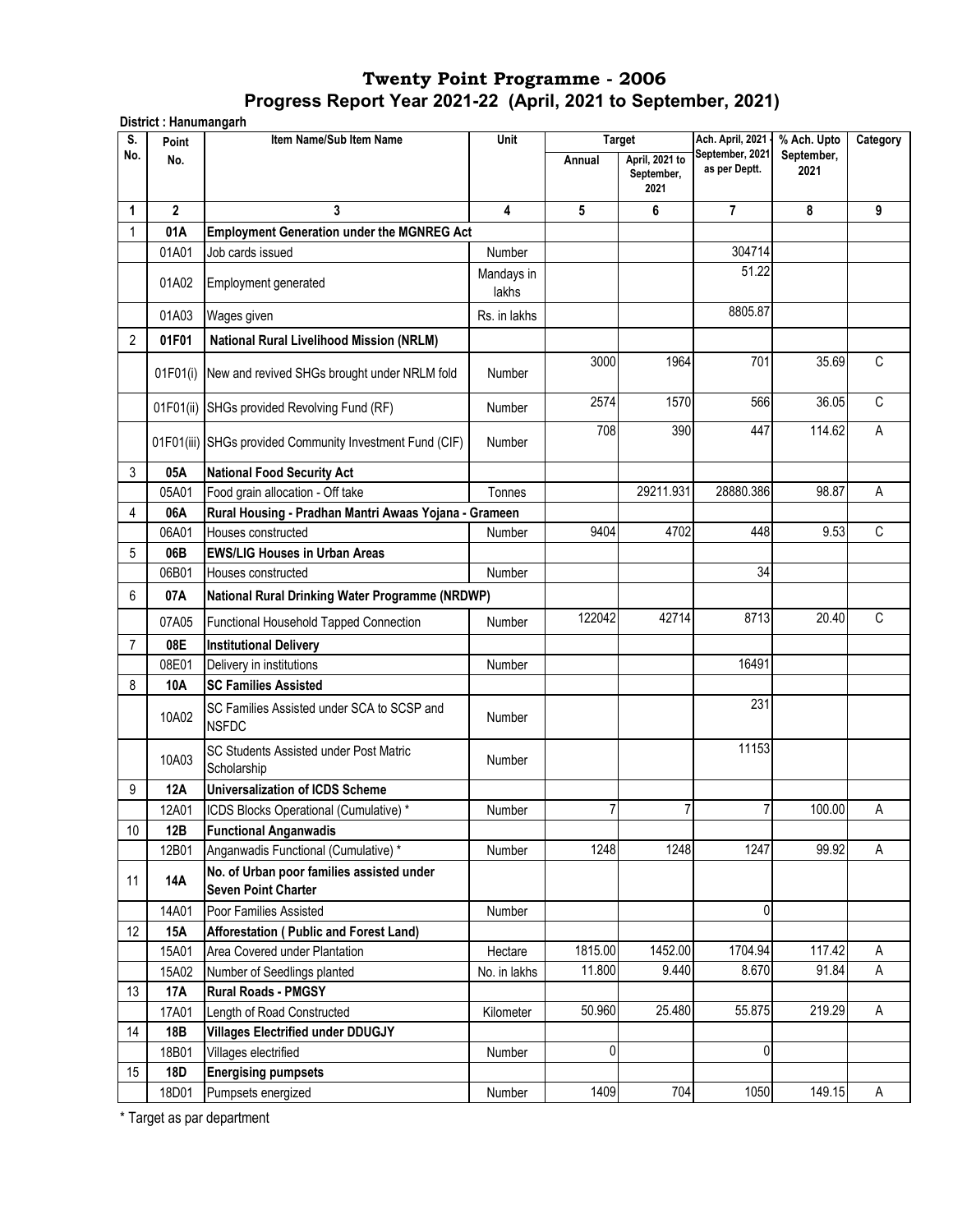|                | District : Jaipur |                                                                         |                     |         |                                                       |                                                      |                                   |              |
|----------------|-------------------|-------------------------------------------------------------------------|---------------------|---------|-------------------------------------------------------|------------------------------------------------------|-----------------------------------|--------------|
| S.<br>No.      | Point<br>No.      | Item Name/Sub Item Name                                                 | Unit                | Annual  | <b>Target</b><br>April, 2021 to<br>September,<br>2021 | Ach. April, 2021<br>September, 2021<br>as per Deptt. | % Ach. Upto<br>September,<br>2021 | Category     |
| 1              | $\overline{2}$    | 3                                                                       | 4                   | 5       | 6                                                     | $\overline{7}$                                       | 8                                 | 9            |
| 1              | 01A               | <b>Employment Generation under the MGNREG Act</b>                       |                     |         |                                                       |                                                      |                                   |              |
|                | 01A01             | Job cards issued                                                        | Number              |         |                                                       | 504306                                               |                                   |              |
|                | 01A02             | Employment generated                                                    | Mandays in<br>lakhs |         |                                                       | 50.21                                                |                                   |              |
|                | 01A03             | Wages given                                                             | Rs. in lakhs        |         |                                                       | 8729.89                                              |                                   |              |
| $\overline{2}$ | 01F01             | National Rural Livelihood Mission (NRLM)                                |                     |         |                                                       |                                                      |                                   |              |
|                | 01F01(i)          | New and revived SHGs brought under NRLM fold                            | <b>Number</b>       | 2140    | 1440                                                  | 563                                                  | 39.10                             | $\mathsf{C}$ |
|                | 01F01(ii)         | SHGs provided Revolving Fund (RF)                                       | Number              | 2043    | 1025                                                  | 880                                                  | 85.85                             | B            |
|                |                   |                                                                         |                     | 482     | 327                                                   | 350                                                  | 107.03                            | А            |
|                |                   | 01F01(iii) SHGs provided Community Investment Fund (CIF)                | Number              |         |                                                       |                                                      |                                   |              |
| 3              | 05A               | <b>National Food Security Act</b>                                       |                     |         |                                                       |                                                      |                                   |              |
|                | 05A01             | Food grain allocation - Off take                                        | Tonnes              |         | 88248.148                                             | 85302.259                                            | 96.66                             | A            |
| 4              | 06A               | Rural Housing - Pradhan Mantri Awaas Yojana - Grameen                   |                     |         |                                                       |                                                      |                                   |              |
|                | 06A01             | Houses constructed                                                      | <b>Number</b>       | 4576    | 2288                                                  | 186                                                  | 8.13                              | C            |
| 5              | 06B               | <b>EWS/LIG Houses in Urban Areas</b>                                    |                     |         |                                                       |                                                      |                                   |              |
|                | 06B01             | Houses constructed                                                      | <b>Number</b>       |         |                                                       | 876                                                  |                                   |              |
| 6              | 07A               | National Rural Drinking Water Programme (NRDWP)                         |                     |         |                                                       |                                                      |                                   |              |
|                |                   |                                                                         |                     | 231063  | 80872                                                 | 11171                                                | 13.81                             | С            |
|                | 07A05             | Functional Household Tapped Connection                                  | Number              |         |                                                       |                                                      |                                   |              |
| 7              | 08E               | <b>Institutional Delivery</b>                                           |                     |         |                                                       |                                                      |                                   |              |
|                | 08E01             | Delivery in institutions                                                | <b>Number</b>       |         |                                                       | 51421                                                |                                   |              |
| 8              | 10A               | <b>SC Families Assisted</b>                                             |                     |         |                                                       |                                                      |                                   |              |
|                | 10A02             | SC Families Assisted under SCA to SCSP and<br><b>NSFDC</b>              | Number              |         |                                                       | 219                                                  |                                   |              |
|                | 10A03             | SC Students Assisted under Post Matric<br>Scholarship                   | Number              |         |                                                       | 18425                                                |                                   |              |
| 9              | 12A               | <b>Universalization of ICDS Scheme</b>                                  |                     |         |                                                       |                                                      |                                   |              |
|                | 12A01             | ICDS Blocks Operational (Cumulative) *                                  | Number              | 21      | 21                                                    | 21                                                   | 100.00                            | Α            |
| 10             | 12B               | <b>Functional Anganwadis</b>                                            |                     |         |                                                       |                                                      |                                   |              |
|                | 12B01             | Anganwadis Functional (Cumulative) *                                    | Number              | 4254    | 4254                                                  | 4254                                                 | 100.00                            | A            |
| 11             | <b>14A</b>        | No. of Urban poor families assisted under<br><b>Seven Point Charter</b> |                     |         |                                                       |                                                      |                                   |              |
|                | 14A01             | Poor Families Assisted                                                  | Number              |         |                                                       | $\mathbf 0$                                          |                                   |              |
| 12             | 15A               | Afforestation (Public and Forest Land)                                  |                     |         |                                                       |                                                      |                                   |              |
|                | 15A01             | Area Covered under Plantation                                           | Hectare             | 3000.00 | 2700.00                                               | 1850.000                                             | 68.52                             | C            |
|                | 15A02             | Number of Seedlings planted                                             | No. in lakhs        | 19.500  | 17.550                                                | 8.450                                                | 48.15                             | $\mathsf{C}$ |
| 13             | 17A               | <b>Rural Roads - PMGSY</b>                                              |                     |         |                                                       |                                                      |                                   |              |
|                | 17A01             | Length of Road Constructed                                              | Kilometer           | 171.460 | 85.730                                                | 60.359                                               | 70.41                             | C            |
| 14             | 18B               | <b>Villages Electrified under DDUGJY</b>                                |                     |         |                                                       |                                                      |                                   |              |
|                | 18B01             | Villages electrified                                                    | Number              | 0       |                                                       | 0                                                    |                                   |              |
| 15             | 18D               | <b>Energising pumpsets</b>                                              |                     |         |                                                       |                                                      |                                   |              |
|                | 18D01             | Pumpsets energized                                                      | Number              | 960     | 480                                                   | 1041                                                 | 216.88                            | А            |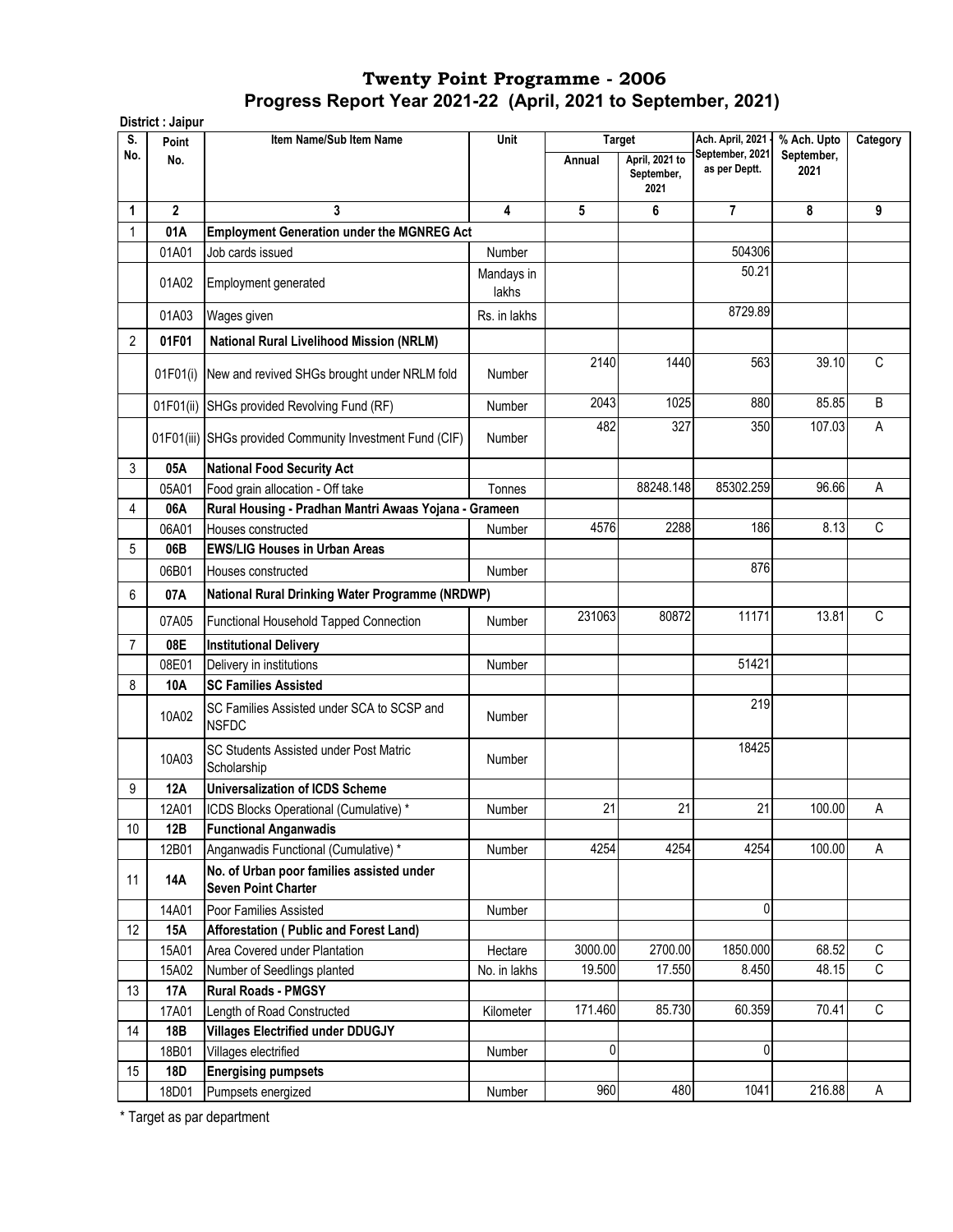| S.             | Point        | Item Name/Sub Item Name                                                 | Unit                |         | <b>Target</b>                        | Ach. April, 2021                 | % Ach. Upto        | Category     |
|----------------|--------------|-------------------------------------------------------------------------|---------------------|---------|--------------------------------------|----------------------------------|--------------------|--------------|
| No.            | No.          |                                                                         |                     | Annual  | April, 2021 to<br>September,<br>2021 | September, 2021<br>as per Deptt. | September,<br>2021 |              |
| 1              | $\mathbf{2}$ | 3                                                                       | 4                   | 5       | 6                                    | $\overline{7}$                   | 8                  | 9            |
| 1              | 01A          | <b>Employment Generation under the MGNREG Act</b>                       |                     |         |                                      |                                  |                    |              |
|                | 01A01        | Job cards issued                                                        | Number              |         |                                      | 158866                           |                    |              |
|                | 01A02        | Employment generated                                                    | Mandays in<br>lakhs |         |                                      | 51.71                            |                    |              |
|                | 01A03        | Wages given                                                             | Rs. in lakhs        |         |                                      | 10007.77                         |                    |              |
| $\overline{2}$ | 01F01        | <b>National Rural Livelihood Mission (NRLM)</b>                         |                     |         |                                      |                                  |                    |              |
|                | 01F01(i)     | New and revived SHGs brought under NRLM fold                            | Number              | 2007    | 727                                  | 758                              | 104.26             | Α            |
|                |              | 01F01(ii) SHGs provided Revolving Fund (RF)                             | Number              | 1648    | 487                                  | 155                              | 31.83              | $\mathsf{C}$ |
|                |              | 01F01(iii) SHGs provided Community Investment Fund (CIF)                | <b>Number</b>       | 577     | 198                                  | 41                               | 20.71              | $\mathsf C$  |
| 3              | 05A          | <b>National Food Security Act</b>                                       |                     |         |                                      |                                  |                    |              |
|                | 05A01        | Food grain allocation - Off take                                        | Tonnes              |         | 12049.242                            | 11854.925                        | 98.39              | A            |
| 4              | 06A          | Rural Housing - Pradhan Mantri Awaas Yojana - Grameen                   |                     |         |                                      |                                  |                    |              |
|                | 06A01        | Houses constructed                                                      | Number              | 12977   | 6490                                 | 4281                             | 65.96              | C            |
| 5              | 06B          | <b>EWS/LIG Houses in Urban Areas</b>                                    |                     |         |                                      |                                  |                    |              |
|                | 06B01        | Houses constructed                                                      | Number              |         |                                      | 0                                |                    |              |
| 6              | 07A          | National Rural Drinking Water Programme (NRDWP)                         |                     |         |                                      |                                  |                    |              |
|                | 07A05        | Functional Household Tapped Connection                                  | <b>Number</b>       | 53727   | 18805                                | 75                               | 0.40               | C            |
| $\overline{7}$ | 08E          | <b>Institutional Delivery</b>                                           |                     |         |                                      |                                  |                    |              |
|                | 08E01        | Delivery in institutions                                                | Number              |         |                                      | 7412                             |                    |              |
| 8              | 10A          | <b>SC Families Assisted</b>                                             |                     |         |                                      |                                  |                    |              |
|                | 10A02        | SC Families Assisted under SCA to SCSP and<br><b>NSFDC</b>              | <b>Number</b>       |         |                                      | 150                              |                    |              |
|                | 10A03        | SC Students Assisted under Post Matric<br>Scholarship                   | <b>Number</b>       |         |                                      | 671                              |                    |              |
| 9              | 12A          | <b>Universalization of ICDS Scheme</b>                                  |                     |         |                                      |                                  |                    |              |
|                | 12A01        | ICDS Blocks Operational (Cumulative) *                                  | Number              | 3       | 3                                    | 3                                | 100.00             | Α            |
| 10             | 12B          | <b>Functional Anganwadis</b>                                            |                     |         |                                      |                                  |                    |              |
|                | 12B01        | Anganwadis Functional (Cumulative) *                                    | Number              | 820     | 820                                  | 751                              | 91.59              | Α            |
| 11             | <b>14A</b>   | No. of Urban poor families assisted under<br><b>Seven Point Charter</b> |                     |         |                                      |                                  |                    |              |
|                | 14A01        | Poor Families Assisted                                                  | Number              |         |                                      | 923                              |                    |              |
| 12             | 15A          | Afforestation (Public and Forest Land)                                  |                     |         |                                      |                                  |                    |              |
|                | 15A01        | Area Covered under Plantation                                           | Hectare             | 2250.00 | 1800.00                              | 1752.00                          | 97.33              | A            |
|                | 15A02        | Number of Seedlings planted                                             | No. in lakhs        | 14.630  | 11.704                               | 9.920                            | 84.76              | B            |
| 13             | 17A          | <b>Rural Roads - PMGSY</b>                                              |                     |         |                                      |                                  |                    |              |
|                | 17A01        | Length of Road Constructed                                              | Kilometer           | 55.260  | 27.630                               | 39.830                           | 144.15             | Α            |
| 14             | 18B          | <b>Villages Electrified under DDUGJY</b>                                |                     |         |                                      |                                  |                    |              |
|                | 18B01        | Villages electrified                                                    | Number              | 0       |                                      | 0                                |                    |              |
| 15             | <b>18D</b>   | <b>Energising pumpsets</b>                                              |                     |         |                                      |                                  |                    |              |
|                | 18D01        | Pumpsets energized                                                      | Number              | 854     | 426                                  | 310                              | 72.77              | C            |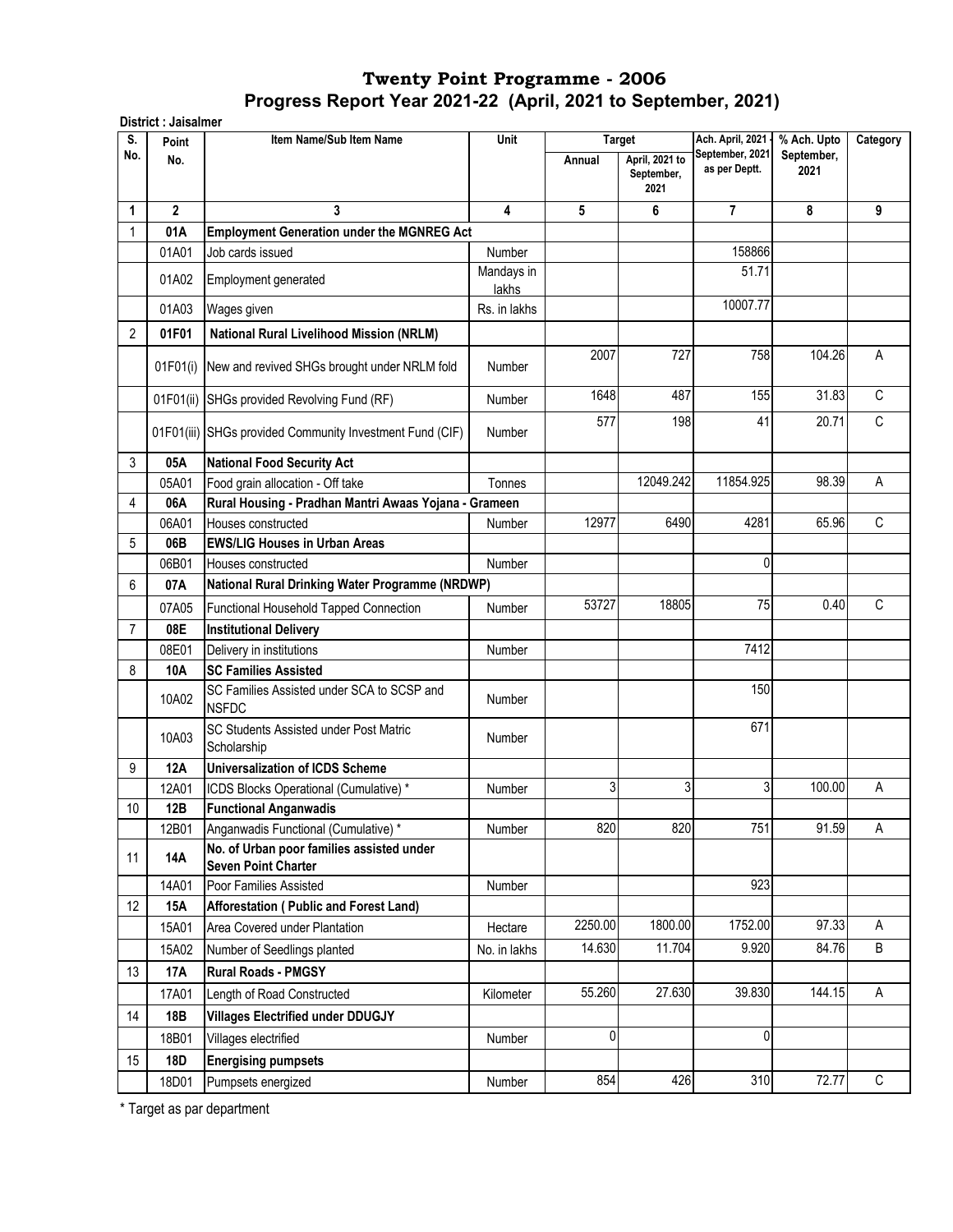| S.             | District : Jalore | Item Name/Sub Item Name                                                 | Unit                | <b>Target</b> |                                      | Ach. April, 2021                 | % Ach. Upto        | Category |
|----------------|-------------------|-------------------------------------------------------------------------|---------------------|---------------|--------------------------------------|----------------------------------|--------------------|----------|
| No.            | Point<br>No.      |                                                                         |                     | Annual        | April, 2021 to<br>September,<br>2021 | September, 2021<br>as per Deptt. | September,<br>2021 |          |
| 1              | $\mathbf{2}$      | 3                                                                       | 4                   | 5             | 6                                    | $\overline{\mathbf{r}}$          | 8                  | 9        |
| 1              | 01A               | <b>Employment Generation under the MGNREG Act</b>                       |                     |               |                                      |                                  |                    |          |
|                | 01A01             | Job cards issued                                                        | Number              |               |                                      | 330099                           |                    |          |
|                | 01A02             | Employment generated                                                    | Mandays in<br>lakhs |               |                                      | 59.37                            |                    |          |
|                | 01A03             | Wages given                                                             | Rs. in lakhs        |               |                                      | 10936.04                         |                    |          |
| 2              | 01F01             | National Rural Livelihood Mission (NRLM)                                |                     |               |                                      |                                  |                    |          |
|                | 01F01(i)          | New and revived SHGs brought under NRLM fold                            | Number              | 3500          | 1520                                 | 808                              | 53.16              | C        |
|                | 01F01(ii)         | SHGs provided Revolving Fund (RF)                                       | Number              | 2593          | 1177                                 | 175                              | 14.87              | C        |
|                |                   | 01F01(iii) SHGs provided Community Investment Fund (CIF)                | <b>Number</b>       | 881           | 377                                  | 36                               | 9.55               | C        |
| 3              | 05A               | <b>National Food Security Act</b>                                       |                     |               |                                      |                                  |                    |          |
|                | 05A01             | Food grain allocation - Off take                                        | Tonnes              |               | 34787.379                            | 33563.837                        | 96.48              | A        |
| 4              | 06A               | Rural Housing - Pradhan Mantri Awaas Yojana - Grameen                   |                     |               |                                      |                                  |                    |          |
|                | 06A01             | Houses constructed                                                      | <b>Number</b>       | 7344          | 3672                                 | 2705                             | 73.67              | C        |
| 5              | 06B               | <b>EWS/LIG Houses in Urban Areas</b>                                    |                     |               |                                      |                                  |                    |          |
|                | 06B01             | Houses constructed                                                      | Number              |               |                                      | 3                                |                    |          |
| 6              | 07A               | National Rural Drinking Water Programme (NRDWP)                         |                     |               |                                      |                                  |                    |          |
|                | 07A05             | Functional Household Tapped Connection                                  | <b>Number</b>       | 109198        | 38220                                | 1563                             | 4.09               | С        |
| $\overline{7}$ | 08E               | <b>Institutional Delivery</b>                                           |                     |               |                                      |                                  |                    |          |
|                | 08E01             | Delivery in institutions                                                | Number              |               |                                      | 16326                            |                    |          |
| 8              | 10A               | <b>SC Families Assisted</b>                                             |                     |               |                                      |                                  |                    |          |
|                | 10A02             | SC Families Assisted under SCA to SCSP and<br><b>NSFDC</b>              | Number              |               |                                      | 175                              |                    |          |
|                | 10A03             | <b>SC Students Assisted under Post Matric</b><br>Scholarship            | Number              |               |                                      | 2965                             |                    |          |
| 9              | <b>12A</b>        | <b>Universalization of ICDS Scheme</b>                                  |                     |               |                                      |                                  |                    |          |
|                | 12A01             | ICDS Blocks Operational (Cumulative) *                                  | Number              | 8             | 8                                    | 8                                | 100.00             | Α        |
| 10             | 12B               | <b>Functional Anganwadis</b>                                            |                     |               |                                      |                                  |                    |          |
|                | 12B01             | Anganwadis Functional (Cumulative) *                                    | Number              | 1881          | 1881                                 | 1758                             | 93.46              | A        |
| 11             | <b>14A</b>        | No. of Urban poor families assisted under<br><b>Seven Point Charter</b> |                     |               |                                      |                                  |                    |          |
|                | 14A01             | Poor Families Assisted                                                  | Number              |               |                                      | 107                              |                    |          |
| 12             | 15A               | Afforestation (Public and Forest Land)                                  |                     |               |                                      |                                  |                    |          |
|                | 15A01             | Area Covered under Plantation                                           | Hectare             | 1010.00       | 909.00                               | 1022.20                          | 112.45             | Α        |
|                | 15A02             | Number of Seedlings planted                                             | No. in lakhs        | 6.560         | 5.904                                | 5.960                            | 100.95             | Α        |
| 13             | <b>17A</b>        | <b>Rural Roads - PMGSY</b>                                              |                     |               |                                      |                                  |                    |          |
|                | 17A01             | Length of Road Constructed                                              | Kilometer           | 36.480        | 18.240                               | 33.850                           | 185.58             | Α        |
| 14             | 18B               | <b>Villages Electrified under DDUGJY</b>                                |                     |               |                                      |                                  |                    |          |
|                | 18B01             | Villages electrified                                                    | Number              | 0             |                                      | 0                                |                    |          |
| 15             | <b>18D</b>        | <b>Energising pumpsets</b>                                              |                     |               |                                      |                                  |                    |          |
|                | 18D01             | Pumpsets energized                                                      | Number              | 1008          | 504                                  | 607                              | 120.44             | A        |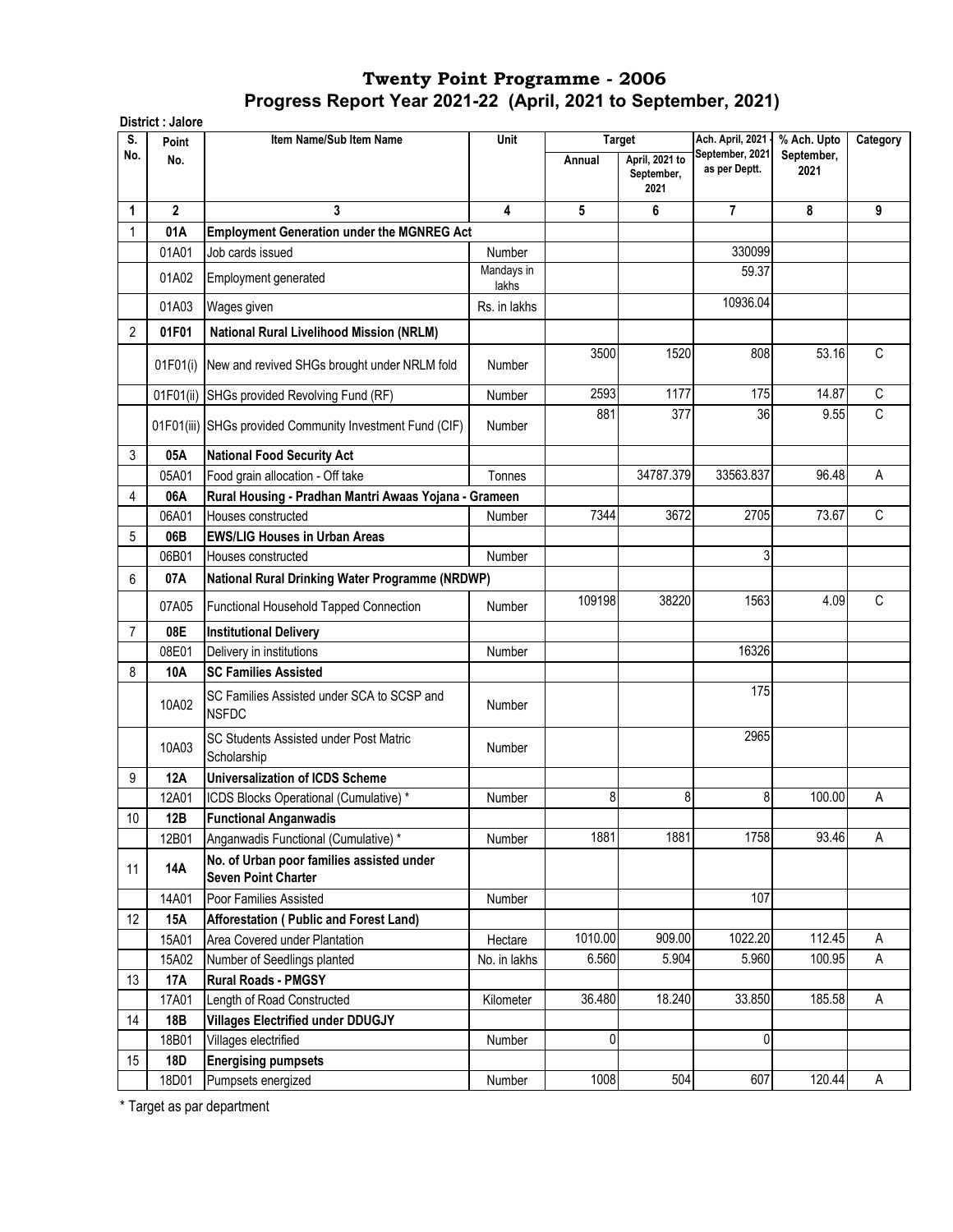| S.             | Point          | Item Name/Sub Item Name                                                 | Unit                | <b>Target</b> |                                      | Ach. April, 2021                 | % Ach. Upto        | Category    |
|----------------|----------------|-------------------------------------------------------------------------|---------------------|---------------|--------------------------------------|----------------------------------|--------------------|-------------|
| No.            | No.            |                                                                         |                     | Annual        | April, 2021 to<br>September,<br>2021 | September, 2021<br>as per Deptt. | September,<br>2021 |             |
| 1              | $\overline{2}$ | 3                                                                       | 4                   | 5             | 6                                    | 7                                | 8                  | 9           |
|                | 01A            | <b>Employment Generation under the MGNREG Act</b>                       |                     |               |                                      |                                  |                    |             |
|                | 01A01          | Job cards issued                                                        | <b>Number</b>       |               |                                      | 349275                           |                    |             |
|                | 01A02          | Employment generated                                                    | Mandays in<br>lakhs |               |                                      | 64.74                            |                    |             |
|                | 01A03          | Wages given                                                             | Rs. in lakhs        |               |                                      | 13013.18                         |                    |             |
| $\overline{2}$ | 01F01          | <b>National Rural Livelihood Mission (NRLM)</b>                         |                     |               |                                      |                                  |                    |             |
|                | 01F01(i)       | New and revived SHGs brought under NRLM fold                            | Number              | 1778          | 882                                  | 511                              | 57.94              | C           |
|                | 01F01(ii)      | SHGs provided Revolving Fund (RF)                                       | <b>Number</b>       | 1884          | 950                                  | 615                              | 64.74              | C           |
|                |                | 01F01(iii) SHGs provided Community Investment Fund (CIF)                | <b>Number</b>       | 400           | 211                                  | 153                              | 72.51              | C           |
| 3              | 05A            | <b>National Food Security Act</b>                                       |                     |               |                                      |                                  |                    |             |
|                | 05A01          | Food grain allocation - Off take                                        | Tonnes              |               | 32199.652                            | 31630.317                        | 98.23              | A           |
| 4              | 06A            | Rural Housing - Pradhan Mantri Awaas Yojana - Grameen                   |                     |               |                                      |                                  |                    |             |
|                | 06A01          | Houses constructed                                                      | <b>Number</b>       | 25471         | 12736                                | 2426                             | 19.05              | C           |
| 5              | 06B            | <b>EWS/LIG Houses in Urban Areas</b>                                    |                     |               |                                      |                                  |                    |             |
|                | 06B01          | Houses constructed                                                      | <b>Number</b>       |               |                                      | 14                               |                    |             |
| 6              | 07A            | National Rural Drinking Water Programme (NRDWP)                         |                     |               |                                      |                                  |                    |             |
|                | 07A05          | Functional Household Tapped Connection                                  | <b>Number</b>       | 73557         | 25745                                | 2087                             | 8.11               | C           |
| 7              | 08E            | <b>Institutional Delivery</b>                                           |                     |               |                                      |                                  |                    |             |
|                | 08E01          | Delivery in institutions                                                | Number              |               |                                      | 13587                            |                    |             |
| 8              | <b>10A</b>     | <b>SC Families Assisted</b>                                             |                     |               |                                      |                                  |                    |             |
|                | 10A02          | SC Families Assisted under SCA to SCSP and<br><b>NSFDC</b>              | <b>Number</b>       |               |                                      | 347                              |                    |             |
|                | 10A03          | SC Students Assisted under Post Matric<br>Scholarship                   | Number              |               |                                      | 1303                             |                    |             |
| 9              | <b>12A</b>     | <b>Universalization of ICDS Scheme</b>                                  |                     |               |                                      |                                  |                    |             |
|                | 12A01          | ICDS Blocks Operational (Cumulative) *                                  | <b>Number</b>       | 8             | 8                                    | 8                                | 100.00             | Α           |
| 10             | 12B            | <b>Functional Anganwadis</b>                                            |                     |               |                                      |                                  |                    |             |
|                | 12B01          | Anganwadis Functional (Cumulative) *                                    | Number              | 1516          | 1516                                 | 1510                             | 99.60              | A           |
| 11             | 14A            | No. of Urban poor families assisted under<br><b>Seven Point Charter</b> |                     |               |                                      |                                  |                    |             |
|                | 14A01          | Poor Families Assisted                                                  | Number              |               |                                      | 11                               |                    |             |
| 12             | 15A            | Afforestation (Public and Forest Land)                                  |                     |               |                                      |                                  |                    |             |
|                | 15A01          | Area Covered under Plantation                                           | Hectare             | 1250.00       | 1125.00                              | 781.21                           | 69.44              | C           |
|                | 15A02          | Number of Seedlings planted                                             | No. in lakhs        | 8.130         | 7.317                                | 5.440                            | 74.35              | $\mathbb C$ |
| 13             | 17A            | <b>Rural Roads - PMGSY</b>                                              |                     |               |                                      |                                  |                    |             |
|                | 17A01          | Length of Road Constructed                                              | Kilometer           | 8.020         | 4.010                                | 7.850                            | 195.76             | Α           |
| 14             | 18B            | <b>Villages Electrified under DDUGJY</b>                                |                     |               |                                      |                                  |                    |             |
|                | 18B01          | Villages electrified                                                    | Number              | 0             |                                      | 0                                |                    |             |
| 15             | <b>18D</b>     | <b>Energising pumpsets</b>                                              |                     |               |                                      |                                  |                    |             |
|                | 18D01          | Pumpsets energized                                                      | Number              | 1659          | 828                                  | 1133                             | 136.84             | Α           |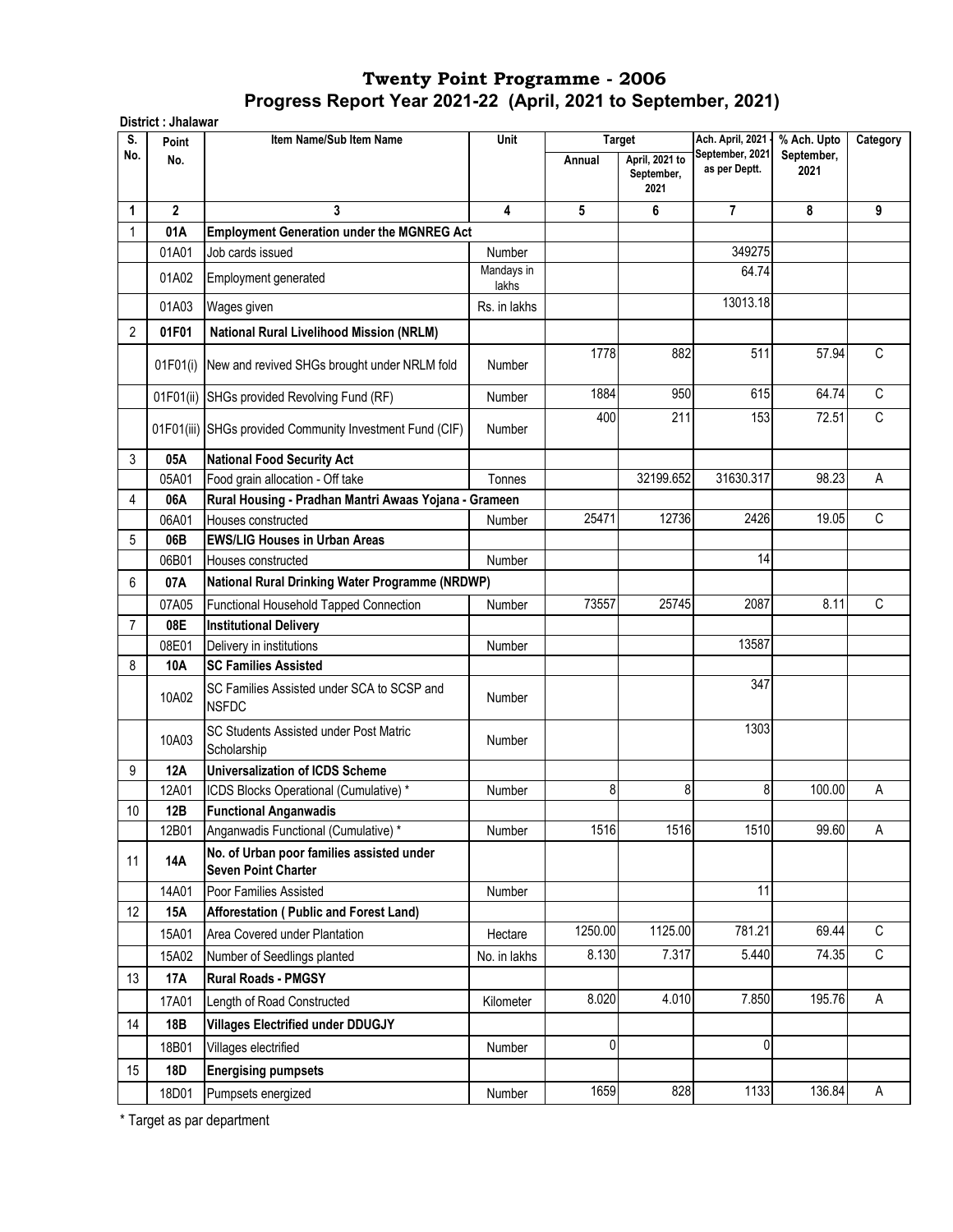|           | District : Jhunjhunu |                                                                         |                     |                         |                              |                                                      |                                   |             |
|-----------|----------------------|-------------------------------------------------------------------------|---------------------|-------------------------|------------------------------|------------------------------------------------------|-----------------------------------|-------------|
| S.<br>No. | Point<br>No.         | Item Name/Sub Item Name                                                 | Unit                | <b>Target</b><br>Annual | April, 2021 to<br>September, | Ach. April, 2021<br>September, 2021<br>as per Deptt. | % Ach. Upto<br>September,<br>2021 | Category    |
|           |                      | 3                                                                       | 4                   |                         | 2021                         |                                                      |                                   |             |
| 1         | $\mathbf{2}$         |                                                                         |                     | 5                       | 6                            | 7                                                    | 8                                 | 9           |
| 1         | 01A<br>01A01         | <b>Employment Generation under the MGNREG Act</b><br>Job cards issued   |                     |                         |                              | 193373                                               |                                   |             |
|           |                      |                                                                         | Number              |                         |                              | 18.43                                                |                                   |             |
|           | 01A02                | Employment generated                                                    | Mandays in<br>lakhs |                         |                              |                                                      |                                   |             |
|           | 01A03                | Wages given                                                             | Rs. in lakhs        |                         |                              | 3343.90                                              |                                   |             |
| 2         | 01F01                | National Rural Livelihood Mission (NRLM)                                |                     |                         |                              |                                                      |                                   |             |
|           | 01F01(i)             | New and revived SHGs brought under NRLM fold                            | <b>Number</b>       | 668                     | 226                          | 233                                                  | 103.10                            | A           |
|           | 01F01(ii)            | SHGs provided Revolving Fund (RF)                                       | Number              | 826                     | 396                          | 599                                                  | 151.26                            | A           |
|           |                      | 01F01(iii) SHGs provided Community Investment Fund (CIF)                | Number              | 441                     | 147                          | 178                                                  | 121.09                            | A           |
| 3         | 05A                  | <b>National Food Security Act</b>                                       |                     |                         |                              |                                                      |                                   |             |
|           | 05A01                | Food grain allocation - Off take                                        | Tonnes              |                         | 37131.331                    | 36162.761                                            | 97.39                             | A           |
| 4         | 06A                  | Rural Housing - Pradhan Mantri Awaas Yojana - Grameen                   |                     |                         |                              |                                                      |                                   |             |
|           | 06A01                | Houses constructed                                                      | Number              | 751                     | 376                          | 1                                                    | 0.27                              | C           |
| 5         | 06B                  | <b>EWS/LIG Houses in Urban Areas</b>                                    |                     |                         |                              |                                                      |                                   |             |
|           | 06B01                | Houses constructed                                                      | Number              |                         |                              | 9                                                    |                                   |             |
| 6         | 07A                  | National Rural Drinking Water Programme (NRDWP)                         |                     |                         |                              |                                                      |                                   |             |
|           | 07A05                | Functional Household Tapped Connection                                  | Number              | 116682                  | 40839                        | 1851                                                 | 4.53                              | С           |
| 7         | 08E                  | <b>Institutional Delivery</b>                                           |                     |                         |                              |                                                      |                                   |             |
|           | 08E01                | Delivery in institutions                                                | Number              |                         |                              | 12348                                                |                                   |             |
| 8         | 10A                  | <b>SC Families Assisted</b>                                             |                     |                         |                              |                                                      |                                   |             |
|           | 10A02                | SC Families Assisted under SCA to SCSP and<br><b>NSFDC</b>              | <b>Number</b>       |                         |                              | 231                                                  |                                   |             |
|           | 10A03                | SC Students Assisted under Post Matric<br>Scholarship                   | <b>Number</b>       |                         |                              | 9991                                                 |                                   |             |
| 9         | 12A                  | <b>Universalization of ICDS Scheme</b>                                  |                     |                         |                              |                                                      |                                   |             |
|           | 12A01                | ICDS Blocks Operational (Cumulative) *                                  | Number              | 8                       | 8                            | 8                                                    | 100.00                            | A           |
| $10$      | 12B                  | <b>Functional Anganwadis</b>                                            |                     |                         |                              |                                                      |                                   |             |
|           | 12B01                | Anganwadis Functional (Cumulative) *                                    | Number              | 1595                    | 1595                         | 1595                                                 | 100.00                            | Α           |
| 11        | <b>14A</b>           | No. of Urban poor families assisted under<br><b>Seven Point Charter</b> |                     |                         |                              |                                                      |                                   |             |
|           | 14A01                | Poor Families Assisted                                                  | Number              |                         |                              | $\overline{7}$                                       |                                   |             |
| 12        | 15A                  | Afforestation (Public and Forest Land)                                  |                     |                         |                              |                                                      |                                   |             |
|           | 15A01                | Area Covered under Plantation                                           | Hectare             | 1870.00                 | 1683.00                      | 1415.52                                              | 84.11                             | B           |
|           | 15A02                | Number of Seedlings planted                                             | No. in lakhs        | 12.150                  | 10.935                       | 7.800                                                | 71.33                             | $\mathsf C$ |
| 13        | 17A                  | <b>Rural Roads - PMGSY</b>                                              |                     |                         |                              |                                                      |                                   |             |
|           | 17A01                | Length of Road Constructed                                              | Kilometer           | 63.410                  | 31.705                       | 43.300                                               | 136.57                            | Α           |
| 14        | 18B                  | <b>Villages Electrified under DDUGJY</b>                                |                     |                         |                              |                                                      |                                   |             |
|           | 18B01                | Villages electrified                                                    | Number              | 0                       |                              | 0                                                    |                                   |             |
| 15        | 18D                  | <b>Energising pumpsets</b>                                              |                     |                         |                              |                                                      |                                   |             |
|           | 18D01                | Pumpsets energized                                                      | Number              | 693                     | 346                          | 1403                                                 | 405.49                            | Α           |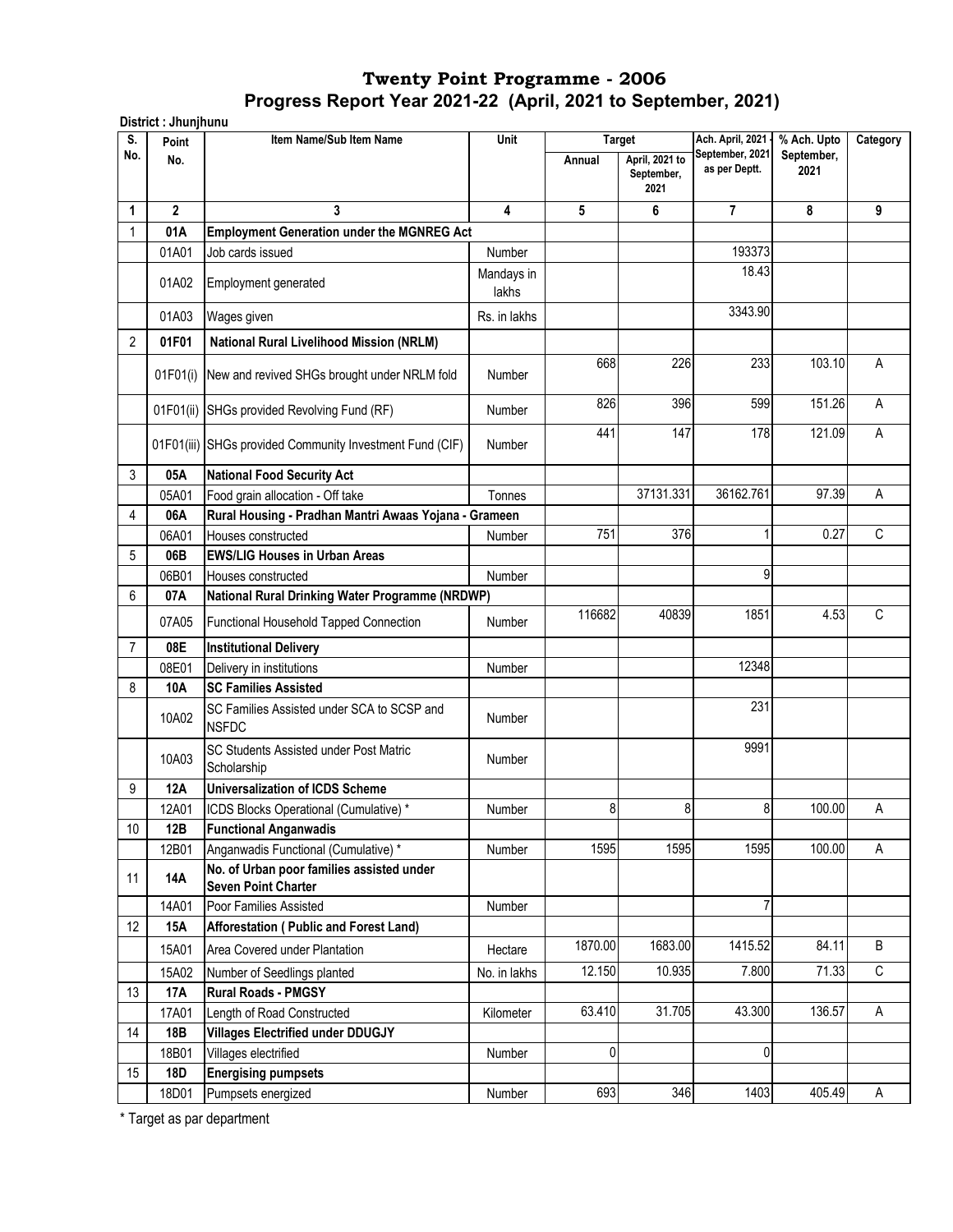| S.              | Point        | Item Name/Sub Item Name                                                 | Unit                |         | <b>Target</b>                        | Ach. April, 2021                 | % Ach. Upto        | Category |
|-----------------|--------------|-------------------------------------------------------------------------|---------------------|---------|--------------------------------------|----------------------------------|--------------------|----------|
| No.             | No.          |                                                                         |                     | Annual  | April, 2021 to<br>September,<br>2021 | September, 2021<br>as per Deptt. | September,<br>2021 |          |
| 1               | $\mathbf{2}$ | 3                                                                       | 4                   | 5       | 6                                    | $\overline{7}$                   | 8                  | 9        |
| 1               | 01A          | <b>Employment Generation under the MGNREG Act</b>                       |                     |         |                                      |                                  |                    |          |
|                 | 01A01        | Job cards issued                                                        | Number              |         |                                      | 541887                           |                    |          |
|                 | 01A02        | Employment generated                                                    | Mandays in<br>lakhs |         |                                      | 113.09                           |                    |          |
|                 | 01A03        | Wages given                                                             | Rs. in lakhs        |         |                                      | 20973.93                         |                    |          |
| 2               | 01F01        | <b>National Rural Livelihood Mission (NRLM)</b>                         |                     |         |                                      |                                  |                    |          |
|                 |              |                                                                         |                     | 3500    | 1500                                 | 1230                             | 82.00              | B        |
|                 | 01F01(i)     | New and revived SHGs brought under NRLM fold                            | Number              |         |                                      |                                  |                    |          |
|                 |              | 01F01(ii) SHGs provided Revolving Fund (RF)                             | <b>Number</b>       | 3310    | 900                                  | 755                              | 83.89              | B        |
|                 |              | 01F01(iii) SHGs provided Community Investment Fund (CIF)                | Number              | 1062    | 450                                  | 270                              | 60.00              | C        |
| 3               | 05A          | <b>National Food Security Act</b>                                       |                     |         |                                      |                                  |                    |          |
|                 | 05A01        | Food grain allocation - Off take                                        | Tonnes              |         | 58621.634                            | 58585.189                        | 99.94              | A        |
| 4               | 06A          | Rural Housing - Pradhan Mantri Awaas Yojana - Grameen                   |                     |         |                                      |                                  |                    |          |
|                 | 06A01        | Houses constructed                                                      | Number              | 18670   | 9334                                 | 4662                             | 49.95              | C        |
| 5               | 06B          | <b>EWS/LIG Houses in Urban Areas</b>                                    |                     |         |                                      |                                  |                    |          |
|                 | 06B01        | Houses constructed                                                      | Number              |         |                                      | 87                               |                    |          |
| 6               | 07A          | <b>National Rural Drinking Water Programme (NRDWP)</b>                  |                     |         |                                      |                                  |                    |          |
|                 | 07A05        | Functional Household Tapped Connection                                  | Number              | 181092  | 63382                                | 10960                            | 17.29              | С        |
| $\overline{7}$  | 08E          | <b>Institutional Delivery</b>                                           |                     |         |                                      |                                  |                    |          |
|                 | 08E01        | Delivery in institutions                                                | Number              |         |                                      | 32107                            |                    |          |
| 8               | <b>10A</b>   | <b>SC Families Assisted</b>                                             |                     |         |                                      |                                  |                    |          |
|                 | 10A02        | SC Families Assisted under SCA to SCSP and<br><b>NSFDC</b>              | Number              |         |                                      | 1003                             |                    |          |
|                 | 10A03        | SC Students Assisted under Post Matric<br>Scholarship                   | <b>Number</b>       |         |                                      | 4418                             |                    |          |
| 9               | 12A          | <b>Universalization of ICDS Scheme</b>                                  |                     |         |                                      |                                  |                    |          |
|                 | 12A01        | ICDS Blocks Operational (Cumulative) *                                  | Number              | 12      | 12                                   | 12                               | 100.00             | Α        |
| 10 <sup>°</sup> | 12B          | <b>Functional Anganwadis</b>                                            |                     |         |                                      |                                  |                    |          |
|                 | 12B01        | Anganwadis Functional (Cumulative) *                                    | Number              | 2541    | 2541                                 | 2530                             | 99.57              | A        |
| 11              | <b>14A</b>   | No. of Urban poor families assisted under<br><b>Seven Point Charter</b> |                     |         |                                      |                                  |                    |          |
|                 | 14A01        | Poor Families Assisted                                                  | Number              |         |                                      | 1026                             |                    |          |
| 12              | 15A          | Afforestation (Public and Forest Land)                                  |                     |         |                                      |                                  |                    |          |
|                 | 15A01        | Area Covered under Plantation                                           | Hectare             | 760.00  | 684.00                               | 2725.50                          | 398.46             | A        |
|                 | 15A02        | Number of Seedlings planted                                             | No. in lakhs        | 4.940   | 4.446                                | 4.050                            | 91.09              | Α        |
| 13              | <b>17A</b>   | <b>Rural Roads - PMGSY</b>                                              |                     |         |                                      |                                  |                    |          |
|                 | 17A01        | Length of Road Constructed                                              | Kilometer           | 136.840 | 68.420                               | 40.750                           | 59.56              | C        |
| 14              | 18B          | <b>Villages Electrified under DDUGJY</b>                                |                     |         |                                      |                                  |                    |          |
|                 | 18B01        | Villages electrified                                                    | Number              | 0       |                                      | 0                                |                    |          |
| 15              | <b>18D</b>   | <b>Energising pumpsets</b>                                              |                     |         |                                      |                                  |                    |          |
|                 | 18D01        | Pumpsets energized                                                      | Number              | 2942    | 1470                                 | 2973                             | 202.24             | Α        |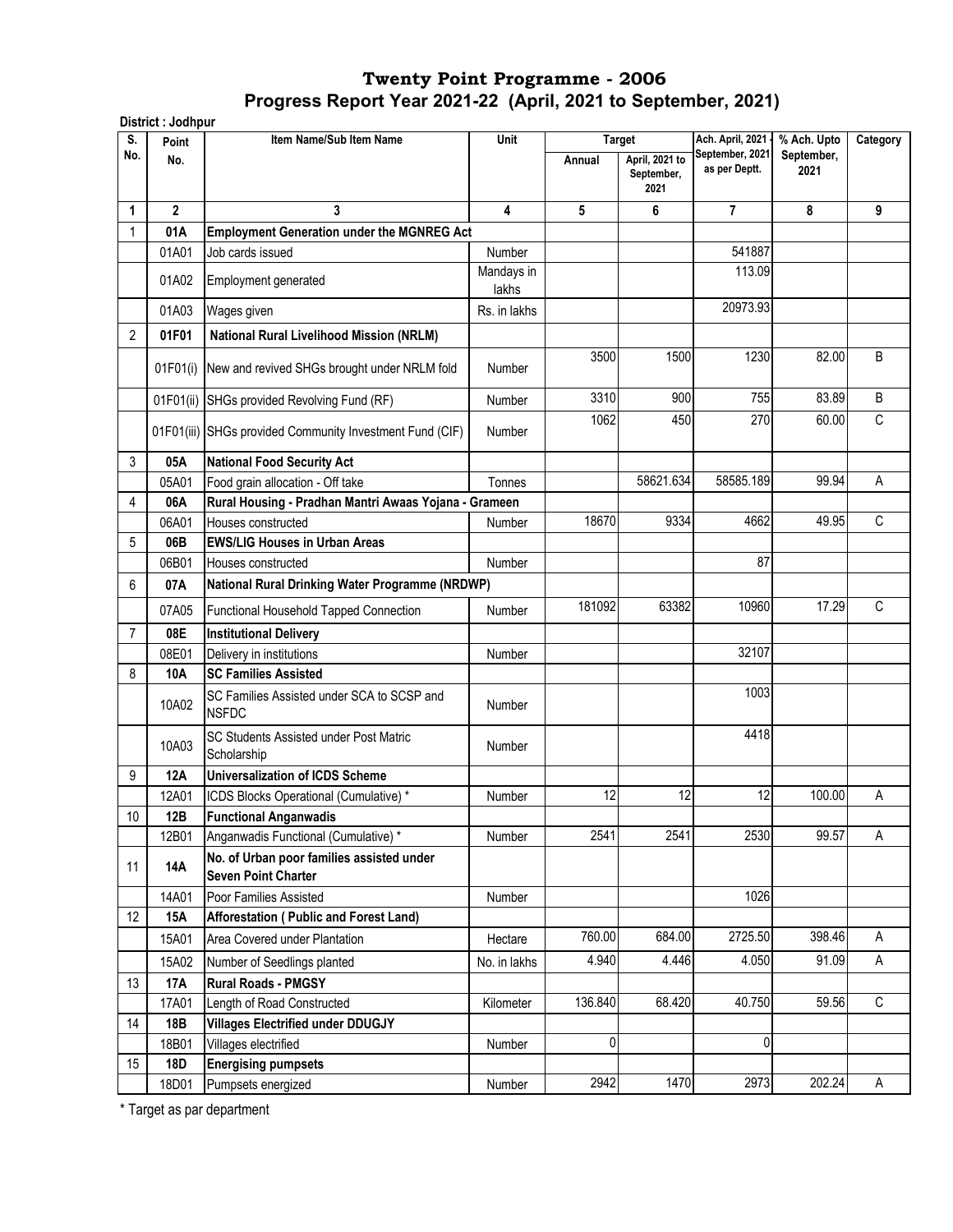|                | District: Karauli |                                                                         |                     |                         |                                      |                                                      |                                   |              |
|----------------|-------------------|-------------------------------------------------------------------------|---------------------|-------------------------|--------------------------------------|------------------------------------------------------|-----------------------------------|--------------|
| S.<br>No.      | Point<br>No.      | Item Name/Sub Item Name                                                 | Unit                | <b>Target</b><br>Annual | April, 2021 to<br>September,<br>2021 | Ach. April, 2021<br>September, 2021<br>as per Deptt. | % Ach. Upto<br>September,<br>2021 | Category     |
| 1              | $\overline{2}$    | 3                                                                       | 4                   | 5                       | 6                                    | $\overline{7}$                                       | 8                                 | 9            |
| 1              | 01A               | <b>Employment Generation under the MGNREG Act</b>                       |                     |                         |                                      |                                                      |                                   |              |
|                | 01A01             | Job cards issued                                                        | Number              |                         |                                      | 272866                                               |                                   |              |
|                | 01A02             | Employment generated                                                    | Mandays in<br>lakhs |                         |                                      | 26.15                                                |                                   |              |
|                | 01A03             | Wages given                                                             | Rs. in lakhs        |                         |                                      | 5364.06                                              |                                   |              |
| $\overline{2}$ | 01F01             | National Rural Livelihood Mission (NRLM)                                |                     |                         |                                      |                                                      |                                   |              |
|                |                   |                                                                         |                     | 3000                    | 1570                                 | 909                                                  | 57.90                             | $\mathsf{C}$ |
|                | 01F01(i)          | New and revived SHGs brought under NRLM fold                            | <b>Number</b>       |                         |                                      |                                                      |                                   |              |
|                | 01F01(ii)         | SHGs provided Revolving Fund (RF)                                       | Number              | 3231                    | 963                                  | 536                                                  | 55.66                             | C            |
|                |                   |                                                                         |                     | 670                     | 284                                  | 285                                                  | 100.35                            | A            |
|                |                   | 01F01(iii) SHGs provided Community Investment Fund (CIF)                | <b>Number</b>       |                         |                                      |                                                      |                                   |              |
| 3              | 05A               | <b>National Food Security Act</b>                                       |                     |                         |                                      |                                                      |                                   |              |
|                | 05A01             | Food grain allocation - Off take                                        | Tonnes              |                         | 26182.771                            | 25292.747                                            | 96.60                             | A            |
| 4              | 06A               | Rural Housing - Pradhan Mantri Awaas Yojana - Grameen                   |                     |                         |                                      |                                                      |                                   |              |
|                | 06A01             | Houses constructed                                                      | <b>Number</b>       | 8224                    | 4112                                 | 1898                                                 | 46.16                             | C            |
| 5              | 06B               | <b>EWS/LIG Houses in Urban Areas</b>                                    |                     |                         |                                      |                                                      |                                   |              |
|                | 06B01             | Houses constructed                                                      | Number              |                         |                                      | 1                                                    |                                   |              |
| 6              | 07A               | National Rural Drinking Water Programme (NRDWP)                         |                     |                         |                                      |                                                      |                                   |              |
|                |                   |                                                                         |                     |                         |                                      |                                                      |                                   |              |
|                | 07A05             | Functional Household Tapped Connection                                  | Number              | 119128                  | 41695                                | 6208                                                 | 14.89                             | С            |
| 7              | 08E               | <b>Institutional Delivery</b>                                           |                     |                         |                                      |                                                      |                                   |              |
|                | 08E01             | Delivery in institutions                                                | <b>Number</b>       |                         |                                      | 12391                                                |                                   |              |
| 8              | 10A               | <b>SC Families Assisted</b>                                             |                     |                         |                                      |                                                      |                                   |              |
|                | 10A02             | SC Families Assisted under SCA to SCSP and<br><b>NSFDC</b>              | Number              |                         |                                      | 356                                                  |                                   |              |
|                | 10A03             | SC Students Assisted under Post Matric<br>Scholarship                   | Number              |                         |                                      | 3797                                                 |                                   |              |
| 9              | 12A               | <b>Universalization of ICDS Scheme</b>                                  |                     |                         |                                      |                                                      |                                   |              |
|                | 12A01             | ICDS Blocks Operational (Cumulative) *                                  | Number              | 6                       | 6                                    | 6                                                    | 100.00                            | Α            |
| 10             | 12B               | <b>Functional Anganwadis</b>                                            |                     |                         |                                      |                                                      |                                   |              |
|                | 12B01             | Anganwadis Functional (Cumulative) *                                    | Number              | 1308                    | 1308                                 | 1308                                                 | 100.00                            | A            |
| 11             | <b>14A</b>        | No. of Urban poor families assisted under<br><b>Seven Point Charter</b> |                     |                         |                                      |                                                      |                                   |              |
|                | 14A01             | Poor Families Assisted                                                  | Number              |                         |                                      | $\mathbf 0$                                          |                                   |              |
| 12             | 15A               | Afforestation (Public and Forest Land)                                  |                     |                         |                                      |                                                      |                                   |              |
|                | 15A01             | Area Covered under Plantation                                           | Hectare             | 1160.00                 | 1044.00                              | 962.00                                               | 92.15                             | Α            |
|                | 15A02             | Number of Seedlings planted                                             | No. in lakhs        | 7.540                   | 6.786                                | 3.030                                                | 44.65                             | $\mathsf{C}$ |
| 13             | 17A               | <b>Rural Roads - PMGSY</b>                                              |                     |                         |                                      |                                                      |                                   |              |
|                | 17A01             | Length of Road Constructed                                              | Kilometer           | 36.390                  | 18.195                               | 22.340                                               | 122.78                            | Α            |
| 14             | 18B               | <b>Villages Electrified under DDUGJY</b>                                |                     |                         |                                      |                                                      |                                   |              |
|                | 18B01             | Villages electrified                                                    | Number              |                         |                                      | 0                                                    |                                   |              |
| 15             | 18D               | <b>Energising pumpsets</b>                                              |                     |                         |                                      |                                                      |                                   |              |
|                | 18D01             | Pumpsets energized                                                      | Number              | 654                     | 326                                  | 416                                                  | 127.61                            | А            |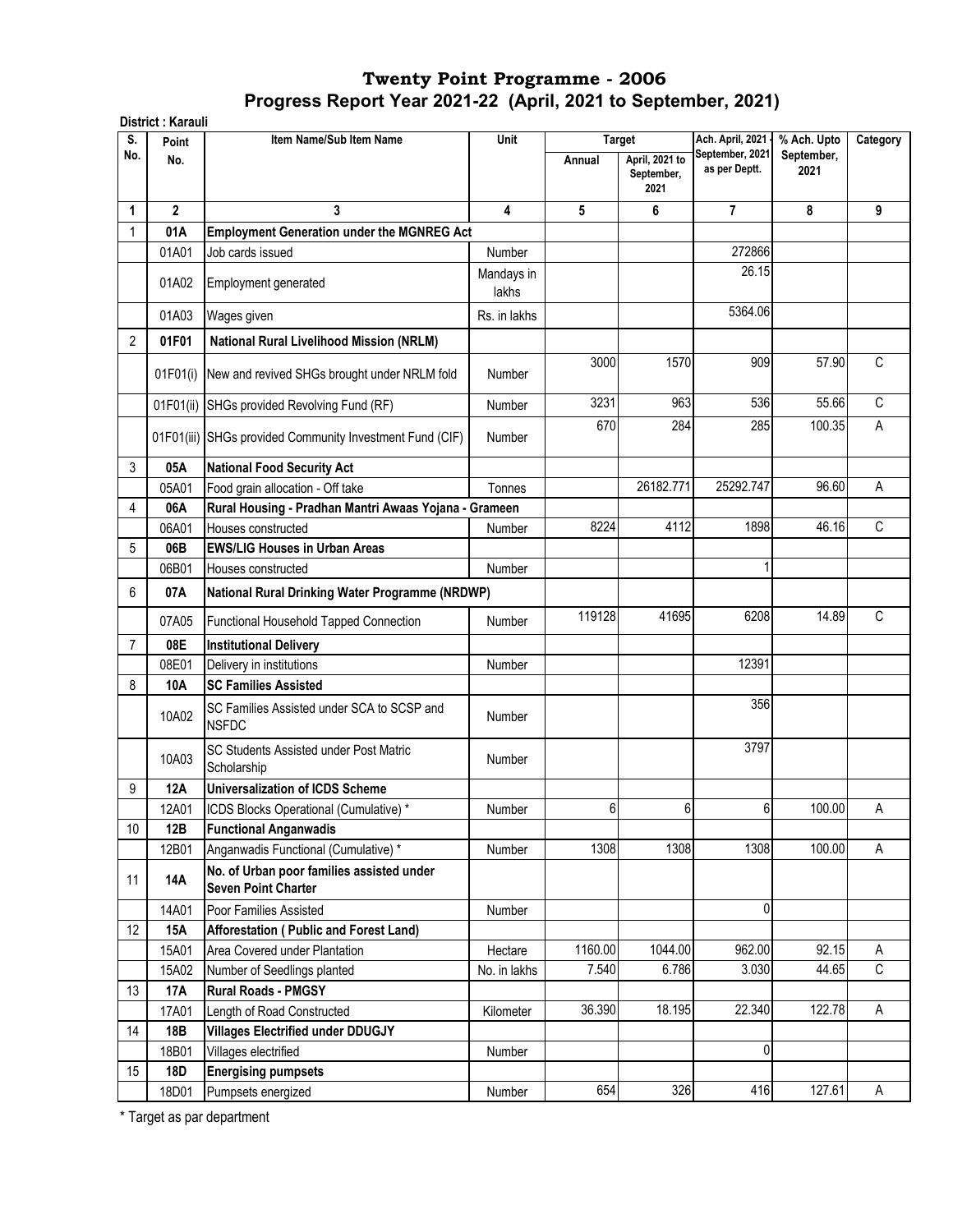|     | District: Kota |                                                                         |                     |         |                                      |                                  |                    |             |
|-----|----------------|-------------------------------------------------------------------------|---------------------|---------|--------------------------------------|----------------------------------|--------------------|-------------|
| S.  | Point          | Item Name/Sub Item Name                                                 | Unit                |         | <b>Target</b>                        | Ach. April, 2021                 | % Ach. Upto        | Category    |
| No. | No.            |                                                                         |                     | Annual  | April, 2021 to<br>September,<br>2021 | September, 2021<br>as per Deptt. | September,<br>2021 |             |
| 1   | $\overline{2}$ | 3                                                                       | 4                   | 5       | 6                                    | $\overline{7}$                   | 8                  | 9           |
| 1   | 01A            | <b>Employment Generation under the MGNREG Act</b>                       |                     |         |                                      |                                  |                    |             |
|     | 01A01          | Job cards issued                                                        | Number              |         |                                      | 176961                           |                    |             |
|     | 01A02          | Employment generated                                                    | Mandays in<br>lakhs |         |                                      | 22.84                            |                    |             |
|     | 01A03          | Wages given                                                             | Rs. in lakhs        |         |                                      | 3757.11                          |                    |             |
| 2   | 01F01          | National Rural Livelihood Mission (NRLM)                                |                     |         |                                      |                                  |                    |             |
|     | 01F01(i)       | New and revived SHGs brought under NRLM fold                            | <b>Number</b>       | 195     | 108                                  | 105                              | 97.22              | A           |
|     | 01F01(ii)      | SHGs provided Revolving Fund (RF)                                       | Number              | 110     | 65                                   | 96                               | 147.69             | A           |
|     |                | 01F01(iii) SHGs provided Community Investment Fund (CIF)                | <b>Number</b>       | 44      | 26                                   | 66                               | 253.85             | A           |
| 3   | 05A            | <b>National Food Security Act</b>                                       |                     |         |                                      |                                  |                    |             |
|     | 05A01          | Food grain allocation - Off take                                        | Tonnes              |         | 27615.187                            | 27041.865                        | 97.92              | A           |
| 4   | 06A            | Rural Housing - Pradhan Mantri Awaas Yojana - Grameen                   |                     |         |                                      |                                  |                    |             |
|     | 06A01          | Houses constructed                                                      | <b>Number</b>       | 8704    | 4352                                 | 496                              | 11.40              | C           |
| 5   | 06B            | <b>EWS/LIG Houses in Urban Areas</b>                                    |                     |         |                                      |                                  |                    |             |
|     | 06B01          | Houses constructed                                                      | Number              |         |                                      | 91                               |                    |             |
| 6   | 07A            | National Rural Drinking Water Programme (NRDWP)                         |                     |         |                                      |                                  |                    |             |
|     |                |                                                                         |                     | 26398   | 9240                                 | 1203                             | 13.02              | C           |
|     | 07A05          | Functional Household Tapped Connection                                  | Number              |         |                                      |                                  |                    |             |
| 7   | 08E            | <b>Institutional Delivery</b>                                           |                     |         |                                      |                                  |                    |             |
|     | 08E01          | Delivery in institutions                                                | Number              |         |                                      | 14282                            |                    |             |
| 8   | 10A            | <b>SC Families Assisted</b>                                             |                     |         |                                      |                                  |                    |             |
|     | 10A02          | SC Families Assisted under SCA to SCSP and<br><b>NSFDC</b>              | <b>Number</b>       |         |                                      | 28                               |                    |             |
|     | 10A03          | SC Students Assisted under Post Matric<br>Scholarship                   | <b>Number</b>       |         |                                      | 3940                             |                    |             |
| 9   | 12A            | <b>Universalization of ICDS Scheme</b>                                  |                     |         |                                      |                                  |                    |             |
|     | 12A01          | ICDS Blocks Operational (Cumulative) *                                  | Number              | 6       | 6                                    | 6                                | 100.00             | А           |
| 10  | 12B            | <b>Functional Anganwadis</b>                                            |                     |         |                                      |                                  |                    |             |
|     | 12B01          | Anganwadis Functional (Cumulative) *                                    | Number              | 1282    | 1282                                 | 1275                             | 99.45              | Α           |
| 11  | 14A            | No. of Urban poor families assisted under<br><b>Seven Point Charter</b> |                     |         |                                      |                                  |                    |             |
|     | 14A01          | Poor Families Assisted                                                  | Number              |         |                                      | 0                                |                    |             |
| 12  | <b>15A</b>     | Afforestation (Public and Forest Land)                                  |                     |         |                                      |                                  |                    |             |
|     | 15A01          | Area Covered under Plantation                                           | Hectare             | 1740.00 | 1566.00                              | 1151.51                          | 73.53              | $\mathbb C$ |
|     | 15A02          | Number of Seedlings planted                                             | No. in lakhs        | 11.310  | 10.179                               | 8.290                            | 81.44              | B           |
| 13  | 17A            | <b>Rural Roads - PMGSY</b>                                              |                     |         |                                      |                                  |                    |             |
|     | 17A01          | Length of Road Constructed                                              | Kilometer           | 23.040  | 11.520                               | 12.400                           | 107.64             | Α           |
| 14  | 18B            | <b>Villages Electrified under DDUGJY</b>                                |                     |         |                                      |                                  |                    |             |
|     | 18B01          | Villages electrified                                                    | Number              | 0       |                                      | 0                                |                    |             |
| 15  | <b>18D</b>     | <b>Energising pumpsets</b>                                              |                     |         |                                      |                                  |                    |             |
|     | 18D01          | Pumpsets energized                                                      | Number              | 771     | 384                                  | 705                              | 183.59             | A           |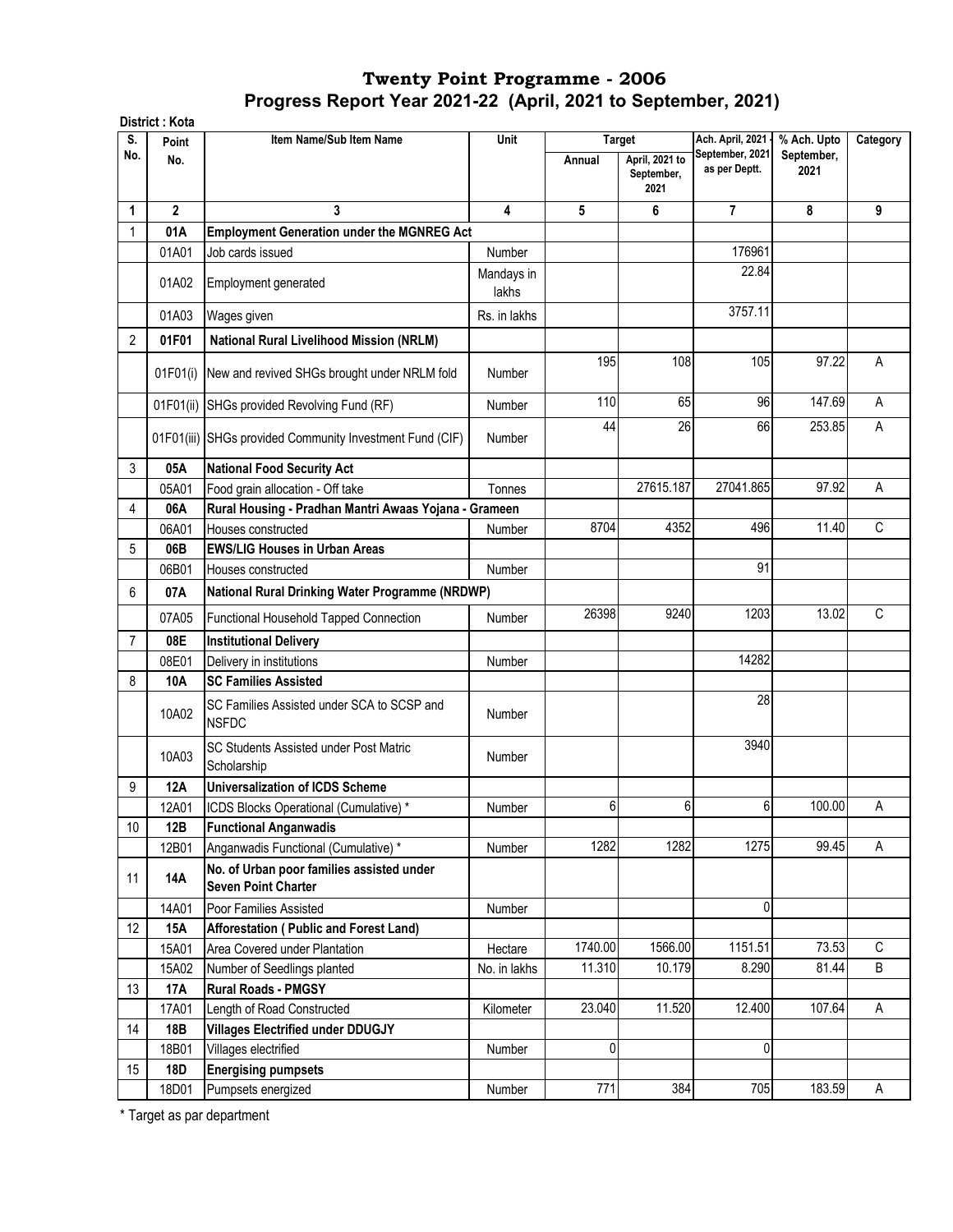|           | District : Nagaur |                                                                         |                  |         |                                      |                                     |                           |             |
|-----------|-------------------|-------------------------------------------------------------------------|------------------|---------|--------------------------------------|-------------------------------------|---------------------------|-------------|
| S.<br>No. | Point             | Item Name/Sub Item Name                                                 | Unit             |         | <b>Target</b>                        | Ach. April, 2021<br>September, 2021 | % Ach. Upto<br>September, | Category    |
|           | No.               |                                                                         |                  | Annual  | April, 2021 to<br>September,<br>2021 | as per Deptt.                       | 2021                      |             |
| 1         | $\overline{2}$    | 3                                                                       | 4                | 5       | 6                                    | 7                                   | 8                         | 9           |
| 1         | 01A               | <b>Employment Generation under the MGNREG Act</b>                       |                  |         |                                      |                                     |                           |             |
|           | 01A01             | Job cards issued                                                        | <b>Number</b>    |         |                                      | 591310                              |                           |             |
|           | 01A02             | Employment generated                                                    | Mandays in lakhs |         |                                      | 154.42                              |                           |             |
|           | 01A03             | Wages given                                                             | Rs. in lakhs     |         |                                      | 30717.13                            |                           |             |
| 2         | 01F01             | <b>National Rural Livelihood Mission (NRLM)</b>                         |                  |         |                                      |                                     |                           |             |
|           |                   |                                                                         |                  | 3000    | 1498                                 | 709                                 | 47.33                     | С           |
|           | 01F01(i)          | New and revived SHGs brought under NRLM fold                            | <b>Number</b>    |         |                                      |                                     |                           |             |
|           | 01F01(ii)         | SHGs provided Revolving Fund (RF)                                       | Number           | 2406    | 1239                                 | 264                                 | 21.31                     | С           |
|           |                   | 01F01(iii) SHGs provided Community Investment Fund (CIF)                | Number           | 670     | 328                                  | 123                                 | 37.50                     | C           |
| 3         | 05A               | <b>National Food Security Act</b>                                       |                  |         |                                      |                                     |                           |             |
|           | 05A01             | Food grain allocation - Off take                                        | Tonnes           |         | 64535.671                            | 64378.929                           | 99.76                     | А           |
| 4         | 06A               | Rural Housing - Pradhan Mantri Awaas Yojana - Grameen                   |                  |         |                                      |                                     |                           |             |
|           | 06A01             | Houses constructed                                                      | Number           | 11224   | 5612                                 | 1130                                | 20.14                     | C           |
| 5         | 06B               | <b>EWS/LIG Houses in Urban Areas</b>                                    |                  |         |                                      |                                     |                           |             |
|           | 06B01             | Houses constructed                                                      | Number           |         |                                      | 26                                  |                           |             |
| 6         | 07A               | National Rural Drinking Water Programme (NRDWP)                         |                  |         |                                      |                                     |                           |             |
|           | 07A05             | Functional Household Tapped Connection                                  | <b>Number</b>    | 139568  | 48849                                | 23830                               | 48.78                     | C           |
| 7         | 08E               | <b>Institutional Delivery</b>                                           |                  |         |                                      |                                     |                           |             |
|           | 08E01             | Delivery in institutions                                                | <b>Number</b>    |         |                                      | 24459                               |                           |             |
| 8         | 10A               | <b>SC Families Assisted</b>                                             |                  |         |                                      |                                     |                           |             |
|           | 10A02             | SC Families Assisted under SCA to SCSP and<br><b>NSFDC</b>              | <b>Number</b>    |         |                                      | 705                                 |                           |             |
|           | 10A03             | SC Students Assisted under Post Matric<br>Scholarship                   | Number           |         |                                      | 9967                                |                           |             |
| 9         | <b>12A</b>        | <b>Universalization of ICDS Scheme</b>                                  |                  |         |                                      |                                     |                           |             |
|           | 12A01             | ICDS Blocks Operational (Cumulative) *                                  | Number           | 13      | 13                                   | 13                                  | 100.00                    | А           |
| $10\,$    | 12B               | <b>Functional Anganwadis</b>                                            |                  |         |                                      |                                     |                           |             |
|           | 12B01             | Anganwadis Functional (Cumulative) *                                    | Number           | 2874    | 2874                                 | 2867                                | 99.76                     | A           |
| 11        | <b>14A</b>        | No. of Urban poor families assisted under<br><b>Seven Point Charter</b> |                  |         |                                      |                                     |                           |             |
|           | 14A01             | Poor Families Assisted                                                  | Number           |         |                                      | 0                                   |                           |             |
| 12        | 15A               | Afforestation ( Public and Forest Land)                                 |                  |         |                                      |                                     |                           |             |
|           | 15A01             | Area Covered under Plantation                                           | Hectare          | 1200.00 | 1080.00                              | 1425.67                             | 132.01                    | Α           |
|           | 15A02             | Number of Seedlings planted                                             | No. in lakhs     | 7.800   | 7.020                                | 7.780                               | 110.83                    | A           |
| 13        | <b>17A</b>        | <b>Rural Roads - PMGSY</b>                                              |                  |         |                                      |                                     |                           |             |
|           | 17A01             | Length of Road Constructed                                              | Kilometer        | 45.580  | 22.790                               | 4.500                               | 19.75                     | $\mathsf C$ |
| 14        | 18B               | <b>Villages Electrified under DDUGJY</b>                                |                  |         |                                      |                                     |                           |             |
|           | 18B01             | Villages electrified                                                    | Number           | 0       |                                      | 0                                   |                           |             |
| 15        | <b>18D</b>        | <b>Energising pumpsets</b>                                              |                  |         |                                      |                                     |                           |             |
|           | 18D01             | Pumpsets energized                                                      | Number           | 181     | 90                                   | 810                                 | 900.00                    | A           |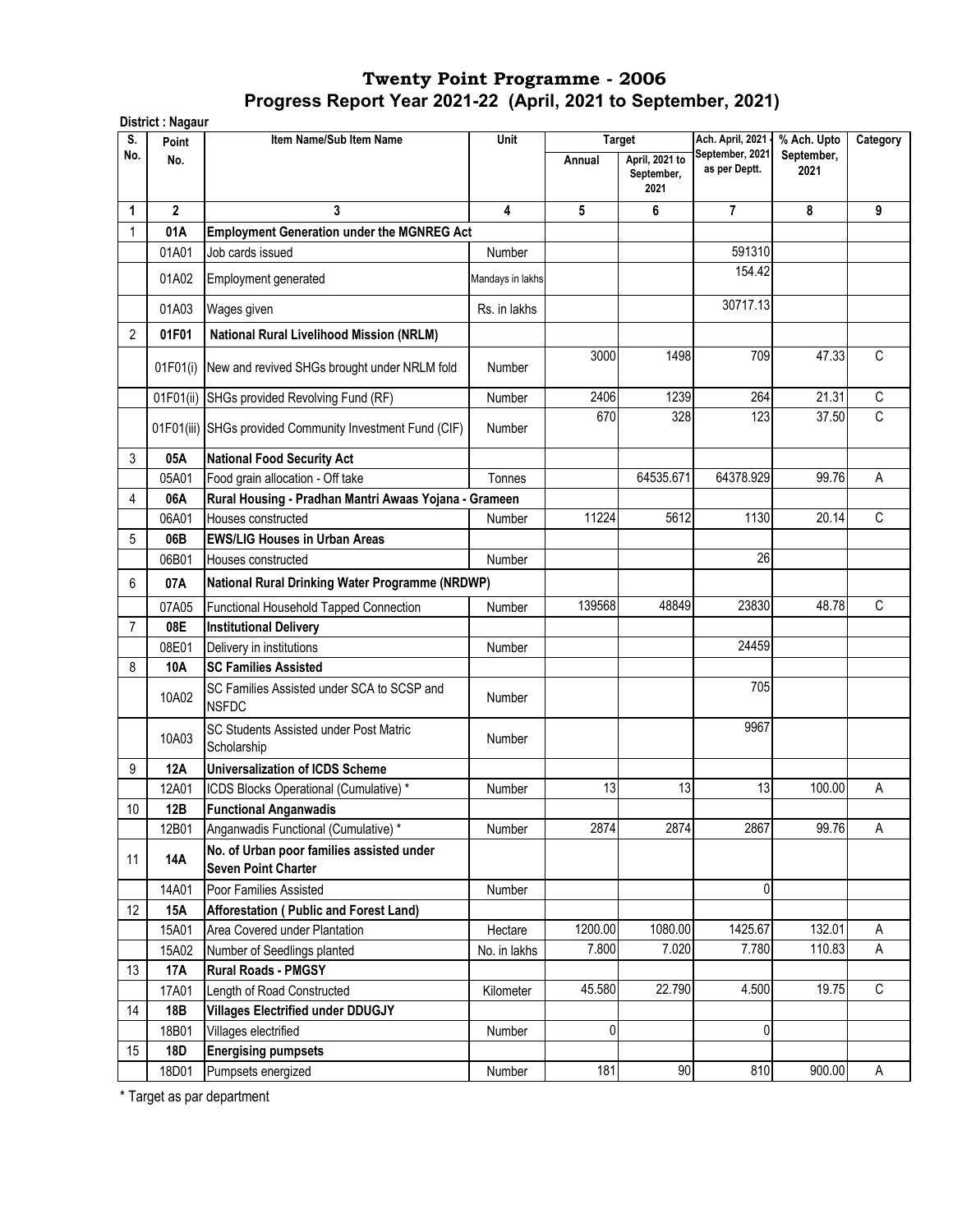| S.              | District: Pali<br>Point | Item Name/Sub Item Name                                                 | Unit                | <b>Target</b> |                                      | Ach. April, 2021                 | % Ach. Upto        | Category |
|-----------------|-------------------------|-------------------------------------------------------------------------|---------------------|---------------|--------------------------------------|----------------------------------|--------------------|----------|
| No.             | No.                     |                                                                         |                     | Annual        | April, 2021 to<br>September,<br>2021 | September, 2021<br>as per Deptt. | September,<br>2021 |          |
| 1               | $\mathbf{2}$            | 3                                                                       | 4                   | 5             | 6                                    | $\overline{\mathbf{r}}$          | 8                  | 9        |
| 1               | 01A                     | <b>Employment Generation under the MGNREG Act</b>                       |                     |               |                                      |                                  |                    |          |
|                 | 01A01                   | Job cards issued                                                        | Number              |               |                                      | 390545                           |                    |          |
|                 | 01A02                   | Employment generated                                                    | Mandays in<br>lakhs |               |                                      | 83.15                            |                    |          |
|                 | 01A03                   | Wages given                                                             | Rs. in lakhs        |               |                                      | 14265.47                         |                    |          |
| $\overline{2}$  | 01F01                   | <b>National Rural Livelihood Mission (NRLM)</b>                         |                     |               |                                      |                                  |                    |          |
|                 | 01F01(i)                | New and revived SHGs brought under NRLM fold                            | Number              | 2802          | 1129                                 | 776                              | 68.73              | C        |
|                 | 01F01(ii)               | SHGs provided Revolving Fund (RF)                                       | <b>Number</b>       | 1934          | 805                                  | 827                              | 102.73             | A        |
|                 |                         | 01F01(iii) SHGs provided Community Investment Fund (CIF)                | <b>Number</b>       | 630           | 380                                  | 507                              | 133.42             | A        |
| 3               | 05A                     | <b>National Food Security Act</b>                                       |                     |               |                                      |                                  |                    |          |
|                 | 05A01                   | Food grain allocation - Off take                                        | Tonnes              |               | 38306.397                            | 38150.828                        | 99.59              | A        |
| 4               | 06A                     | Rural Housing - Pradhan Mantri Awaas Yojana - Grameen                   |                     |               |                                      |                                  |                    |          |
|                 | 06A01                   | Houses constructed                                                      | <b>Number</b>       | 7878          | 3940                                 | 1128                             | 28.63              | C        |
| 5               | 06B                     | <b>EWS/LIG Houses in Urban Areas</b>                                    |                     |               |                                      |                                  |                    |          |
|                 | 06B01                   | Houses constructed                                                      | Number              |               |                                      | 36                               |                    |          |
| 6               | 07A                     | National Rural Drinking Water Programme (NRDWP)                         |                     |               |                                      |                                  |                    |          |
|                 | 07A05                   | Functional Household Tapped Connection                                  | Number              | 108558        | 37996                                | 2396                             | 6.31               | С        |
| $\overline{7}$  | 08E                     | <b>Institutional Delivery</b>                                           |                     |               |                                      |                                  |                    |          |
|                 | 08E01                   | Delivery in institutions                                                | Number              |               |                                      | 16601                            |                    |          |
| 8               | 10A                     | <b>SC Families Assisted</b>                                             |                     |               |                                      |                                  |                    |          |
|                 | 10A02                   | SC Families Assisted under SCA to SCSP and<br><b>NSFDC</b>              | <b>Number</b>       |               |                                      | 51                               |                    |          |
|                 | 10A03                   | SC Students Assisted under Post Matric<br>Scholarship                   | Number              |               |                                      | 2959                             |                    |          |
| 9               | <b>12A</b>              | <b>Universalization of ICDS Scheme</b>                                  |                     |               |                                      |                                  |                    |          |
|                 | 12A01                   | ICDS Blocks Operational (Cumulative) *                                  | Number              | 10            | 10                                   | 10                               | 100.00             | A        |
| 10 <sup>°</sup> | 12B                     | <b>Functional Anganwadis</b>                                            |                     |               |                                      |                                  |                    |          |
|                 | 12B01                   | Anganwadis Functional (Cumulative) *                                    | Number              | 1837          | 1837                                 | 1835                             | 99.89              | Α        |
| 11              | <b>14A</b>              | No. of Urban poor families assisted under<br><b>Seven Point Charter</b> |                     |               |                                      |                                  |                    |          |
|                 | 14A01                   | Poor Families Assisted                                                  | Number              |               |                                      | 2415                             |                    |          |
| 12              | 15A                     | Afforestation ( Public and Forest Land)                                 |                     |               |                                      |                                  |                    |          |
|                 | 15A01                   | Area Covered under Plantation                                           | Hectare             | 930.00        | 837.00                               | 1204.00                          | 143.85             | A        |
|                 | 15A02                   | Number of Seedlings planted                                             | No. in lakhs        | 6.050         | 5.445                                | 10.000                           | 183.65             | Α        |
| 13              | 17A                     | <b>Rural Roads - PMGSY</b>                                              |                     |               |                                      |                                  |                    |          |
|                 | 17A01                   | Length of Road Constructed                                              | Kilometer           | 104.420       | 52.210                               | 100.425                          | 192.35             | Α        |
| 14              | <b>18B</b>              | <b>Villages Electrified under DDUGJY</b>                                |                     |               |                                      |                                  |                    |          |
|                 | 18B01                   | Villages electrified                                                    | Number              |               |                                      | 0                                |                    |          |
| 15              | <b>18D</b>              | <b>Energising pumpsets</b>                                              |                     |               |                                      |                                  |                    |          |
|                 | 18D01                   | Pumpsets energized                                                      | Number              | 873           | 436                                  | 688                              | 157.80             | Α        |
|                 |                         |                                                                         |                     |               |                                      |                                  |                    |          |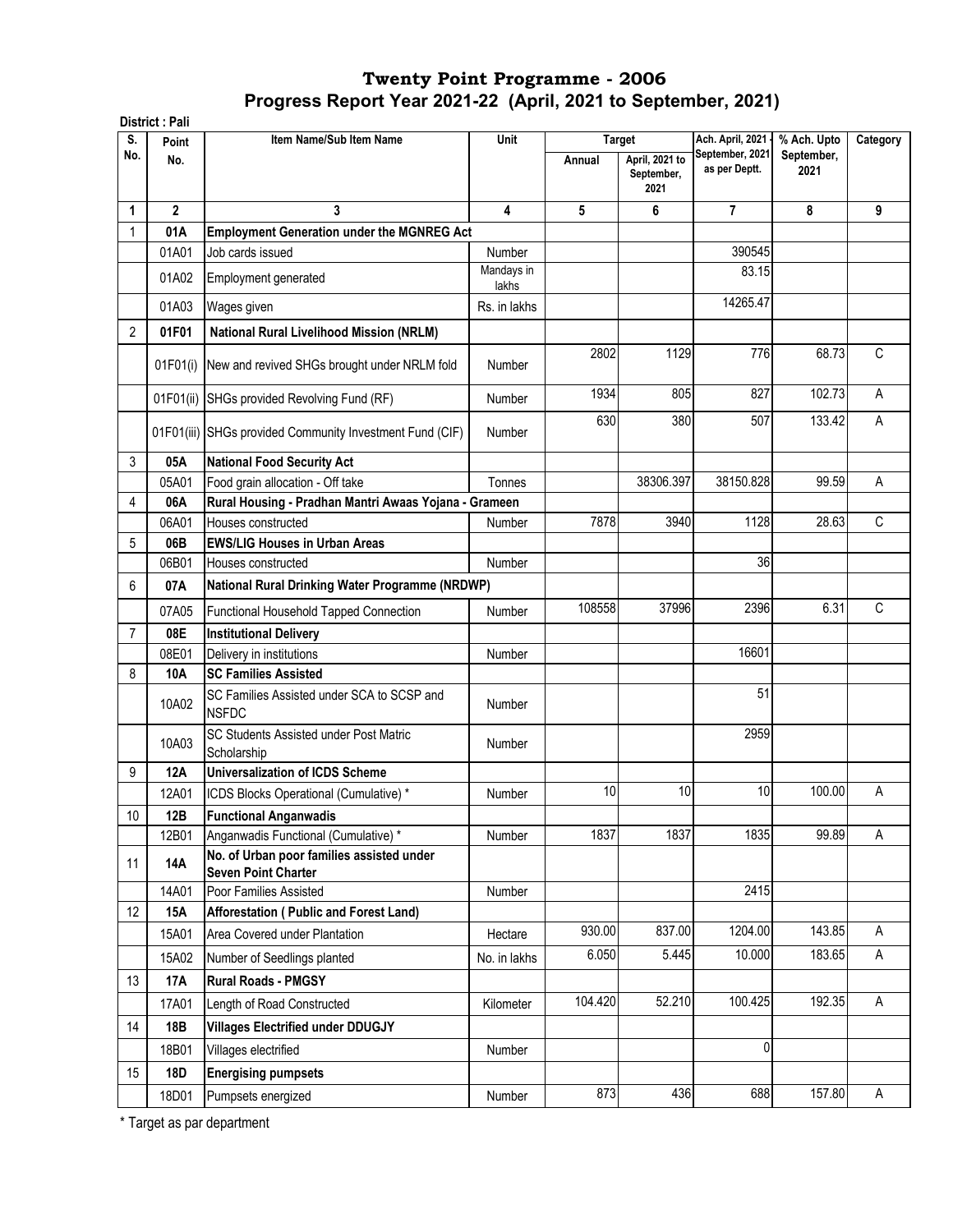# **Progress Report Year 2021-22 (April, 2021 to September, 2021)**

|                | District: Rajsamand |                                                                         |                     |         |                                                       |                                                      |                                   |             |
|----------------|---------------------|-------------------------------------------------------------------------|---------------------|---------|-------------------------------------------------------|------------------------------------------------------|-----------------------------------|-------------|
| S.<br>No.      | Point<br>No.        | Item Name/Sub Item Name                                                 | Unit                | Annual  | <b>Target</b><br>April, 2021 to<br>September,<br>2021 | Ach. April, 2021<br>September, 2021<br>as per Deptt. | % Ach. Upto<br>September,<br>2021 | Category    |
| 1              | $\overline{2}$      | 3                                                                       | 4                   | 5       | 6                                                     | $\overline{\mathbf{r}}$                              | 8                                 | 9           |
| 1              | 01A                 | <b>Employment Generation under the MGNREG Act</b>                       |                     |         |                                                       |                                                      |                                   |             |
|                | 01A01               | Job cards issued                                                        | <b>Number</b>       |         |                                                       | 256370                                               |                                   |             |
|                | 01A02               | Employment generated                                                    | Mandays in<br>lakhs |         |                                                       | 76.84                                                |                                   |             |
|                | 01A03               | Wages given                                                             | Rs. in lakhs        |         |                                                       | 15564.63                                             |                                   |             |
| 2              | 01F01               | National Rural Livelihood Mission (NRLM)                                |                     |         |                                                       |                                                      |                                   |             |
|                | 01F01(i)            | New and revived SHGs brought under NRLM fold                            | <b>Number</b>       | 990     | 636                                                   | 451                                                  | 70.91                             | $\mathsf C$ |
|                | 01F01(ii)           | SHGs provided Revolving Fund (RF)                                       | Number              | 1075    | 505                                                   | 508                                                  | 100.59                            | A           |
|                |                     | 01F01(iii) SHGs provided Community Investment Fund (CIF)                | Number              | 220     | 220                                                   | 208                                                  | 94.55                             | А           |
| 3              | 05A                 | <b>National Food Security Act</b>                                       |                     |         |                                                       |                                                      |                                   |             |
|                | 05A01               | Food grain allocation - Off take                                        | Tonnes              |         | 26464.796                                             | 26182.104                                            | 98.93                             | A           |
| 4              | 06A                 | Rural Housing - Pradhan Mantri Awaas Yojana - Grameen                   |                     |         |                                                       |                                                      |                                   |             |
|                | 06A01               | Houses constructed                                                      | <b>Number</b>       | 7074    | 3536                                                  | 609                                                  | 17.22                             | $\mathsf C$ |
| 5              | 06B                 | <b>EWS/LIG Houses in Urban Areas</b>                                    |                     |         |                                                       |                                                      |                                   |             |
|                | 06B01               | Houses constructed                                                      | Number              |         |                                                       | 13                                                   |                                   |             |
| 6              | 07A                 | National Rural Drinking Water Programme (NRDWP)                         |                     |         |                                                       |                                                      |                                   |             |
|                | 07A05               | Functional Household Tapped Connection                                  | Number              | 40893   | 14312                                                 | 9128                                                 | 63.78                             | С           |
| $\overline{7}$ | 08E                 | <b>Institutional Delivery</b>                                           |                     |         |                                                       |                                                      |                                   |             |
|                | 08E01               | Delivery in institutions                                                | <b>Number</b>       |         |                                                       | 9112                                                 |                                   |             |
| 8              | 10A                 | <b>SC Families Assisted</b>                                             |                     |         |                                                       |                                                      |                                   |             |
|                | 10A02               | SC Families Assisted under SCA to SCSP and<br><b>NSFDC</b>              | <b>Number</b>       |         |                                                       | 74                                                   |                                   |             |
|                | 10A03               | <b>SC Students Assisted under Post Matric</b><br>Scholarship            | Number              |         |                                                       | 667                                                  |                                   |             |
| 9              | 12A                 | <b>Universalization of ICDS Scheme</b>                                  |                     |         |                                                       |                                                      |                                   |             |
|                | 12A01               | ICDS Blocks Operational (Cumulative) *                                  | Number              | 7       | 7                                                     | $\overline{7}$                                       | 100.00                            | А           |
| 10             | 12B                 | <b>Functional Anganwadis</b>                                            |                     |         |                                                       |                                                      |                                   |             |
|                | 12B01               | Anganwadis Functional (Cumulative) *                                    | Number              | 1167    | 1167                                                  | 1167                                                 | 100.00                            | Α           |
| 11             | 14A                 | No. of Urban poor families assisted under<br><b>Seven Point Charter</b> |                     |         |                                                       |                                                      |                                   |             |
|                | 14A01               | Poor Families Assisted                                                  | Number              |         |                                                       | 0                                                    |                                   |             |
| 12             | 15A                 | Afforestation (Public and Forest Land)                                  |                     |         |                                                       |                                                      |                                   |             |
|                | 15A01               | Area Covered under Plantation                                           | Hectare             | 1710.00 | 1539.00                                               | 445.00                                               | 28.91                             | C           |
|                | 15A02               | Number of Seedlings planted                                             | No. in lakhs        | 11.110  | 9.999                                                 | 1.850                                                | 18.50                             | $\mathsf C$ |
| 13             | <b>17A</b>          | <b>Rural Roads - PMGSY</b>                                              |                     |         |                                                       |                                                      |                                   |             |
|                | 17A01               | Length of Road Constructed                                              | Kilometer           | 95.010  | 47.505                                                | 57.250                                               | 120.51                            | A           |
| 14             | 18B                 | <b>Villages Electrified under DDUGJY</b>                                |                     |         |                                                       |                                                      |                                   |             |
|                | 18B01               | Villages electrified                                                    | Number              |         |                                                       | 0                                                    |                                   |             |
| 15             | 18D                 | <b>Energising pumpsets</b>                                              |                     |         |                                                       |                                                      |                                   |             |
|                | 18D01               | Pumpsets energized                                                      | Number              | 408     | 204                                                   | 613                                                  | 300.49                            | Α           |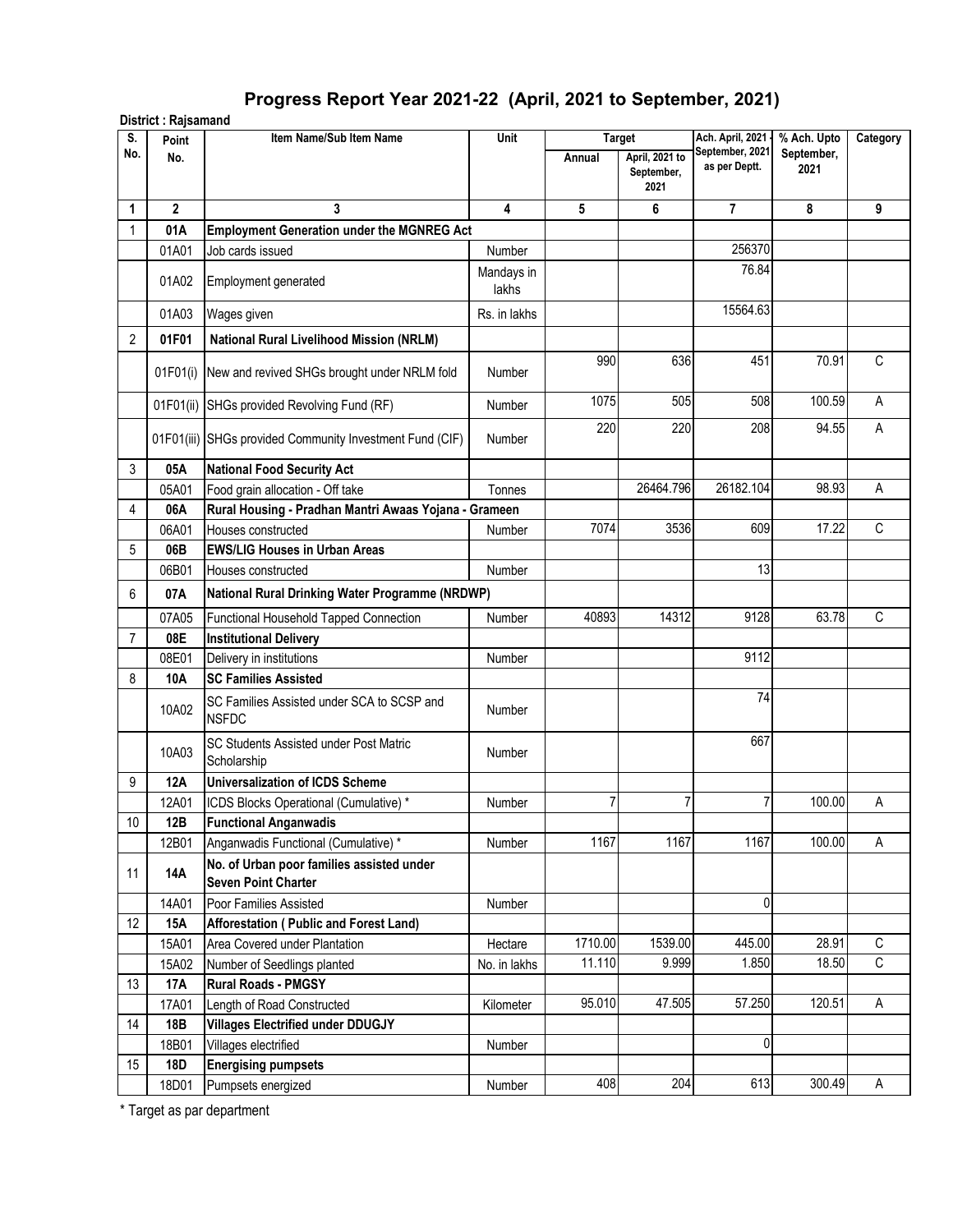| S.             |                | District : Sawai Madhopur<br>Item Name/Sub Item Name                    | Unit                |                         |                                      | Ach. April, 2021                 |                                   |          |
|----------------|----------------|-------------------------------------------------------------------------|---------------------|-------------------------|--------------------------------------|----------------------------------|-----------------------------------|----------|
| No.            | Point<br>No.   |                                                                         |                     | <b>Target</b><br>Annual | April, 2021 to<br>September,<br>2021 | September, 2021<br>as per Deptt. | % Ach. Upto<br>September,<br>2021 | Category |
| 1              | $\overline{2}$ | 3                                                                       | 4                   | 5                       | 6                                    | $\overline{7}$                   | 8                                 | 9        |
| 1              | 01A            | <b>Employment Generation under the MGNREG Act</b>                       |                     |                         |                                      |                                  |                                   |          |
|                | 01A01          | Job cards issued                                                        | <b>Number</b>       |                         |                                      | 255386                           |                                   |          |
|                | 01A02          | Employment generated                                                    | Mandays in<br>lakhs |                         |                                      | 21.26                            |                                   |          |
|                | 01A03          | Wages given                                                             | Rs. in lakhs        |                         |                                      | 3949.09                          |                                   |          |
| $\overline{2}$ | 01F01          | <b>National Rural Livelihood Mission (NRLM)</b>                         |                     |                         |                                      |                                  |                                   |          |
|                |                | 01F01(i) New and revived SHGs brought under NRLM fold                   | <b>Number</b>       | 2743                    | 1380                                 | 809                              | 58.62                             | C        |
|                |                | 01F01(ii) SHGs provided Revolving Fund (RF)                             | Number              | 2617                    | 1308                                 | 826                              | 63.15                             | C        |
|                |                | 01F01(iii) SHGs provided Community Investment Fund (CIF)                | Number              | 690                     | 344                                  | 471                              | 136.92                            | A        |
| 3              | 05A            | <b>National Food Security Act</b>                                       |                     |                         |                                      |                                  |                                   |          |
|                | 05A01          | Food grain allocation - Off take                                        | Tonnes              |                         | 24878.264                            | 24398.060                        | 98.07                             | А        |
| 4              | 06A            | Rural Housing - Pradhan Mantri Awaas Yojana - Grameen                   |                     |                         |                                      |                                  |                                   |          |
|                | 06A01          | Houses constructed                                                      | <b>Number</b>       | 13290                   | 6646                                 | 519                              | 7.81                              | C        |
| 5              | 06B            | <b>EWS/LIG Houses in Urban Areas</b>                                    |                     |                         |                                      |                                  |                                   |          |
|                | 06B01          | Houses constructed                                                      | Number              |                         |                                      | 2                                |                                   |          |
| 6              | 07A            | National Rural Drinking Water Programme (NRDWP)                         |                     |                         |                                      |                                  |                                   |          |
|                | 07A05          | Functional Household Tapped Connection                                  | <b>Number</b>       | 57722                   | 20203                                | 918                              | 4.54                              | C        |
| $\overline{7}$ | 08E            | <b>Institutional Delivery</b>                                           |                     |                         |                                      |                                  |                                   |          |
|                | 08E01          | Delivery in institutions                                                | Number              |                         |                                      | 14490                            |                                   |          |
| 8              | 10A            | <b>SC Families Assisted</b>                                             |                     |                         |                                      |                                  |                                   |          |
|                | 10A02          | SC Families Assisted under SCA to SCSP and<br><b>NSFDC</b>              | <b>Number</b>       |                         |                                      | 19                               |                                   |          |
|                | 10A03          | SC Students Assisted under Post Matric<br>Scholarship                   | <b>Number</b>       |                         |                                      | 1164                             |                                   |          |
| 9              | 12A            | <b>Universalization of ICDS Scheme</b>                                  |                     |                         |                                      |                                  |                                   |          |
|                | 12A01          | ICDS Blocks Operational (Cumulative) *                                  | Number              | 6                       | 6                                    | 6                                | 100.00                            | Α        |
| 10             | 12B            | <b>Functional Anganwadis</b>                                            |                     |                         |                                      |                                  |                                   |          |
|                | 12B01          | Anganwadis Functional (Cumulative) *                                    | Number              | 1120                    | 1120                                 | 1108                             | 98.93                             | Α        |
| 11             | <b>14A</b>     | No. of Urban poor families assisted under<br><b>Seven Point Charter</b> |                     |                         |                                      |                                  |                                   |          |
|                | 14A01          | Poor Families Assisted                                                  | Number              |                         |                                      | 807                              |                                   |          |
| 12             | 15A            | Afforestation (Public and Forest Land)                                  |                     |                         |                                      |                                  |                                   |          |
|                | 15A01          | Area Covered under Plantation                                           | Hectare             | 2040.00                 | 1836.00                              | 1200.55                          | 65.39                             | С        |
|                | 15A02          | Number of Seedlings planted                                             | No. in lakhs        | 13.260                  | 11.934                               | 4.990                            | 41.81                             | C        |
| 13             | <b>17A</b>     | <b>Rural Roads - PMGSY</b>                                              |                     |                         |                                      |                                  |                                   |          |
|                | 17A01          | Length of Road Constructed                                              | Kilometer           | 65.410                  | 32.705                               | 5.325                            | 16.28                             | C        |
| 14             | 18B            | <b>Villages Electrified under DDUGJY</b>                                |                     |                         |                                      |                                  |                                   |          |
|                | 18B01          | Villages electrified                                                    | Number              |                         |                                      | $\mathbf 0$                      |                                   |          |
| 15             | 18D            | <b>Energising pumpsets</b>                                              |                     |                         |                                      |                                  |                                   |          |
|                | 18D01          | Pumpsets energized                                                      | Number              | 988                     | 494                                  | 1229                             | 248.79                            | Α        |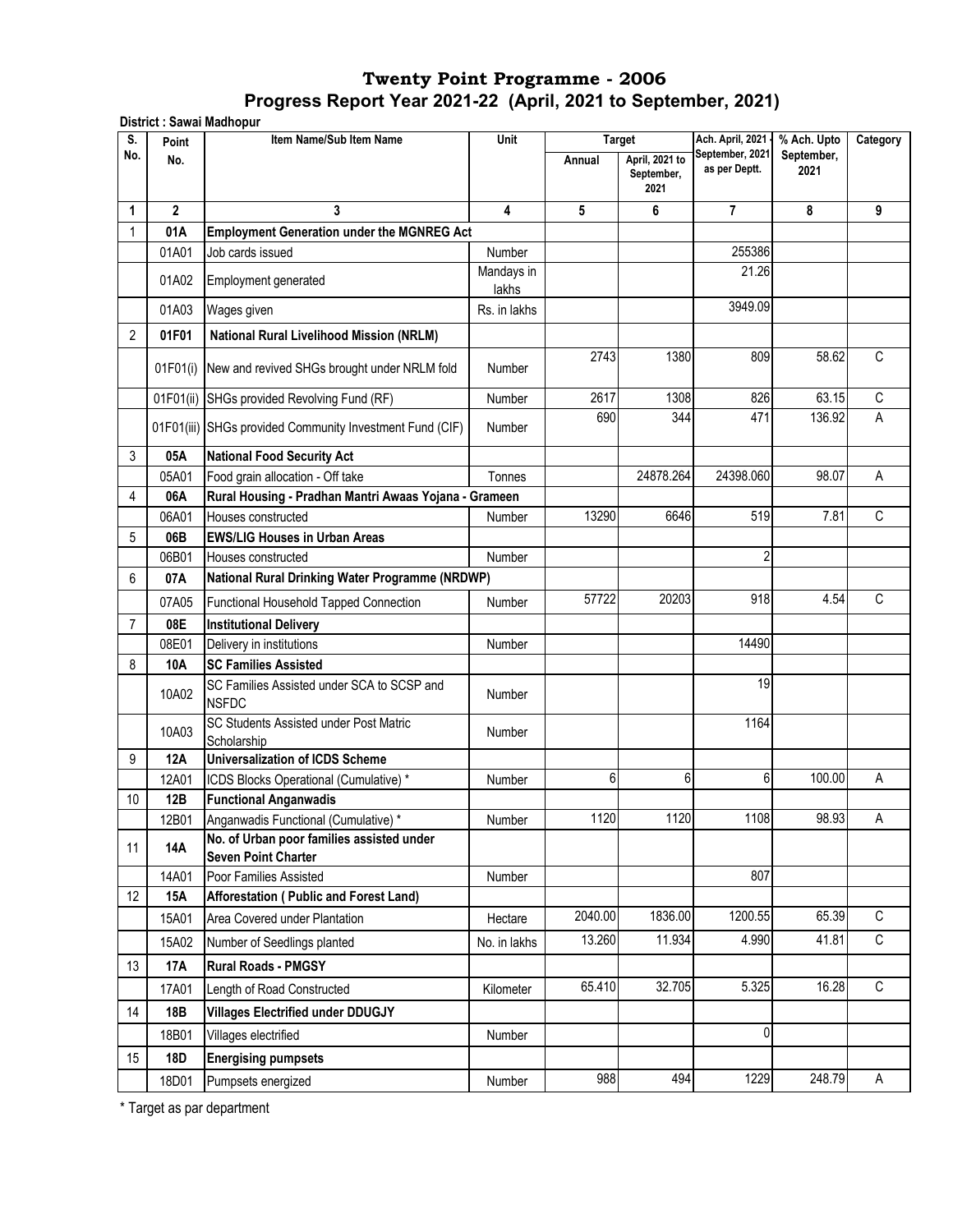| S.   | District: Sikar<br>Point | Item Name/Sub Item Name                                                 | Unit                | <b>Target</b> |                                      | Ach. April, 2021                 | % Ach. Upto        | Category    |
|------|--------------------------|-------------------------------------------------------------------------|---------------------|---------------|--------------------------------------|----------------------------------|--------------------|-------------|
| No.  | No.                      |                                                                         |                     | Annual        | April, 2021 to<br>September,<br>2021 | September, 2021<br>as per Deptt. | September,<br>2021 |             |
| 1    | $\mathbf{2}$             | 3                                                                       | 4                   | 5             | 6                                    | $\overline{\mathbf{r}}$          | 8                  | 9           |
| 1    | 01A                      | <b>Employment Generation under the MGNREG Act</b>                       |                     |               |                                      |                                  |                    |             |
|      | 01A01                    | Job cards issued                                                        | Number              |               |                                      | 305090                           |                    |             |
|      | 01A02                    | Employment generated                                                    | Mandays in<br>lakhs |               |                                      | 22.59                            |                    |             |
|      | 01A03                    | Wages given                                                             | Rs. in lakhs        |               |                                      | 4316.61                          |                    |             |
| 2    | 01F01                    | <b>National Rural Livelihood Mission (NRLM)</b>                         |                     |               |                                      |                                  |                    |             |
|      | 01F01(i)                 | New and revived SHGs brought under NRLM fold                            | <b>Number</b>       | 1157          | 603                                  | 429                              | 71.14              | C           |
|      | 01F01(ii)                | SHGs provided Revolving Fund (RF)                                       | Number              | 1554          | 822                                  | 635                              | 77.25              | С           |
|      |                          | 01F01(iii) SHGs provided Community Investment Fund (CIF)                | <b>Number</b>       | 488           | 284                                  | 413                              | 145.42             | А           |
| 3    | 05A                      | <b>National Food Security Act</b>                                       |                     |               |                                      |                                  |                    |             |
|      | 05A01                    | Food grain allocation - Off take                                        | Tonnes              |               | 48755.296                            | 48604.331                        | 99.69              | A           |
| 4    | 06A                      | Rural Housing - Pradhan Mantri Awaas Yojana - Grameen                   |                     |               |                                      |                                  |                    |             |
|      | 06A01                    | Houses constructed                                                      | <b>Number</b>       | 1724          | 862                                  | 23                               | 2.67               | C           |
| 5    | 06B                      | <b>EWS/LIG Houses in Urban Areas</b>                                    |                     |               |                                      |                                  |                    |             |
|      | 06B01                    | Houses constructed                                                      | Number              |               |                                      | 68                               |                    |             |
| 6    | 07A                      | National Rural Drinking Water Programme (NRDWP)                         |                     |               |                                      |                                  |                    |             |
|      | 07A05                    | Functional Household Tapped Connection                                  | Number              | 85037         | 29763                                | 5619                             | 18.88              | C           |
| 7    | 08E                      | <b>Institutional Delivery</b>                                           |                     |               |                                      |                                  |                    |             |
|      | 08E01                    | Delivery in institutions                                                | Number              |               |                                      | 19900                            |                    |             |
| 8    | 10A                      | <b>SC Families Assisted</b>                                             |                     |               |                                      |                                  |                    |             |
|      | 10A02                    | SC Families Assisted under SCA to SCSP and<br><b>NSFDC</b>              | <b>Number</b>       |               |                                      | 195                              |                    |             |
|      | 10A03                    | SC Students Assisted under Post Matric<br>Scholarship                   | Number              |               |                                      | 10540                            |                    |             |
| 9    | <b>12A</b>               | <b>Universalization of ICDS Scheme</b>                                  |                     |               |                                      |                                  |                    |             |
|      | 12A01                    | ICDS Blocks Operational (Cumulative) *                                  | Number              | 9             | 9                                    | 9                                | 100.00             | А           |
| $10$ | 12B                      | <b>Functional Anganwadis</b>                                            |                     |               |                                      |                                  |                    |             |
|      | 12B01                    | Anganwadis Functional (Cumulative) *                                    | Number              | 2143          | 2143                                 | 2141                             | 99.91              | А           |
| 11   | 14A                      | No. of Urban poor families assisted under<br><b>Seven Point Charter</b> |                     |               |                                      |                                  |                    |             |
|      | 14A01                    | Poor Families Assisted                                                  | Number              |               |                                      | 0                                |                    |             |
| 12   | 15A                      | <b>Afforestation ( Public and Forest Land)</b>                          |                     |               |                                      |                                  |                    |             |
|      | 15A01                    | Area Covered under Plantation                                           | Hectare             | 1940.00       | 1746.00                              | 1319.880                         | 75.59              | $\mathbb C$ |
|      | 15A02                    | Number of Seedlings planted                                             | No. in lakhs        | 12.610        | 11.349                               | 7.960                            | 70.14              | C           |
| 13   | <b>17A</b>               | <b>Rural Roads - PMGSY</b>                                              |                     |               |                                      |                                  |                    |             |
|      | 17A01                    | Length of Road Constructed                                              | Kilometer           | 104.400       | 52.200                               | 74.150                           | 142.05             | $\mathsf A$ |
| 14   | 18B                      | <b>Villages Electrified under DDUGJY</b>                                |                     |               |                                      |                                  |                    |             |
|      | 18B01                    | Villages electrified                                                    | Number              |               |                                      | $\mathbf 0$                      |                    |             |
| 15   | 18D                      | <b>Energising pumpsets</b>                                              |                     |               |                                      |                                  |                    |             |
|      | 18D01                    | Pumpsets energized                                                      | Number              | 1026          | 512                                  | 1902                             | 371.48             | Α           |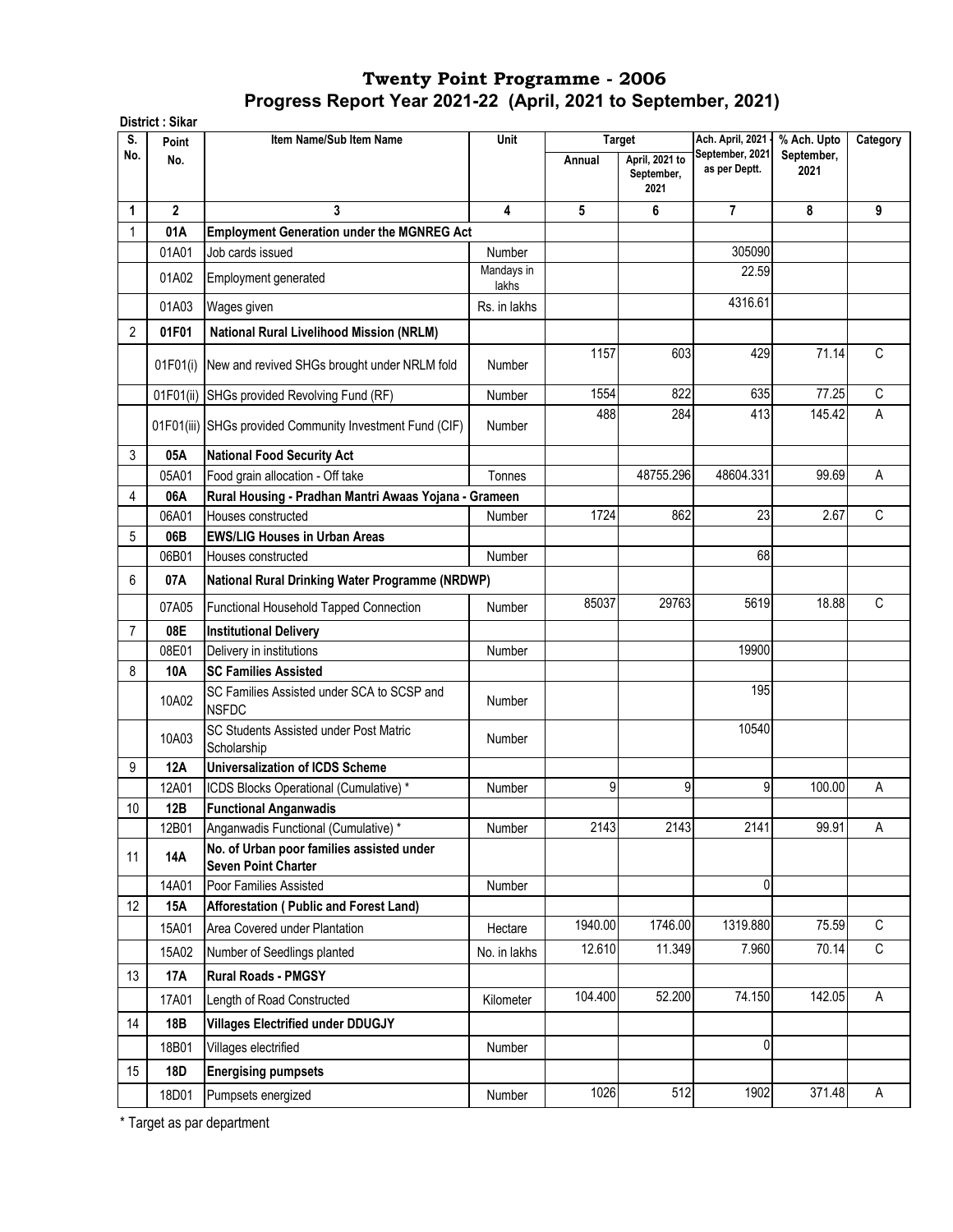|                | District: Sirohi |                                                            |                     |               |                                      |                                     |                           |          |
|----------------|------------------|------------------------------------------------------------|---------------------|---------------|--------------------------------------|-------------------------------------|---------------------------|----------|
| S.<br>No.      | Point            | Item Name/Sub Item Name                                    | Unit                | <b>Target</b> |                                      | Ach. April, 2021<br>September, 2021 | % Ach. Upto<br>September, | Category |
|                | No.              |                                                            |                     | Annual        | April, 2021 to<br>September,<br>2021 | as per Deptt.                       | 2021                      |          |
| 1              | $\overline{2}$   | 3                                                          | 4                   | 5             | 6                                    | $\overline{\mathbf{r}}$             | 8                         | 9        |
| 1              | 01A              | <b>Employment Generation under the MGNREG Act</b>          |                     |               |                                      |                                     |                           |          |
|                | 01A01            | Job cards issued                                           | <b>Number</b>       |               |                                      | 194668                              |                           |          |
|                | 01A02            | Employment generated                                       | Mandays in<br>lakhs |               |                                      | 58.15                               |                           |          |
|                | 01A03            | Wages given                                                | Rs. in lakhs        |               |                                      | 10948.71                            |                           |          |
| $\overline{2}$ | 01F01            | <b>National Rural Livelihood Mission (NRLM)</b>            |                     |               |                                      |                                     |                           |          |
|                |                  |                                                            |                     | 1552          | 505                                  | 150                                 | 29.70                     | C        |
|                |                  | 01F01(i) New and revived SHGs brought under NRLM fold      | <b>Number</b>       |               |                                      |                                     |                           |          |
|                |                  | 01F01(ii) SHGs provided Revolving Fund (RF)                | Number              | 1467          | 540                                  | 305                                 | 56.48                     | C        |
|                |                  | 01F01(iii) SHGs provided Community Investment Fund (CIF)   | <b>Number</b>       | 466           | 91                                   | 102                                 | 112.09                    | А        |
| 3              | 05A              | <b>National Food Security Act</b>                          |                     |               |                                      |                                     |                           |          |
|                | 05A01            | Food grain allocation - Off take                           | Tonnes              |               | 22236.794                            | 20927.630                           | 94.11                     | A        |
| 4              | 06A              | Rural Housing - Pradhan Mantri Awaas Yojana - Grameen      |                     |               |                                      |                                     |                           |          |
|                | 06A01            | Houses constructed                                         | Number              | 7142          | 3570                                 | 1013                                | 28.38                     | С        |
| 5              | 06B              | <b>EWS/LIG Houses in Urban Areas</b>                       |                     |               |                                      |                                     |                           |          |
|                | 06B01            | Houses constructed                                         | Number              |               |                                      | 10                                  |                           |          |
| 6              | 07A              | National Rural Drinking Water Programme (NRDWP)            |                     |               |                                      |                                     |                           |          |
|                | 07A05            | Functional Household Tapped Connection                     | Number              | 54332         | 19016                                | 608                                 | 3.20                      | C        |
| $\overline{7}$ | 08E              | <b>Institutional Delivery</b>                              |                     |               |                                      |                                     |                           |          |
|                | 08E01            | Delivery in institutions                                   | Number              |               |                                      | 11468                               |                           |          |
| 8              | 10A              | <b>SC Families Assisted</b>                                |                     |               |                                      |                                     |                           |          |
|                | 10A02            | SC Families Assisted under SCA to SCSP and<br><b>NSFDC</b> | <b>Number</b>       |               |                                      | 45                                  |                           |          |
|                | 10A03            | SC Students Assisted under Post Matric<br>Scholarship      | <b>Number</b>       |               |                                      | 986                                 |                           |          |
| 9              | <b>12A</b>       | <b>Universalization of ICDS Scheme</b>                     |                     |               |                                      |                                     |                           |          |
|                | 12A01            | ICDS Blocks Operational (Cumulative) *                     | Number              | 5             | 5                                    | 5                                   | 100.00                    | Α        |
| $10\,$         | 12B              | <b>Functional Anganwadis</b>                               |                     |               |                                      |                                     |                           |          |
|                | 12B01            | Anganwadis Functional (Cumulative) *                       | Number              | 876           | 876                                  | 874                                 | 99.77                     | A        |
| 11             | <b>14A</b>       | No. of Urban poor families assisted under                  |                     |               |                                      |                                     |                           |          |
|                | 14A01            | <b>Seven Point Charter</b><br>Poor Families Assisted       | Number              |               |                                      | 258                                 |                           |          |
| 12             | 15A              | Afforestation (Public and Forest Land)                     |                     |               |                                      |                                     |                           |          |
|                | 15A01            | Area Covered under Plantation                              | Hectare             | 585.00        | 526.50                               | 326.34                              | 61.98                     | С        |
|                | 15A02            | Number of Seedlings planted                                | No. in lakhs        | 3.800         | 3.420                                | 2.260                               | 66.08                     | C        |
| 13             | <b>17A</b>       | <b>Rural Roads - PMGSY</b>                                 |                     |               |                                      |                                     |                           |          |
|                |                  |                                                            | Kilometer           | 24.940        | 12.470                               | 9.600                               | 76.98                     | C        |
|                | 17A01            | Length of Road Constructed                                 |                     |               |                                      |                                     |                           |          |
| 14             | 18B              | <b>Villages Electrified under DDUGJY</b>                   |                     |               |                                      | $\pmb{0}$                           |                           |          |
|                | 18B01            | Villages electrified                                       | Number              |               |                                      |                                     |                           |          |
| 15             | 18D              | <b>Energising pumpsets</b>                                 |                     |               |                                      |                                     |                           |          |
|                | 18D01            | Pumpsets energized                                         | Number              | 574           | 286                                  | 661                                 | 231.12                    | Α        |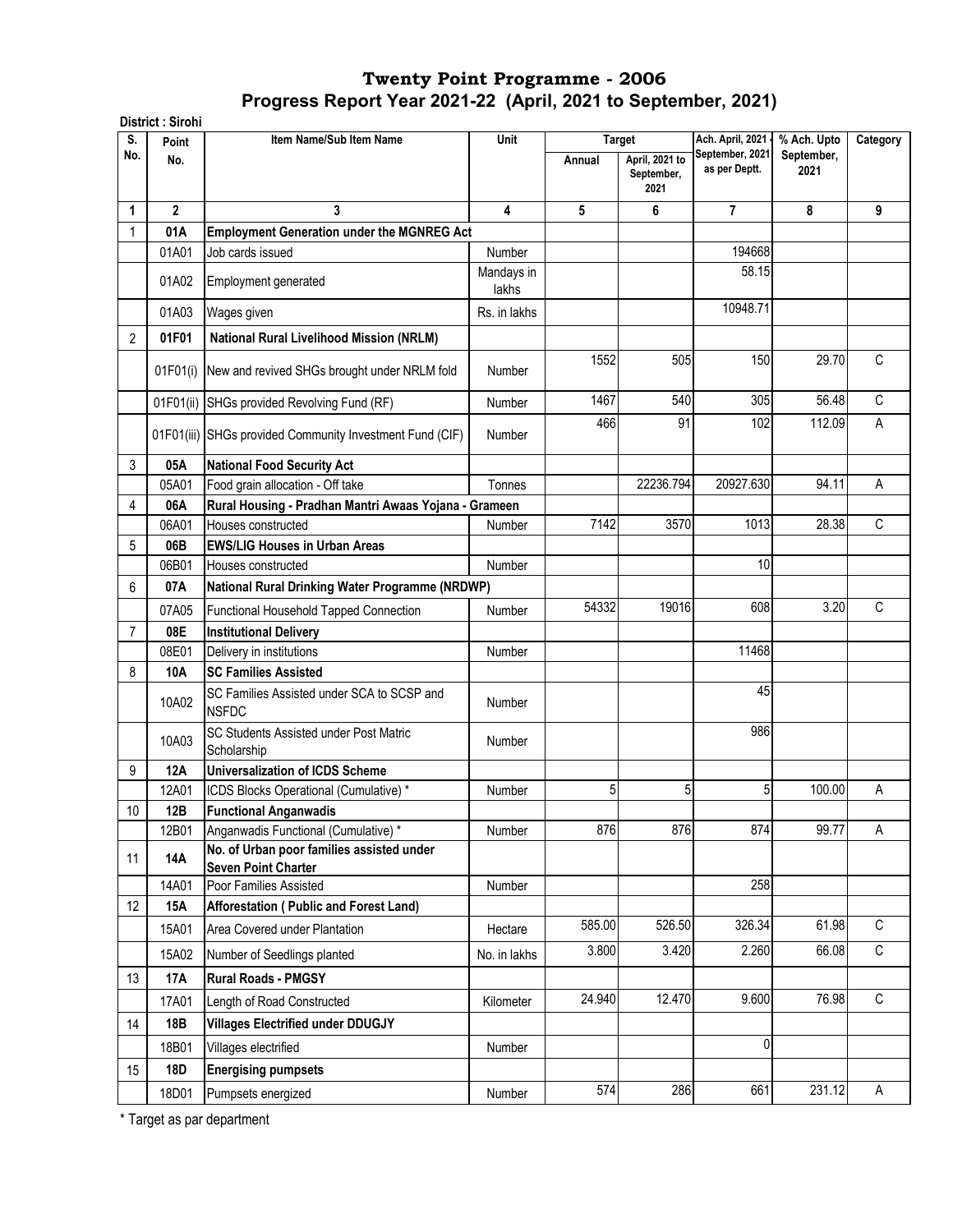|                | <b>District: Tonk</b> |                                                                         |                     |         |                                                       |                                                      |                                   |             |
|----------------|-----------------------|-------------------------------------------------------------------------|---------------------|---------|-------------------------------------------------------|------------------------------------------------------|-----------------------------------|-------------|
| S.<br>No.      | Point<br>No.          | Item Name/Sub Item Name                                                 | Unit                | Annual  | <b>Target</b><br>April, 2021 to<br>September,<br>2021 | Ach. April, 2021<br>September, 2021<br>as per Deptt. | % Ach. Upto<br>September,<br>2021 | Category    |
| 1              | $\overline{2}$        | 3                                                                       | 4                   | 5       | 6                                                     | $\overline{7}$                                       | 8                                 | 9           |
| 1              | 01A                   | <b>Employment Generation under the MGNREG Act</b>                       |                     |         |                                                       |                                                      |                                   |             |
|                | 01A01                 | Job cards issued                                                        | Number              |         |                                                       | 289675                                               |                                   |             |
|                | 01A02                 | Employment generated                                                    | Mandays in<br>lakhs |         |                                                       | 37.62                                                |                                   |             |
|                | 01A03                 | Wages given                                                             | Rs. in lakhs        |         |                                                       | 6645.83                                              |                                   |             |
| $\overline{2}$ | 01F01                 | <b>National Rural Livelihood Mission (NRLM)</b>                         |                     |         |                                                       |                                                      |                                   |             |
|                | 01F01(i)              | New and revived SHGs brought under NRLM fold                            | <b>Number</b>       | 1289    | 604                                                   | 442                                                  | 73.18                             | $\mathsf C$ |
|                | 01F01(ii)             | SHGs provided Revolving Fund (RF)                                       | Number              | 1204    | 590                                                   | 430                                                  | 72.88                             | C           |
|                |                       | 01F01(iii) SHGs provided Community Investment Fund (CIF)                | <b>Number</b>       | 290     | 145                                                   | 189                                                  | 130.34                            | A           |
| 3              | 05A                   | <b>National Food Security Act</b>                                       |                     |         |                                                       |                                                      |                                   |             |
|                | 05A01                 | Food grain allocation - Off take                                        | Tonnes              |         | 28746.577                                             | 27680.271                                            | 96.29                             | A           |
| 4              | 06A                   | Rural Housing - Pradhan Mantri Awaas Yojana - Grameen                   |                     |         |                                                       |                                                      |                                   |             |
|                | 06A01                 | Houses constructed                                                      | <b>Number</b>       | 13936   | 6968                                                  | 2732                                                 | 39.21                             | C           |
| 5              | 06B                   | <b>EWS/LIG Houses in Urban Areas</b>                                    |                     |         |                                                       |                                                      |                                   |             |
|                | 06B01                 | Houses constructed                                                      | Number              |         |                                                       | 13                                                   |                                   |             |
| 6              | 07A                   | National Rural Drinking Water Programme (NRDWP)                         |                     |         |                                                       |                                                      |                                   |             |
|                |                       |                                                                         |                     |         |                                                       |                                                      |                                   |             |
|                | 07A05                 | Functional Household Tapped Connection                                  | <b>Number</b>       | 69224   | 24228                                                 | 2451                                                 | 10.12                             | $\mathsf C$ |
| 7              | 08E                   | <b>Institutional Delivery</b>                                           |                     |         |                                                       |                                                      |                                   |             |
|                | 08E01                 | Delivery in institutions                                                | <b>Number</b>       |         |                                                       | 12161                                                |                                   |             |
| 8              | 10A                   | <b>SC Families Assisted</b>                                             |                     |         |                                                       |                                                      |                                   |             |
|                | 10A02                 | SC Families Assisted under SCA to SCSP and<br><b>NSFDC</b>              | Number              |         |                                                       | 474                                                  |                                   |             |
|                | 10A03                 | SC Students Assisted under Post Matric<br>Scholarship                   | <b>Number</b>       |         |                                                       | 7520                                                 |                                   |             |
| 9              | 12A                   | <b>Universalization of ICDS Scheme</b>                                  |                     |         |                                                       |                                                      |                                   |             |
|                | 12A01                 | ICDS Blocks Operational (Cumulative) *                                  | Number              | 7       | $\overline{7}$                                        | 7                                                    | 100.00                            | Α           |
| 10             | 12B                   | <b>Functional Anganwadis</b>                                            |                     |         |                                                       |                                                      |                                   |             |
|                | 12B01                 | Anganwadis Functional (Cumulative) *                                    | Number              | 1486    | 1486                                                  | 1486                                                 | 100.00                            | A           |
| 11             | 14A                   | No. of Urban poor families assisted under<br><b>Seven Point Charter</b> |                     |         |                                                       |                                                      |                                   |             |
|                | 14A01                 | Poor Families Assisted                                                  | Number              |         |                                                       | 600                                                  |                                   |             |
| 12             | 15A                   | Afforestation (Public and Forest Land)                                  |                     |         |                                                       |                                                      |                                   |             |
|                | 15A01                 | Area Covered under Plantation                                           | Hectare             | 1160.00 | 1044.00                                               | 647.00                                               | 61.97                             | C           |
|                | 15A02                 | Number of Seedlings planted                                             | No. in lakhs        | 7.540   | 6.786                                                 | 4.190                                                | 61.74                             | $\mathsf C$ |
| 13             | 17A                   | <b>Rural Roads - PMGSY</b>                                              |                     |         |                                                       |                                                      |                                   |             |
|                | 17A01                 | Length of Road Constructed                                              | Kilometer           | 50.350  | 25.175                                                | 49.840                                               | 197.97                            | Α           |
| 14             | 18B                   | <b>Villages Electrified under DDUGJY</b>                                |                     |         |                                                       |                                                      |                                   |             |
|                | 18B01                 | Villages electrified                                                    | Number              | 0       |                                                       | 0                                                    |                                   |             |
| 15             | 18D                   | <b>Energising pumpsets</b>                                              |                     |         |                                                       |                                                      |                                   |             |
|                | 18D01                 | Pumpsets energized                                                      | Number              | 991     | 494                                                   | 874                                                  | 176.92                            | А           |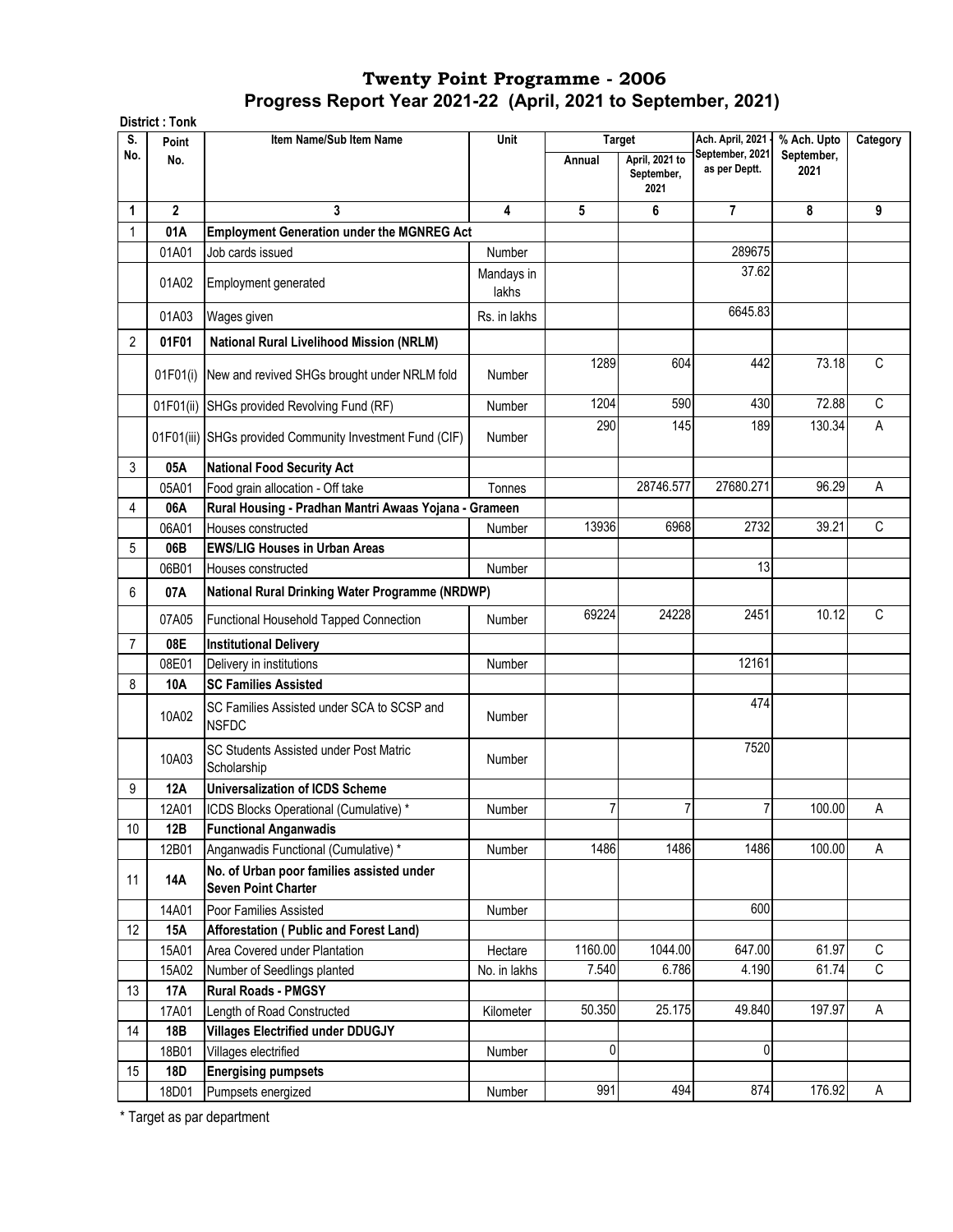|                | District: Udaipur |                                                                         |                     |         |                                                       |                                                      |                                   |              |
|----------------|-------------------|-------------------------------------------------------------------------|---------------------|---------|-------------------------------------------------------|------------------------------------------------------|-----------------------------------|--------------|
| S.<br>No.      | Point<br>No.      | Item Name/Sub Item Name                                                 | Unit                | Annual  | <b>Target</b><br>April, 2021 to<br>September,<br>2021 | Ach. April, 2021<br>September, 2021<br>as per Deptt. | % Ach. Upto<br>September,<br>2021 | Category     |
| 1              | $\overline{2}$    | 3                                                                       | 4                   | 5       | 6                                                     | $\overline{7}$                                       | 8                                 | 9            |
| 1              | 01A               | <b>Employment Generation under the MGNREG Act</b>                       |                     |         |                                                       |                                                      |                                   |              |
|                | 01A01             | Job cards issued                                                        | Number              |         |                                                       | 576663                                               |                                   |              |
|                | 01A02             | Employment generated                                                    | Mandays in<br>lakhs |         |                                                       | 99.92                                                |                                   |              |
|                | 01A03             | Wages given                                                             | Rs. in lakhs        |         |                                                       | 17907.75                                             |                                   |              |
| $\overline{2}$ | 01F01             | <b>National Rural Livelihood Mission (NRLM)</b>                         |                     |         |                                                       |                                                      |                                   |              |
|                | 01F01(i)          | New and revived SHGs brought under NRLM fold                            | <b>Number</b>       | 3500    | 1746                                                  | 1043                                                 | 59.74                             | $\mathsf C$  |
|                | 01F01(ii)         | SHGs provided Revolving Fund (RF)                                       | Number              | 4223    | 2093                                                  | 1532                                                 | 73.20                             | $\mathbb C$  |
|                |                   | 01F01(iii) SHGs provided Community Investment Fund (CIF)                | <b>Number</b>       | 986     | 436                                                   | 300                                                  | 68.81                             | $\mathsf C$  |
| 3              | 05A               | <b>National Food Security Act</b>                                       |                     |         |                                                       |                                                      |                                   |              |
|                | 05A01             | Food grain allocation - Off take                                        | Tonnes              |         | 68040.858                                             | 67349.423                                            | 98.98                             | А            |
| 4              | 06A               | Rural Housing - Pradhan Mantri Awaas Yojana - Grameen                   |                     |         |                                                       |                                                      |                                   |              |
|                | 06A01             | Houses constructed                                                      | <b>Number</b>       | 33510   | 16756                                                 | 3862                                                 | 23.05                             | C            |
| 5              | 06B               | <b>EWS/LIG Houses in Urban Areas</b>                                    |                     |         |                                                       |                                                      |                                   |              |
|                | 06B01             | Houses constructed                                                      | Number              |         |                                                       | 89                                                   |                                   |              |
| 6              | 07A               | <b>National Rural Drinking Water Programme (NRDWP)</b>                  |                     |         |                                                       |                                                      |                                   |              |
|                | 07A05             | Functional Household Tapped Connection                                  | <b>Number</b>       | 82977   | 29039                                                 | 3476                                                 | 11.97                             | C            |
| 7              | 08E               | <b>Institutional Delivery</b>                                           |                     |         |                                                       |                                                      |                                   |              |
|                | 08E01             | Delivery in institutions                                                | Number              |         |                                                       | 24445                                                |                                   |              |
| 8              | 10A               | <b>SC Families Assisted</b>                                             |                     |         |                                                       |                                                      |                                   |              |
|                | 10A02             | SC Families Assisted under SCA to SCSP and<br><b>NSFDC</b>              | <b>Number</b>       |         |                                                       | 340                                                  |                                   |              |
|                | 10A03             | SC Students Assisted under Post Matric<br>Scholarship                   | Number              |         |                                                       | 1236                                                 |                                   |              |
| 9              | 12A               | <b>Universalization of ICDS Scheme</b>                                  |                     |         |                                                       |                                                      |                                   |              |
|                | 12A01             | ICDS Blocks Operational (Cumulative) *                                  | Number              | 15      | 15                                                    | 15                                                   | 100.00                            | Α            |
| 10             | 12B               | <b>Functional Anganwadis</b>                                            |                     |         |                                                       |                                                      |                                   |              |
|                | 12B01             | Anganwadis Functional (Cumulative) *                                    | Number              | 3175    | 3175                                                  | 3175                                                 | 100.00                            | A            |
| 11             | <b>14A</b>        | No. of Urban poor families assisted under<br><b>Seven Point Charter</b> |                     |         |                                                       |                                                      |                                   |              |
|                | 14A01             | Poor Families Assisted                                                  | Number              |         |                                                       | 358                                                  |                                   |              |
| 12             | 15A               | Afforestation (Public and Forest Land)                                  |                     |         |                                                       |                                                      |                                   |              |
|                | 15A01             | Area Covered under Plantation                                           | Hectare             | 5280.00 | 4752.00                                               | 3756.34                                              | 79.05                             | C            |
|                | 15A02             | Number of Seedlings planted                                             | No. in lakhs        | 34.320  | 30.888                                                | 22.080                                               | 71.48                             | $\mathsf{C}$ |
| 13             | 17A               | <b>Rural Roads - PMGSY</b>                                              |                     |         |                                                       |                                                      |                                   |              |
|                | 17A01             | Length of Road Constructed                                              | Kilometer           | 113.530 | 56.765                                                | 48.360                                               | 85.19                             | B            |
| 14             | 18B               | <b>Villages Electrified under DDUGJY</b>                                |                     |         |                                                       |                                                      |                                   |              |
|                | 18B01             | Villages electrified                                                    | Number              |         |                                                       | 0                                                    |                                   |              |
| 15             | 18D               | <b>Energising pumpsets</b>                                              |                     |         |                                                       |                                                      |                                   |              |
|                | 18D01             | Pumpsets energized                                                      | Number              | 2680    | 1340                                                  | 1788                                                 | 133.43                            | А            |